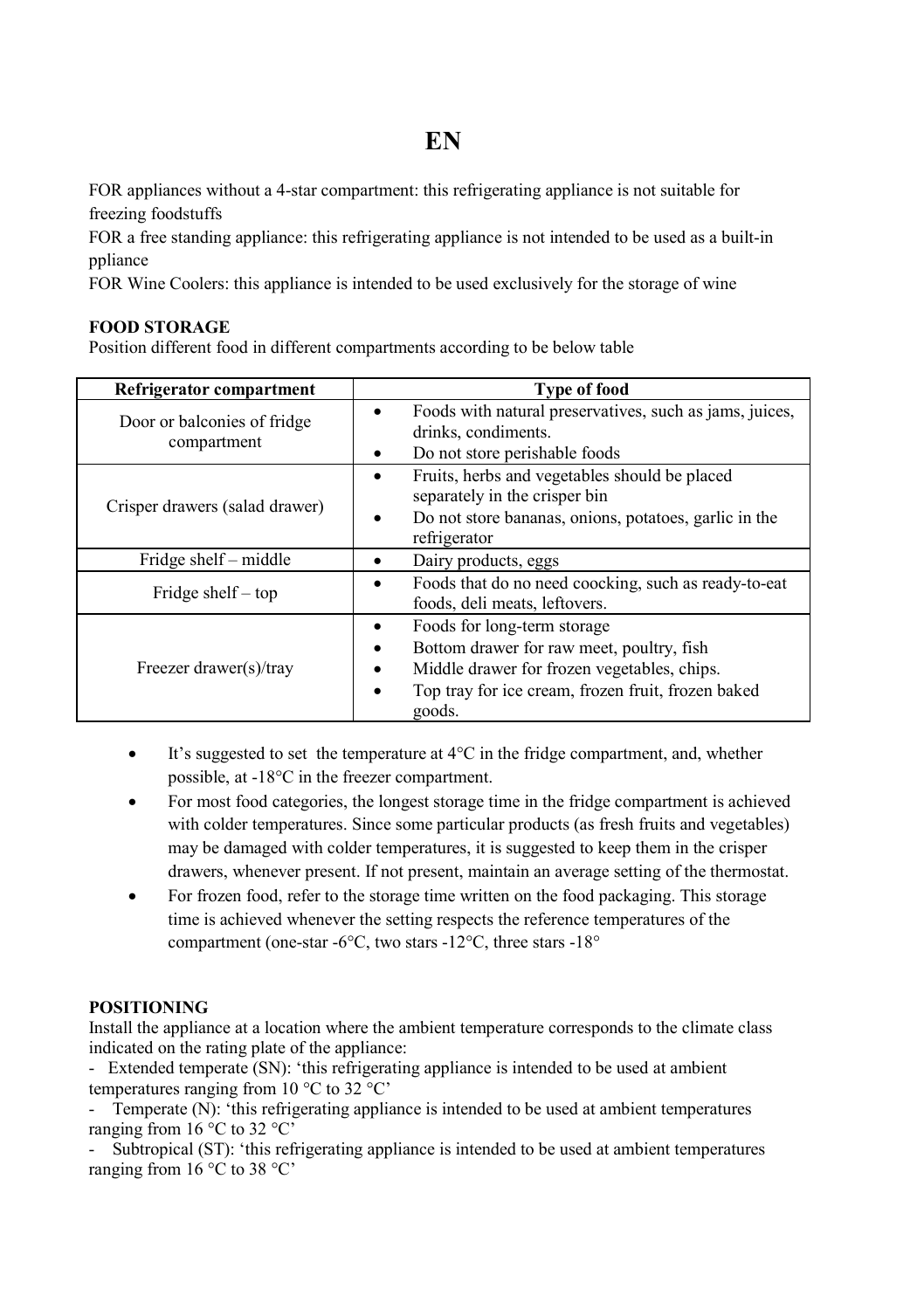- Tropical (T): 'this refrigerating appliance is intended to be used at ambient temperatures ranging from  $16^\circ \text{C}$  to  $43^\circ \text{C}$ 

### **AVAILABILITY OF SPARE PARTS**

"Thermostats, temperature sensors, printed circuit boards and light sources are available for a minimum period of seven years after placing the last unit of the model on the market. Door handles, door hinges, trays and baskets for a minimum period of seven years and door gaskets

for a minimum period of 10 year, after placing the last unit of the model on the market".

### **GUARANTEE**

Minimum guarantee is: 2 years for EU Countries, 3 years for Turkey, 1 year for UK, 1 year for Russia, 3 years for Sweden, 2 years for Serbia, 5 years for Norway, 1 year for Morocco, 6 months for Algeria, Tunisia no legal warranty required.

## **TECHNICAL ASSISTANCE**

To contact the technical assistance, visit our website: https://corporate.haier-europe.com/en/ Under the section "website", choose the brand of your product and your country. You will be redirected to the specific website where you can find the telephone number and form to contact the technical assistance

For further information about the product, please consult https://eprel.ec.europa.eu/ or scan the QR on the energy label supplied with the appliance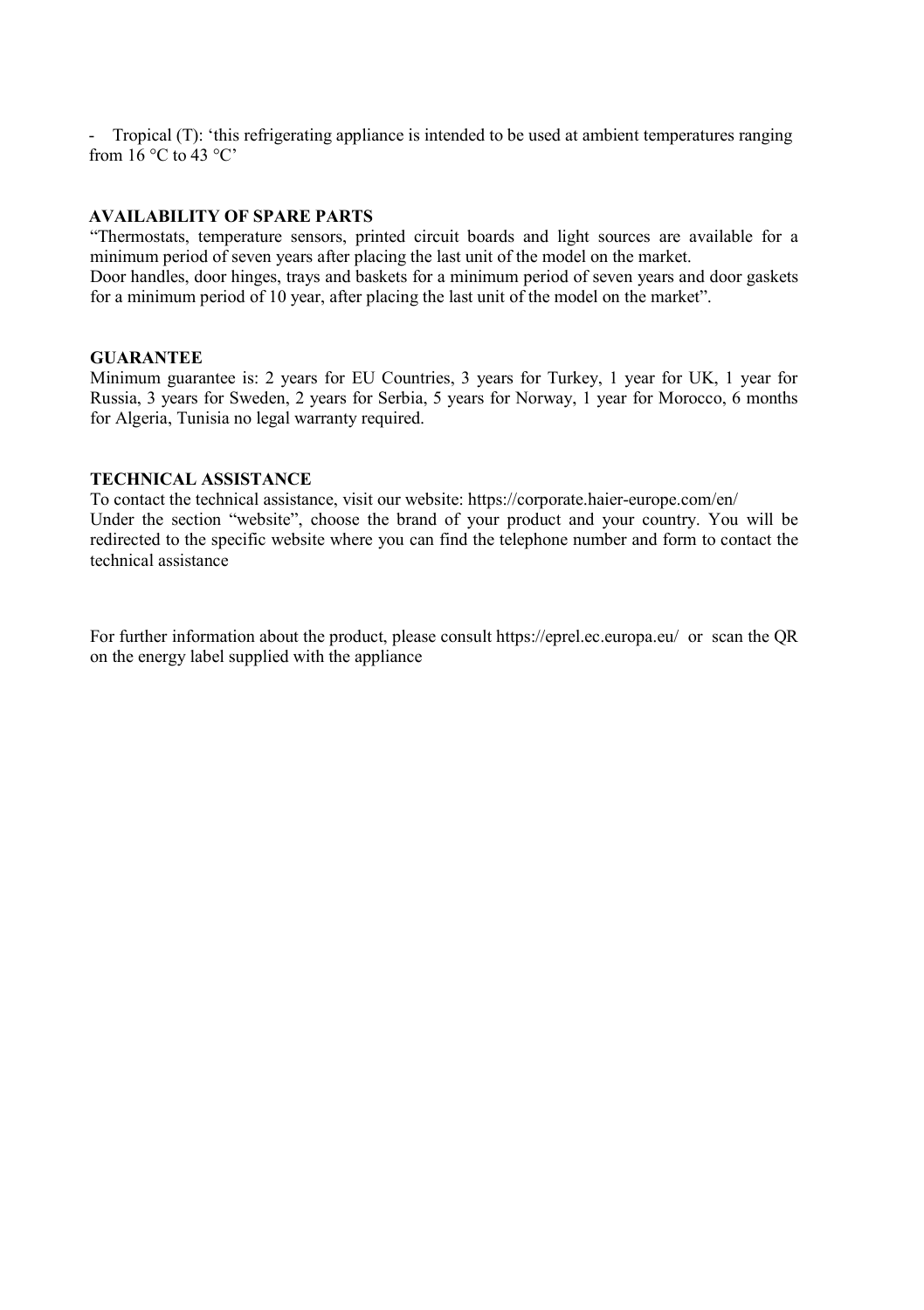# **BG**

За охладителите за вино: ..този уред е предназначен да се използва единствено за съхраняване на вино"

За свободностоящ уред: "този хладилен уред не е предназначен за вграждане"

За уреди без отделение 4 звезди: "този хладилен уред не е подходящ за замразяване на хранителни продукти"

## **СКЛАД ЗА ХРАНА**

Поставяйте различните храни в различните отделения, както е посочено в таблицата по-долу.

| Отделение на хладилника                                                       | Вид храна                                                                                                                                                                                                                                          |
|-------------------------------------------------------------------------------|----------------------------------------------------------------------------------------------------------------------------------------------------------------------------------------------------------------------------------------------------|
| Вратата или поставките<br>на<br>вратата<br>на<br>хладилното<br>отделение      | Храни с естествени консерванти като конфитюри,<br>сокове, напитки, подправки.<br>Не дръжте там бързоразвалящи се храни.                                                                                                                            |
| Чекмедже<br>за<br>плодове<br>И<br>зеленчуци (чекмедже за свежо<br>съхранение) | Плодовете, билките и зеленчуците трябва да се<br>٠<br>поставят отделно.<br>Не съхранявайте банани, лук, картофи и чесън в<br>хладилника.                                                                                                           |
| Рафт на хладилника - среден                                                   | Млечни продукти, яйца                                                                                                                                                                                                                              |
| Рафт на хладилника - горен                                                    | Храни, които не се нуждаят от готвене, като<br>٠<br>например<br>готови<br>за<br>консумация<br>храни,<br>деликатесни меса, остатьци.                                                                                                                |
| Чекмеджета/поставка<br>на<br>фризера                                          | Храни за дългосрочно съхранение.<br>Най-долното чекмедже е за сурово месо, птици и<br>риба.<br>Средното чекмедже е за замразени зеленчуци и<br>бланширани картофи.<br>Най-горната поставка е за сладолед, замразени<br>плодове и замразени печива. |

- Препоръчва се температурата в хладилното отделение да се зададе на 4°C и, ако е възможно, на -18°C във фризерното отделение.
- За повечето категории храни най-дълъг срок на съхранение в хладилното отделение се постига при по-ниски температури. Тъй като определени продукти (като пресни плодове и зеленчуци) може да се развалят при по-ниски температури, се препоръчва да ги съхранявате в чекмеджетата за свежо съхранение, ако има такива. В противен случай поддържайте термостата на средна позиция.
- За замразени храни спазвайте срока за съхранение, посочен на опаковката на хранителния продукт. Този срок на съхранение се постига, когато настройката отговаря на референтните температури в отделението (една звезда -6°C, две звезди -12°C, три звезди -18°C).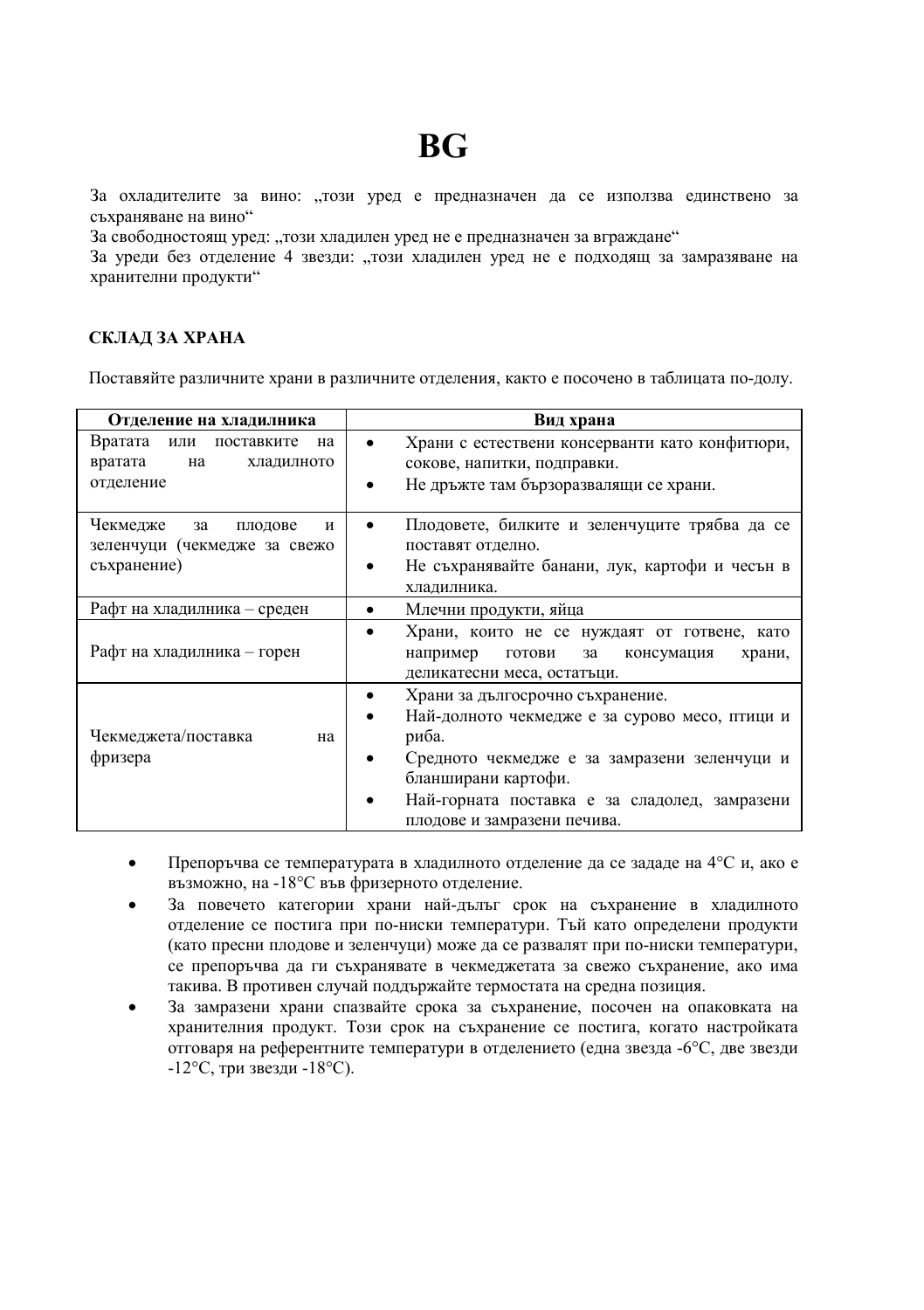## **ПОЗИЦИОНИРАНЕ**

Инсталирайте уреда на място, където температурата на околната среда съответства на климатичния клас, посочен на табелката с данни на уреда:

- Разширен умерен (SN): "този хладилен уред е предназначен да се използва при температура на околната среда от 10 °C до 32 °C"
- Умерен (N): "този хладилен уред е предназначен да се използва при температура на околната среда от 16 °C до 32 °C"
- Субтропичен (ST): "този хладилен уред е предназначен да се използва при температура на околната среда от 16 °C до 38 °C"
- Тропичен (Т): "този хладилен уред е предназначен да се използва при температура на околната среда от 16 °C до 43 °C"

### **НАЛИЧНОСТ НА РЕЗЕРВНИ ЧАСТИ**

термостати, температурни датчици, печатни платки и източници на светлина най-малко в продължение на седем години след пускането на пазара на последната бройка от модела. ръкохватки за врати, панти за врати, рафтове и чекмеджета най-малко в продължение на седем години, и уплътнения за врати най-малко в продължение на 10 години след пускането на пазара на последната бройка от модела;

## **ГАРАНЦИЯ**

Минималната гаранция е: 2 години за страните от ЕС, 3 години за Турция, 1 година за Обединеното кралство, 1 година за Русия, 3 години за Швеция, 2 години за Сърбия, 5 години за Норвегия, 1 година за Мароко, 6 месеца за Алжир; за Тунис не се изисква законова гаранция.

## **ТЕХНИЧЕСКА ПОМОЩ**

За да се свържете с техническата помощ, посетете нашия уебсайт: https://corporate.haiereurope.com/en/ . В раздела ..websites" изберете марката на вашия продукт и вашата държава. Ще бъдете пренасочени към конкретния уебсайт, където можете да намерите телефонния номер и формуляра за връзка с техническата помощ

За допълнителна информация относно продукта, моля, консултирайте се с https://eprel.ec.europa.eu/ или сканирайте QR на енергийния етикет, доставен с уреда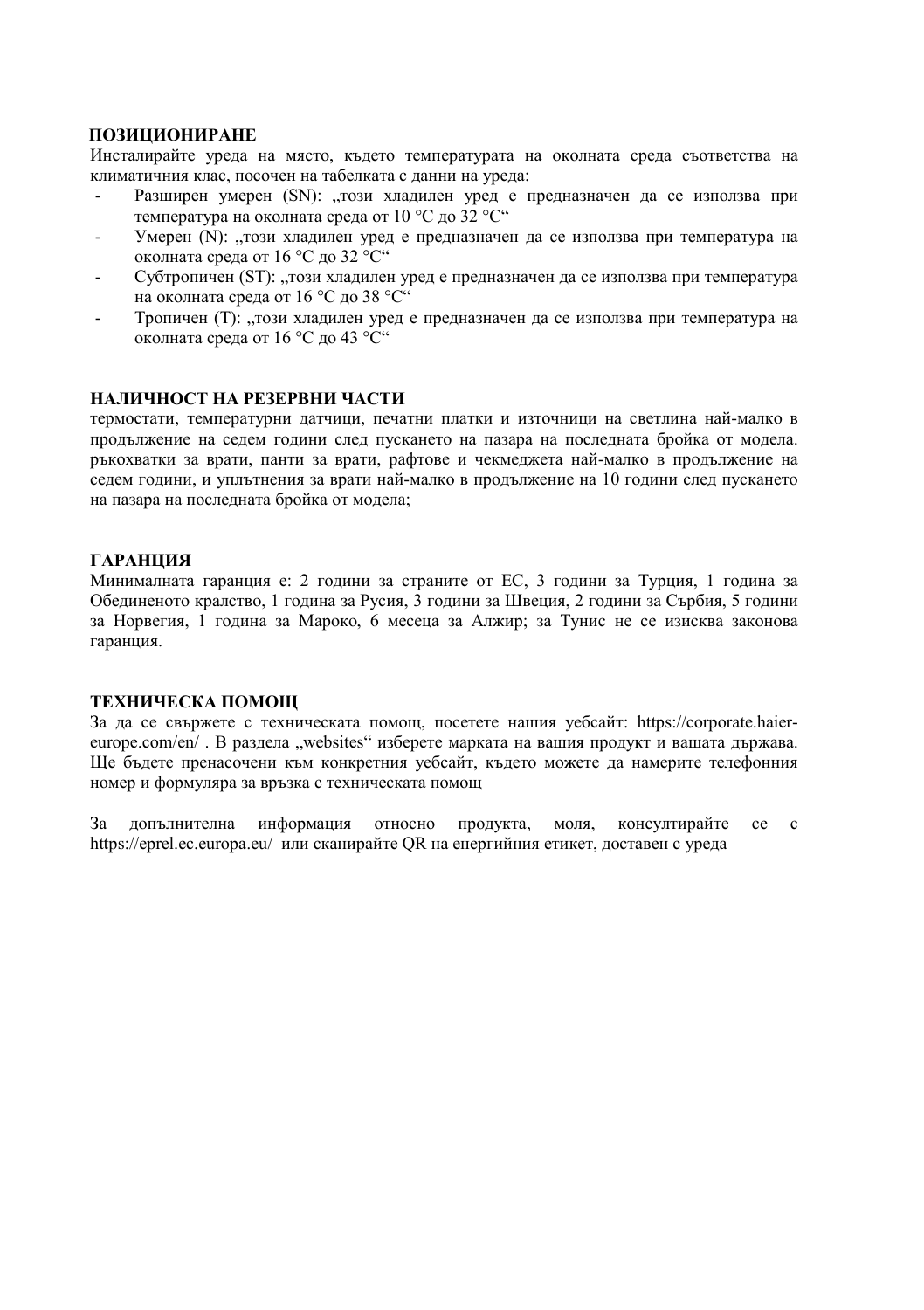En el caso de los armarios para la conservación de vinos: «Aparato destinado a utilizarse exclusivamente para la conservación de vinos»

En el caso de los aparatos de libre instalación: «Este aparato no está destinado a utilizarse como aparato encastrable».

En el caso de los aparatos sin compartimento de cuatro estrellas: «Este aparato no es adecuado para la congelación de productos alimenticios».

## **ALMACENAMIENTO DE ALIMENTOS**

Coloque diferentes alimentos en diferentes compartimentos de acuerdo con la tabla siguiente.

| Compartimentos del frigorífico                                         | Tipo de alimento                                                                                                                                                                                                                                                        |
|------------------------------------------------------------------------|-------------------------------------------------------------------------------------------------------------------------------------------------------------------------------------------------------------------------------------------------------------------------|
| del<br>balcones<br>Puerta<br>$\Omega$<br>compartimento del frigorífico | Alimentos<br>con conservantes naturales.<br>como<br>٠<br>mermeladas, zumos, bebidas y condimentos.<br>No almacene alimentos perecederos.                                                                                                                                |
| Cajón de verdura                                                       | Las frutas, hierbas y verduras deben colocarse por<br>٠<br>separado en el recipiente de verdura.<br>No guarde plátanos, cebollas, patatas ni ajos en el<br>frigorífico.                                                                                                 |
| Estante del frigorífico - central                                      | Productos lácteos, huevos<br>٠                                                                                                                                                                                                                                          |
| Estante del frigorífico - superior                                     | Alimentos que no necesitan cocinarse,<br>como<br>alimentos listos para comer, carnes delicatessen y<br>sobras                                                                                                                                                           |
| Cajones del congelador/bandeja                                         | Alimentos para almacenamiento a largo plazo.<br>Cajón inferior para carne cruda, aves de corral y<br>pescado.<br>Cajón central para verduras congeladas y patatas<br>fritas.<br>Bandeja superior para helado, fruta congelada y<br>٠<br>productos horneados congelados. |

- Se sugiere ajustar la temperatura a 4°C en el compartimento del frigorífico y, si es posible, a 18°C en el compartimento del congelador.
- Para la mayoría de las categorías de alimentos, el tiempo de almacenamiento más largo en el compartimento del frigorífico se logra con temperaturas más frías. Dado que algunos productos en particular (como frutas y verduras frescas) pueden dañarse con temperaturas más frías, se sugiere mantenerlos en los cajones de verduras, siempre que haya. Si no hay, mantenga un ajuste medio del termostato.
- Para alimentos congelados, consulte el tiempo de almacenamiento escrito en el envase de los alimentos. Este tiempo de almacenamiento se consigue siempre que el ajuste respete las temperaturas de referencia del compartimento (una estrella -6°C, dos estrellas -12°C, tres estrellas -18°C).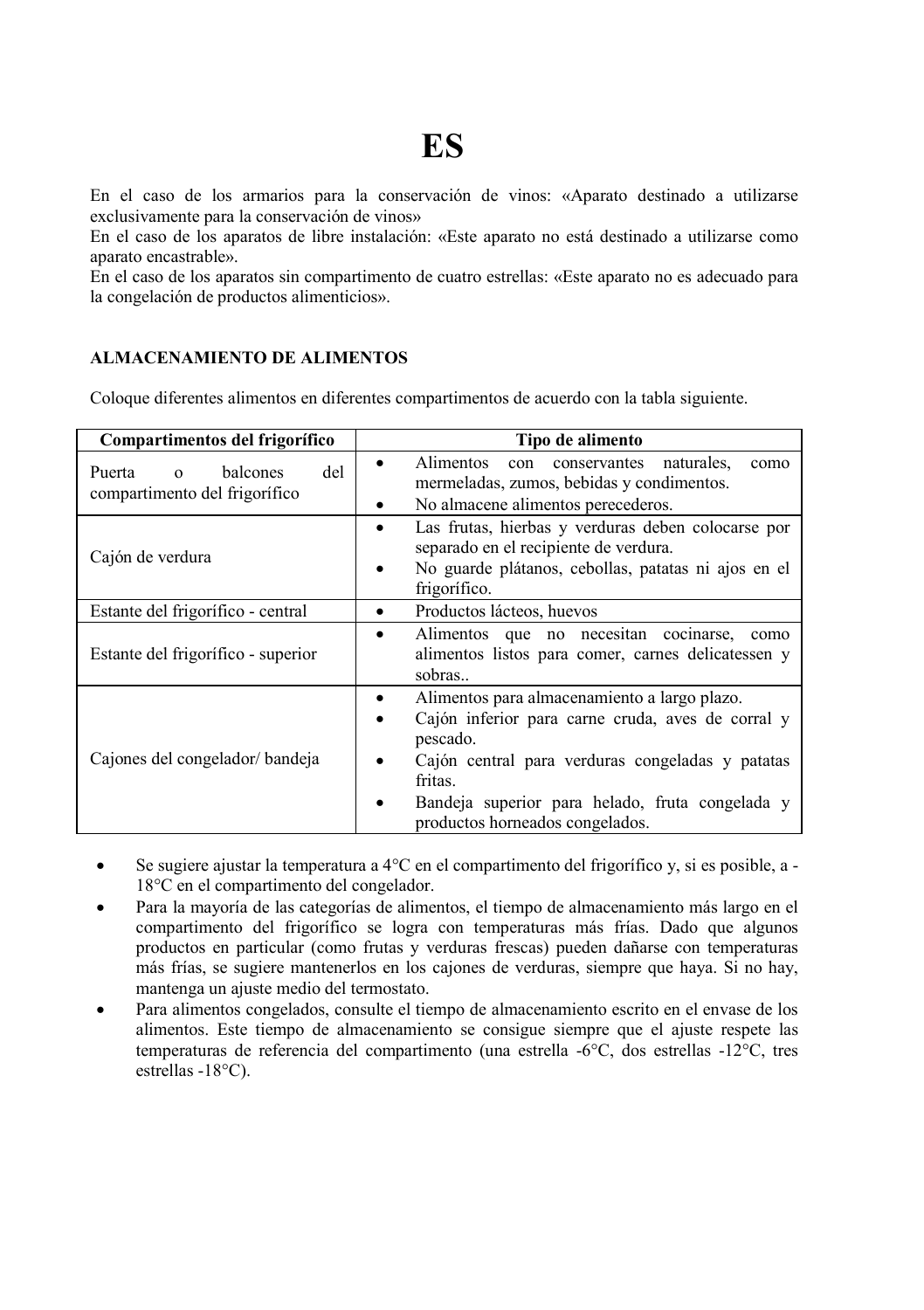## **POSICIONAMIENTO**

Instale el aparato en un lugar donde la temperatura ambiente corresponda a la clase climática indicada en la placa de características del aparato:

- Templada extendida (SN): «Aparato de refrigeración destinado a utilizarse a temperaturas ambiente de entre 10 °C y 32 °C»
- Templada extendida (SN): «Aparato de refrigeración destinado a utilizarse a temperaturas ambiente de entre 10 °C y 32 °C»
- Subtropical (ST): «Aparato de refrigeración destinado a utilizarse a temperaturas ambiente de entre 16 °C y 38 °C»
- Tropical (T): «Aparato de refrigeración destinado a utilizarse a temperaturas ambiente de entre 16 °C y 43 °C»

### **DISPONIBILIDAD DE REPUESTOS**

Termostatos, sensores de temperatura, placas de circuitos impresos y fuentes luminosas, durante un período de, como mínimo, siete años tras la introducción en el mercado de la última unidad del modelo.

Mangos de puerta, bisagras, bandejas y cestos, durante un período de, como mínimo, siete años, y juntas de puerta durante un período de, como mínimo, diez años tras la introducción en el mercado de la última unidad del modelo;

## **GARANTÍA**

La garantía mínima es: 2 años para los países de la UE, 3 años para Turquía, 1 año para el Reino Unido, 1 año para Rusia, 3 años para Suecia, 2 años para Serbia, 5 años para Noruega, 1 año para Marruecos y 6 meses para Argelia. En Túnez no se requiere garantía legal.

## **ASISTENCIA TÉCNICA**

Para ponerse en contacto con la asistencia técnica, visite nuestro sitio web: https://corporate.haiereurope.com/en/. En la sección "websites", elija la marca de su producto y su país. Serás redirigido al sitio web específico donde podrás encontrar el número de teléfono y el formulario para contactar con la asistencia técnica.

Para más información sobre el producto, consulte https://eprel.ec.europa.eu/ o escanee el QR en la etiqueta energética suministrada con el aparato.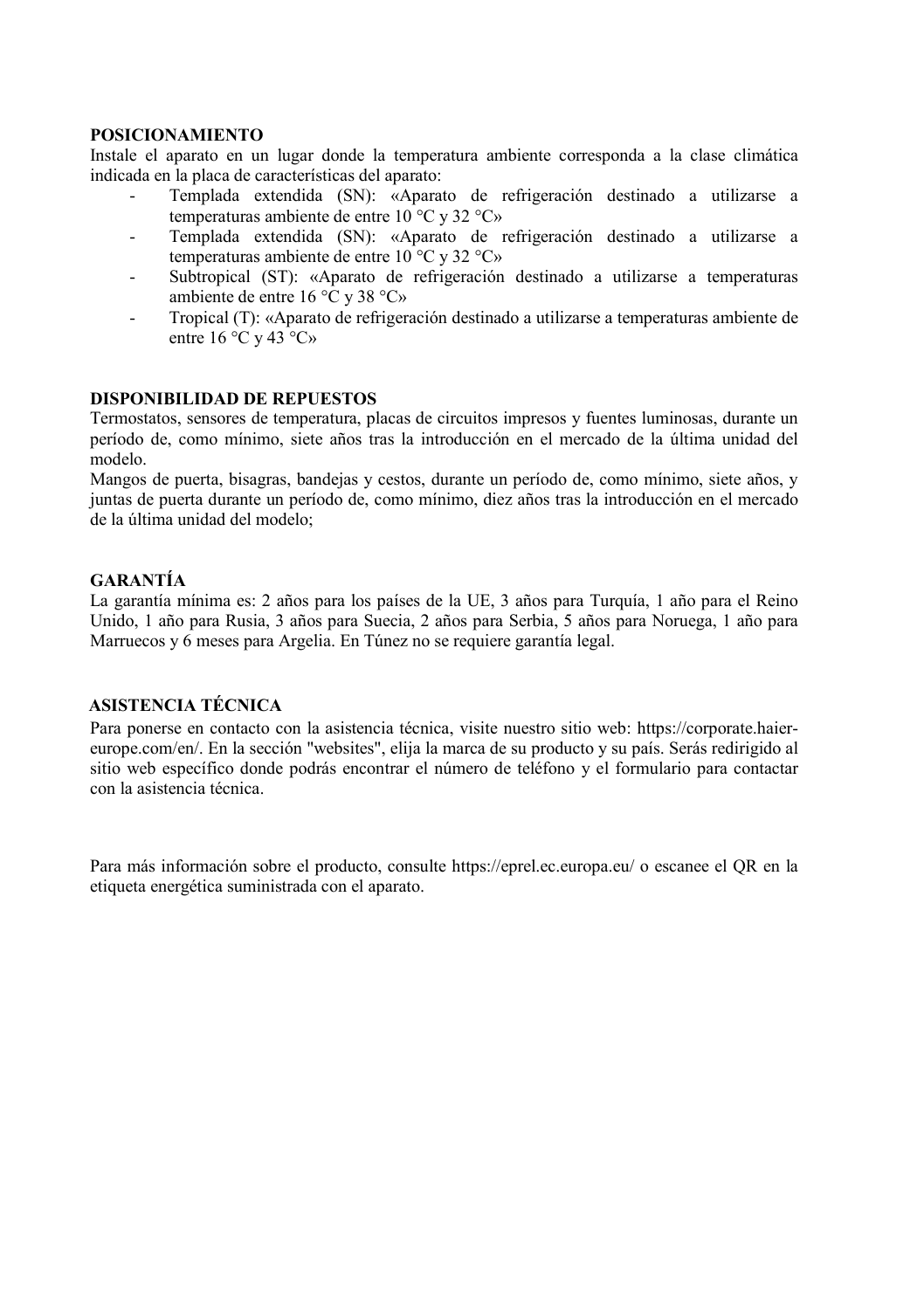# **CS**

U spotřebičů pro uchovávání vína: "Tento spotřebič je určen výhradně k uchovávání vína."

U volně stojícího spotřebiče: "Tento chladicí spotřebič není určen k vestavění."

U spotřebičů bez prostoru označeného čtyřmi hvězdičkami: "Tento chladicí spotřebič není vhodný pro mražení potravin."

## **SKLAD POTRAVIN**

Umísťujte různé potraviny do různých oddílů podle níže uvedené tabulky

| Prostory chladničky                               | Typ jídla                                                                                                                                                                                                 |
|---------------------------------------------------|-----------------------------------------------------------------------------------------------------------------------------------------------------------------------------------------------------------|
| Dveře nebo dveřní přihrádky<br>chladničky         | Potraviny s přírodními konzervačními látkami, jako jsou<br>džemy, džusy, nápoje, koření.<br>Neuchovávejte potraviny podléhající zkáze.                                                                    |
| Zásuvka na ovoce a zeleninu<br>(zásuvka na salát) | Ovoce, byliny a zelenina by měly být umístěny<br>samostatně do koše na ovoce a zeleninu.<br>V chladničce neuchovávejte banány, cibuli, brambory,<br>česnek.                                               |
| Police lednice - uprostřed                        | Mléčné výrobky, vejce                                                                                                                                                                                     |
| Police chladničky – nahoře                        | Potraviny, které není potřebné vařit, jako jsou hotová<br>jídla, delikatesy, zbytky.                                                                                                                      |
| Zásuvka/zásobník mrazničky                        | Potraviny pro dlouhodobé skladování.<br>Spodní zásuvka na syrové maso, drůbež, ryby.<br>Prostřední zásuvka na mraženou zeleninu, hranolky.<br>Horní podnos na zmrzlinu, mražené ovoce, mražené<br>pečivo. |

- Doporučuje se nastavit teplotu v chladničce na 4°C a v mrazničce pokud možno na 18°C.
- U většiny kategorií potravin je nejdelší doba skladování v chladničce dosažena při nižších teplotách. Vzhledem k tomu, že některé konkrétní produkty (jako čerstvé ovoce a zelenina), pokud jsou přítomny, mohou být poškozeny chladnějšími teplotami, doporučuje se uchovávat je v zásuvkách. Pokud nejsou přítomny, udržujte průměrné nastavení termostatu.
- Pokud jde o zmrazené potraviny, podívejte se na dobu skladování uvedenou na obalu potravin. Tato doba skladování je dosažena vždy, když nastavení respektuje referenční teploty oddílu (jednohvězdičkový -6°C, dvouhvězdičkový -12°C, tříhvězdičkový -18°C).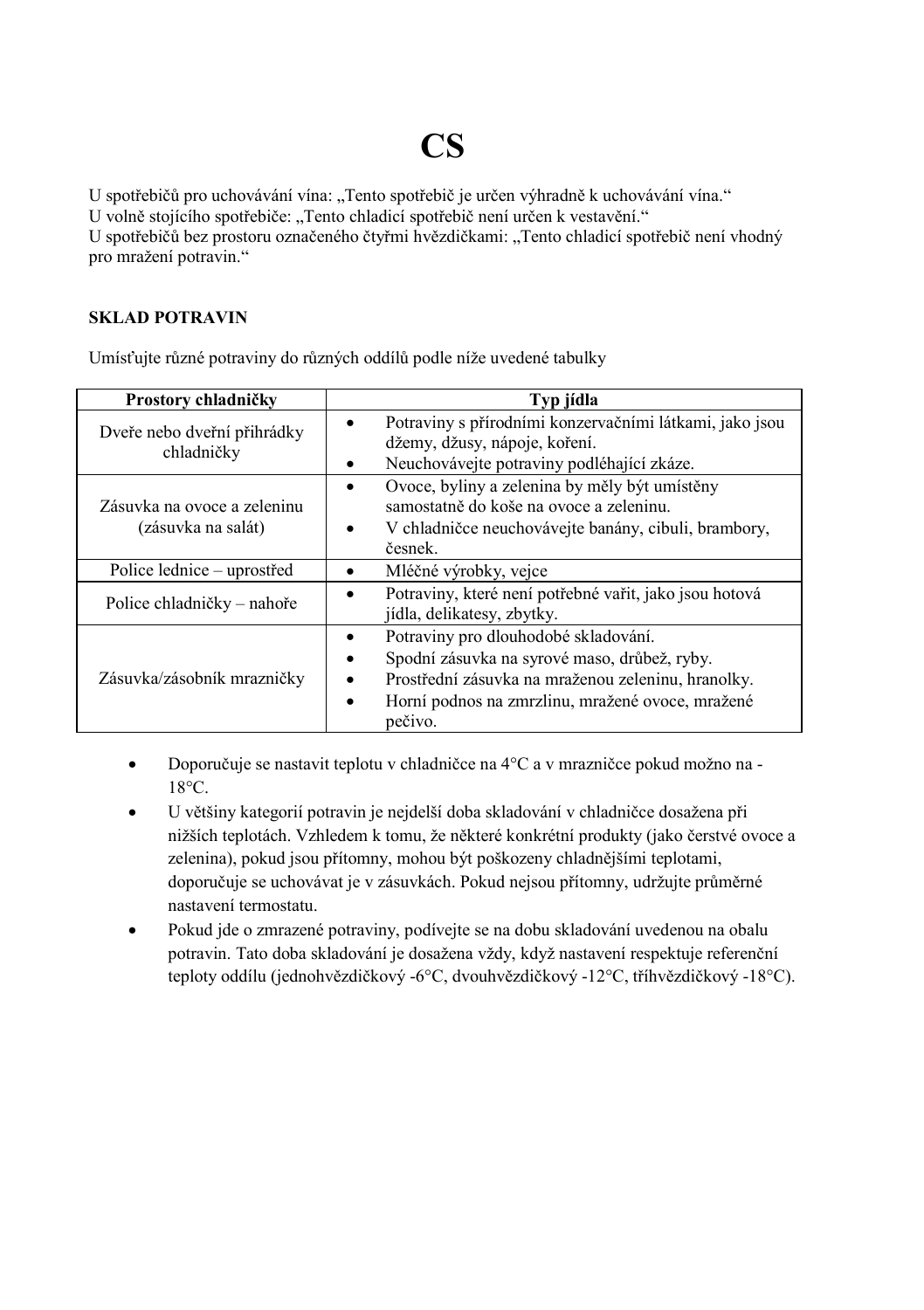# **UMÍSTĚNÍ**

Instalujte spotřebič na místo, kde okolní teplota odpovídá klimatické třídě uvedené na typovém štítku spotřebiče:

- Rozšířené mírné pásmo (SN): "Tento chladicí spotřebič je určen k používání při teplotách okolí od 10 °C do 32 °C."
- Mírné pásmo (N): "Tento chladicí spotřebič je určen k používání při teplotách okolí od  $16^{\circ}$ C do 32 °C."
- Subtropické pásmo (ST): "Tento chladicí spotřebič je určen k používání při teplotách okolí od 16 °C do 38 °C."
- Tropické pásmo(T): "Tento chladicí spotřebič je určen k používání při teplotách okolí od  $16 \, \text{°C}$  do  $43 \, \text{°C}$   $\text{°}$

# **DOSTUPNOST NÁHRADNÍCH DÍLŮ**

Termostaty, teplotní čidla, desky plošných spojů a zdroje světla, po dobu alespoň sedmi let poté, co byl na trh uveden poslední kus daného modelu;

Dveřní kliky, dveřní závěsy, přihrádky a koše po dobu alespoň sedmi let a těsnění dveří po dobu alespoň deseti let poté, co byl na trh uveden poslední kus daného model

# **ZÁRUKA**

Minimální záruka je: 2 roky pro země EU, 3 roky pro Turecko, 1 rok pro Spojené království, 1 rok pro Rusko, 3 roky pro Švédsko, 2 roky pro Srbsko, 5 let pro Norsko, 1 rok pro Maroko, 6 měsíců pro Alžírsko, pro Tunisko není vyžadována žádná právní záruka.

# **TECHNICKÁ POMOC**

Chcete-li kontaktovat technickou pomoc, navštivte naše webové stránky: https://corporate.haiereurope.com/en/. V sekci " websites " vyberte značku vašeho produktu a vaši zemi. Budete přesměrováni na konkrétní webovou stránku, kde najdete telefonní číslo a formulář pro kontaktování technické pomoci

Další informace o produktu naleznete na adrese https://eprel.ec.europa.eu/ nebo naskenujte QR na energetickém štítku dodaném se zařízením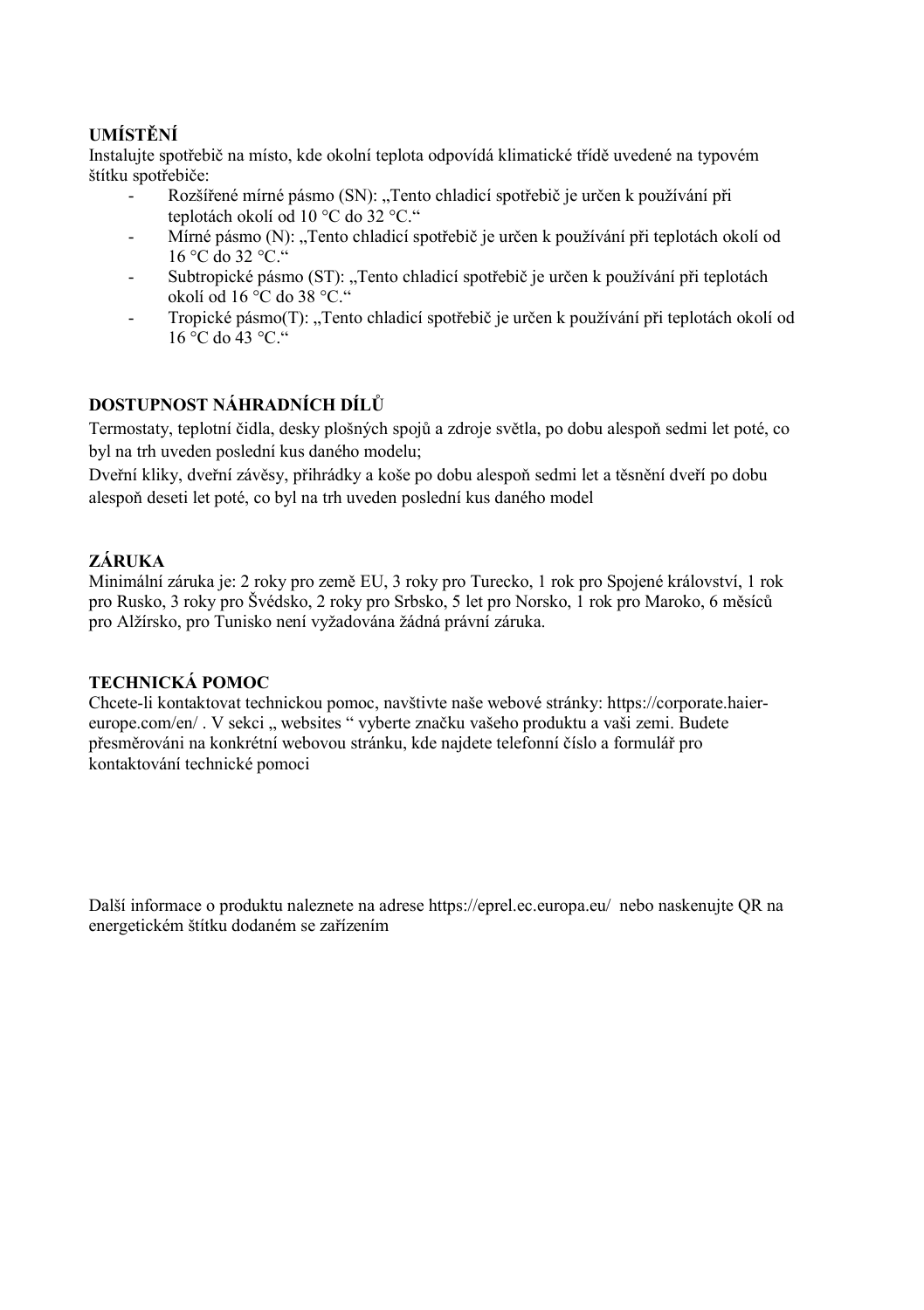# **DA**

Hvad angår vinkøleskabe: Apparatet er udelukkende beregnet til opbevaring af vin. Hvad angår fritstående apparater følgende tekst: Dette køle/fryseapparat er ikke beregnet til brug som indbygget apparat.

Hvad angår apparater uden 4-stjernerum: Dette køle/fryseapparat er ikke egnet til indfrysning af fødevarer.

# **MADOPBEVARING**

Placer forskellige madvarer i forskellige rum i henhold til nedenstående tabel

| Køleskab                       | <b>Type mad</b>                                            |
|--------------------------------|------------------------------------------------------------|
| Dør eller altaner i køleskabet | Mad med naturlige konserveringsmidler, såsom syltetøj,     |
|                                | juice, drikkevarer, krydderier.                            |
|                                | Opbevar ikke letfordærvelige fødevarer                     |
|                                | Frugt, krydderurter og grøntsager skal anbringes separat i |
| Crisper skuffer (salat skuffe) | den skarpere beholder                                      |
|                                | Opbevar ikke bananer, løg, kartofler, hvidløg i køleskabet |
| Køleskabshylde - midt          | Mejeriprodukter, æg                                        |
| Køleskabshylde - top           | Fødevarer, der ikke behøver at samles, såsom madlavede,    |
|                                | delikatesser, rester.                                      |
| Fryseskuffe (r) / bakke        | Fødevarer til langtidsopbevaring                           |
|                                | Nederste skuffe til rå møde, fjerkræ, fisk                 |
|                                | Mellemskuffe til frosne grøntsager, chips.                 |
|                                | Topbakke til is, frossen frugt, frosne bagværk.            |

- Det foreslås at indstille temperaturen til  $4^{\circ}$ C i køleskabet, og om muligt til -18 $^{\circ}$ C i fryserummet.
- For de fleste fødevarekategorier opnås den længste opbevaringstid i køleskabet ved koldere temperaturer. Da nogle bestemte produkter (som friske frugter og grøntsager) kan blive beskadiget ved koldere temperaturer, foreslås det at opbevare dem i friskskufferne, når de er til stede. Hvis de ikke er til stede, opretholdes en gennemsnitlig indstilling af termostaten.
- For frosne fødevarer henvises til den opbevaringstid, der er skrevet på fødevareemballagen. Denne opbevaringstid opnås, når indstillingen respekterer rummets referencetemperaturer (1-stjerne -6 °C, 2-stjerner -12 °C, 3-stjerner -18 °C).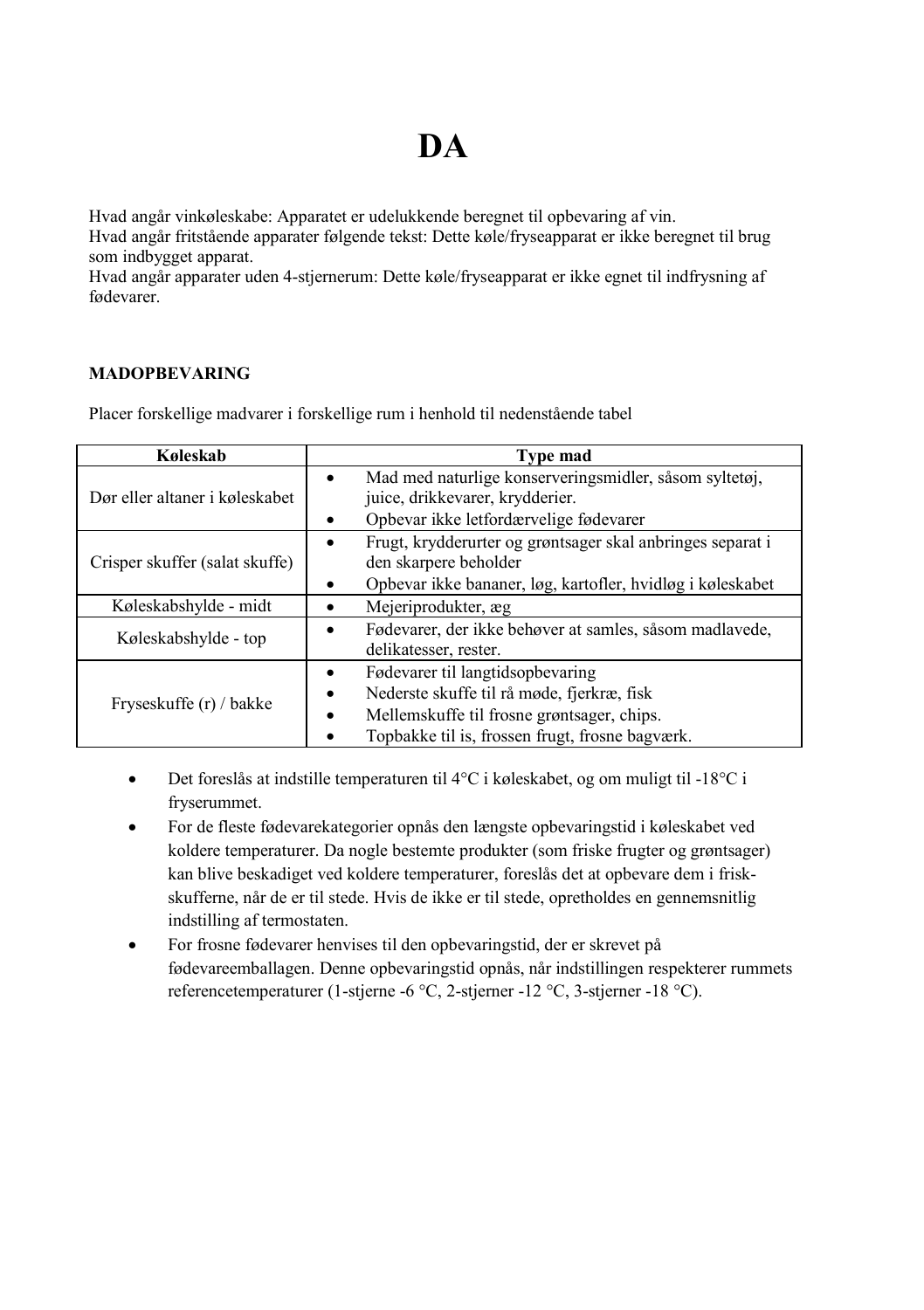## **POSITIONERING**

Installer apparatet et sted, hvor omgivelsestemperaturen svarer til den klimaklasse, der er angivet på apparatets typeskilt:

- Udvidet tempereret (SN): »Dette køle/fryseapparat er beregnet til brug ved en omgivelsestemperatur på mellem 10 °C og 32 °C.«
- Tempereret (N): »Dette køle/fryseapparat er beregnet til brug ved en omgivelsestemperatur på mellem 16 °C og 32 °C.«
- Subtropisk (ST): »Dette køle/fryseapparat er beregnet til brug ved en omgivelsestemperatur på mellem 16 °C og 38 °C.«
- Tropisk (T): »Dette køle/fryseapparat er beregnet til brug ved en omgivelsestemperatur på mellem 16 °C og 43 °C.«

## **TILGÆNGELIGHED AF RESERVEDELE**

Termostater, temperatursensorer, printkort og udskiftelige lyskilder er tilgængelige i mindst syv år efter konvertering af den sidste enhed i en model

Dørhåndtag, dørhængsler, bakker og kurve i mindst syv år samt dørtætninger er tilgængelige i en periode på mindst ti år efter konvertering af den sidste enhed i en model.

# **GARANTI**

Minimumsgaranti er: 2 år for EU-lande, 3 år for Tyrkiet, 1 år for Storbritannien, 1 år for Rusland, 3 år for Sverige, 2 år for Serbien, 5 år for Norge, 1 år for Marokko, 6 måneder for Algeriet, Tunesien kræves ingen juridisk garanti.

# **TEKNISK ASSISTANCE**

For at kontakte teknisk assistance, besøg vores websted: https://corporate.haier-europe.com/en/. Under afsnittet "website" skal du vælge mærke på dit produkt og dit land. Du vil blive omdirigeret til det specifikke websted, hvor du kan finde telefonnummeret og formularen til at kontakte teknisk assistance

For yderligere information om produktet, se https://eprel.ec.europa.eu/ eller scan QR på energimærket, der følger med apparatet.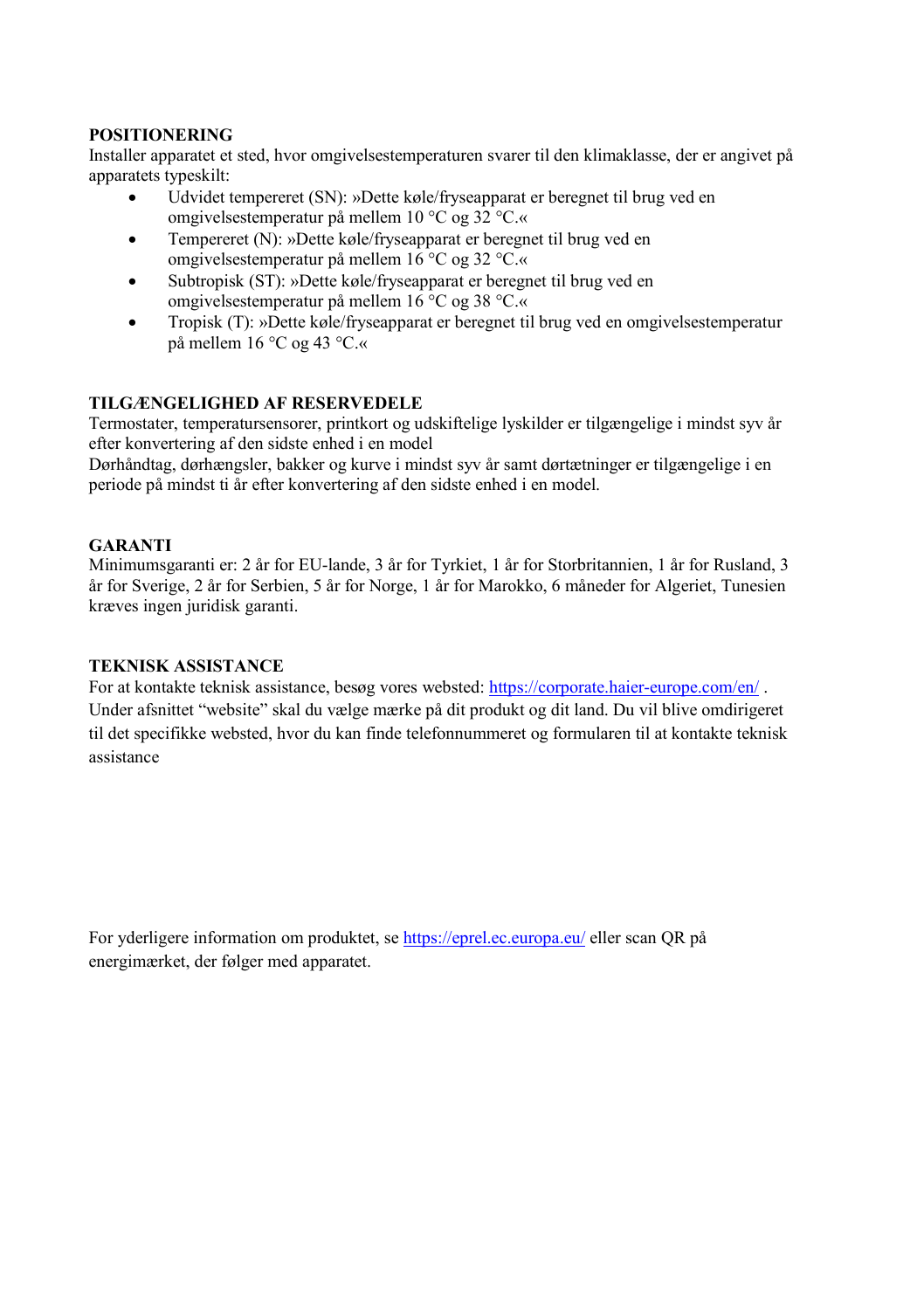# **DE**

Für Weinlagerschränke: "Dieses Gerät ist ausschließlich zur Lagerung von Wein bestimmt." Für freistehende Geräte: "Dieses Kühlgerät ist nicht für die Verwendung als Einbaugerät bestimmt." Für Geräte ohne 4-Sterne-Fach: "Dieses Kühlgerät ist nicht für das Einfrieren von Lebensmitteln geeignet"

## **ESSENSLAGER**

Positionieren Sie verschiedene Lebensmittel in verschiedenen Fächern gemäß der folgenden Tabelle

| Kühlschrankfach                        | <b>Art von Essen</b>                                                                                                                                                                                                                   |
|----------------------------------------|----------------------------------------------------------------------------------------------------------------------------------------------------------------------------------------------------------------------------------------|
| Tür oder Balkon des Kühlfachs          | Lebensmittel mit natürlichen<br>Konservierungsstoffen wie Marmeladen, Säften,<br>Getränken und Gewürzen.<br>Lagern Sie keine verderblichen Lebensmittel                                                                                |
| Crisper Schubladen<br>(Salatschublade) | Obst, Kräuter und Gemüse sollten separat in den<br>٠<br>Crisperbehälter gegeben warden<br>Lagern Sie Bananen, Zwiebeln, Kartoffeln und<br>Knoblauch nicht im Kühlschrank                                                               |
| Kühlschrankregal - Mitte               | Milchprodukte, Eier                                                                                                                                                                                                                    |
| Kühlschrankregal - oben                | Lebensmittel, die nicht gekocht werden müssen,<br>wie verzehrfertige Lebensmittel, Wurstwaren<br>und Essensreste.                                                                                                                      |
| Gefrierschublade (n) / Tablett         | Lebensmittel zur Langzeitlagerung<br>٠<br>Untere Schublade für rohes Fleisch, Geflügel<br>und Fisch<br>Mittlere Schublade für gefrorenes Gemüse,<br>Pommes<br>Oberes Tablett für Eis, gefrorenes Obst und<br>٠<br>gefrorene Backwaren. |

- Es wird empfohlen, die Temperatur im Kühlschrankfach auf 4 °C und, wenn möglich, im Gefrierfach auf -18 °C einzustellen.
- Bei den meisten Arten von Lebensmitteln wird die längste Lagerzeit im Kühlschrankfach bei kälteren Temperaturen erreicht. Da bestimmte Produkte (wie frisches Obst und Gemüse) bei kälteren Temperaturen Schaden nehmen können, sollten sie möglichst im Gemüsefach (sofern vorhanden) aufbewahrt werden. Andernfalls sollte eine durchschnittliche Thermostateinstellung beibehalten werden.
- Bei Tiefkühlkost ist auf die auf der Lebensmittelverpackung angegebene Aufbewahrungszeit zu achten. Diese Aufbewahrungszeit wird erreicht, wenn bei den Einstellungen die Referenztemperaturen für das Fach beachtet werden (1 Stern: -6 °C, 2 Sterne: -12 °C, 3 Sterne: -18 °C).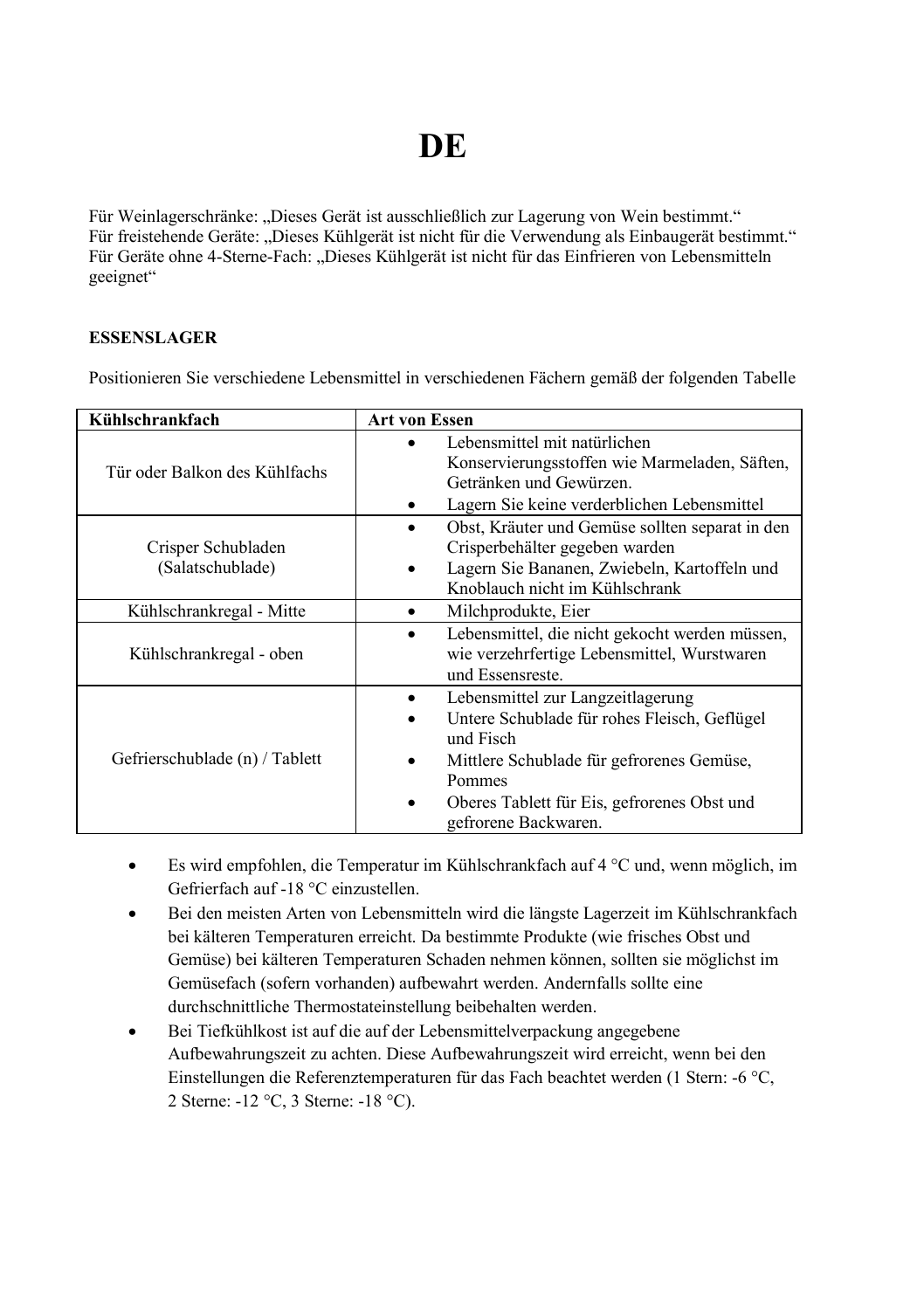## **POSITIONIERUNG**

Stellen Sie das Gerät an einem Ort auf, an dem die Umgebungstemperatur der auf dem Typenschild des Geräts angegebenen Klimaklasse entspricht:

- Erweiterte gemäßigte Zone (SN): "Dieses Kühlgerät ist für die Verwendung bei Umgebungstemperaturen von 10 °C bis 32 °C bestimmt."
- Gemäßigte Zone (N): "Dieses Kühlgerät ist für die Verwendung bei Umgebungstemperaturen von 16 °C bis 32 °C bestimmt."
- Subtropische Zone (ST): "Dieses Kühlgerät ist für die Verwendung bei Umgebungstemperaturen von 16 °C bis 38 °C bestimmt."
- Tropische Zone (T): "Dieses Kühlgerät ist für die Verwendung bei Umgebungstemperaturen von 16 °C bis 43 °C bestimmt."

## **VERFÜGBARKEIT VON ERSATZTEILEN**

Thermostate, Temperatursensoren, Leiterplatten und Lichtquellen sind nach dem Inverkehrbringen der letzten Einheit des Modells mindestens sieben Jahre lang verfügbar.

Türgriffe, Türscharniere, Tabletts und Körbe für einen Zeitraum von mindestens sieben Jahren und Türdichtungen für einen Zeitraum von mindestens zehn Jahren, nachdem die letzte Einheit des Modells auf den Markt gebracht wurde

## **GARANTIE**

Die Mindestgarantie beträgt: 2 Jahre für EU-Länder, 3 Jahre für die Türkei, 1 Jahr für Großbritannien, 1 Jahr für Russland, 3 Jahre für Schweden, 2 Jahre für Serbien, 5 Jahre für Norwegen, 1 Jahr für Marokko, 6 Monate für Algerien. Tunesien keine gesetzliche Garantie erforderlich.

## **TECHNISCHE UNTERSTÜTZUNG**

Um die technische Unterstützung zu kontaktieren, besuchen Sie unsere Website: https://corporate.haier-europe.com/en/ . Wählen Sie im Bereich "Website" die Marke Ihres Produkts und Ihr Land aus. Sie werden auf die jeweilige Website weitergeleitet, auf der Sie die Telefonnummer und das Formular finden, um die technische Unterstützung zu kontaktieren

Weitere Informationen zum Produkt erhalten Sie unter https://eprel.ec.europa.eu/ oder scannen Sie den QR auf dem mit dem Gerät gelieferten Energieetikett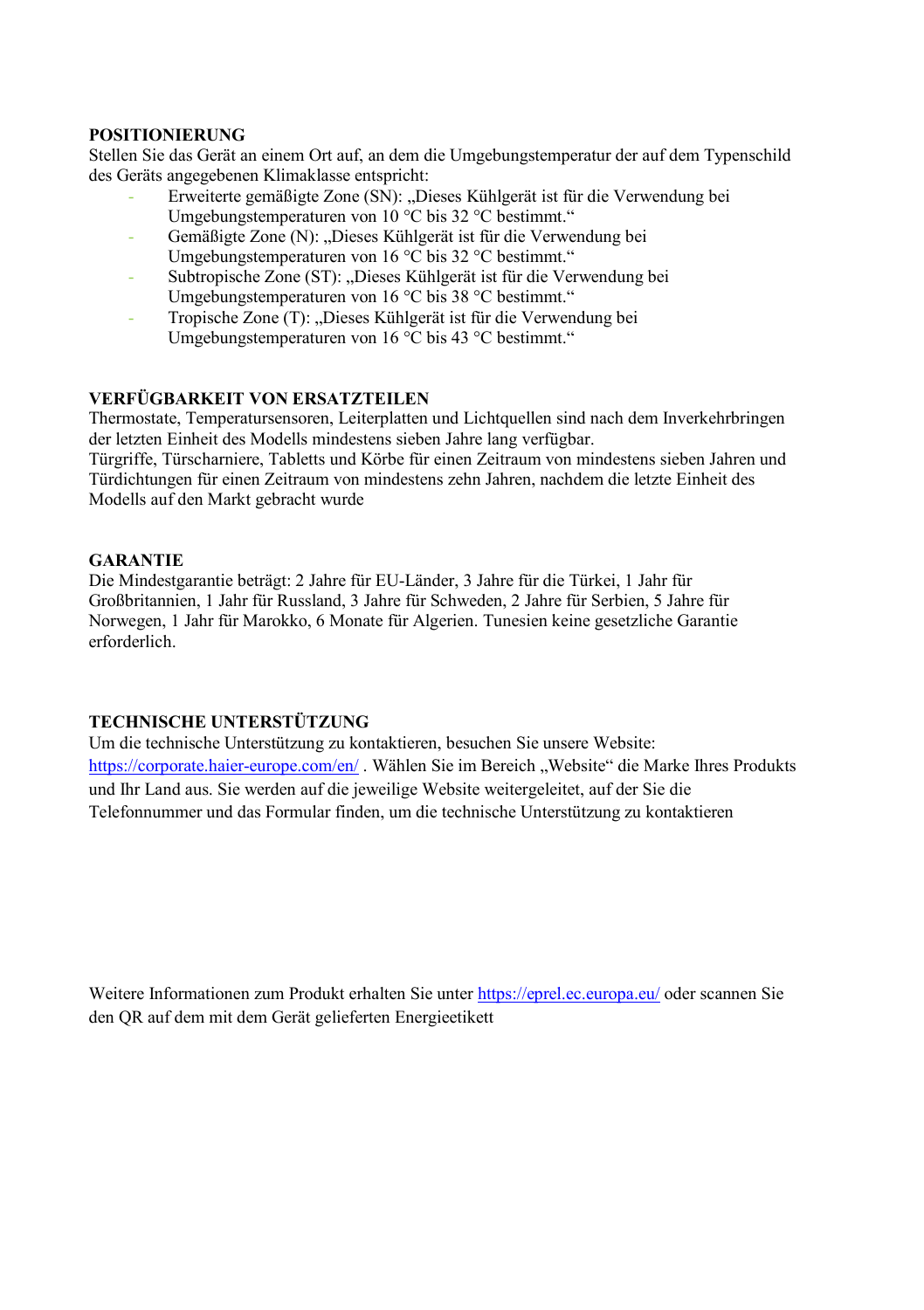# **EL**

Για συσκευές συντήρησης κρασιών: «Η παρούσα συσκευή προορίζεται αποκλειστικά για τη συντήρηση κρασιών»

Για ελεύθερη συσκευή: «η παρούσα ψυκτική συσκευή δεν προορίζεται να χρησιμοποιηθεί ως εντοιχιζόμενη συσκευή»

Για συσκευές χωρίς θάλαμο 4 αστέρων: «η παρούσα ψυκτική συσκευή δεν είναι κατάλληλη για την κατάψυξη τροφίμων»

## **ΑΠΟΘΉΚΗ ΤΡΟΦΊΜΩΝ**

Τοποθετήστε διαφορετικά τρόφιμα σε διαφορετικά διαμερίσματα σύμφωνα με τον πίνακα που ακολουθεί

| Χώροι θαλάμου ψυγείου                  | Είδος προϊόντος                                                                                                                                                                                                                |
|----------------------------------------|--------------------------------------------------------------------------------------------------------------------------------------------------------------------------------------------------------------------------------|
| Πόρτα ή ράφια θαλάμου ψυγείου          | Τρόφιμα με φυσικά συντηρητικά, όπως<br>μαρμελάδες, χυμοί, ποτά, καρυκεύματα.<br>Μη φυλάσσετε αλλοιώσιμα τρόφιμα.                                                                                                               |
| Συρτάρι λαχανικών (συρτάρι<br>σαλάτας) | Τα φρούτα, τα βότανα και τα λαχανικά πρέπει να<br>τοποθετούνται χωριστά στον χώρο των λαχανικών.<br>Μην αποθηκεύετε μπανάνες, κρεμμύδια, πατάτες,<br>σκόρδο στο ψυγείο.                                                        |
| Ράφι ψυγείου - μεσαίο                  | Γαλακτοκομικά προϊόντα, αυγά                                                                                                                                                                                                   |
| Ράφι ψυγείου - επάνω                   | Τρόφιμα που δεν χρειάζονται μαγείρεμα, όπως<br>έτοιμα προς κατανάλωση τρόφιμα, αλλαντικά,<br>περισσεύματα.                                                                                                                     |
| Συρτάρι (-α)/δίσκος καταψύκτη          | Τρόφιμα για μακροχρόνια αποθήκευση.<br>Κάτω συρτάρι για ωμό κρέας, πουλερικά, ψάρια.<br>Μεσαίο συρτάρι για κατεψυγμένα λαχανικά,<br>πατάτες.<br>Επάνω δίσκος για παγωτό, παγωμένα φρούτα,<br>κατεψυγμένα μαγειρεμένα προϊόντα. |

- Προτείνεται η ρύθμιση της θερμοκρασίας στους 4°C στον θάλαμο του ψυγείου και, όπου είναι εφικτό, στους -18°C στον θάλαμο της κατάψυξης.
- Για τις περισσότερες κατηγορίες τροφίμων, ο μεγαλύτερος χρόνος αποθήκευσης στον θάλαμο του ψυγείου επιτυγχάνεται με ψυχρότερες θερμοκρασίες. Δεδομένου ότι ορισμένα συγκεκριμένα προϊόντα (όπως τα φρέσκα φρούτα και λαχανικά) μπορεί να καταστραφούν με ψυχρότερες θερμοκρασίες, συνιστάται να τα διατηρείτε στα συρτάρια των λαχανικών, όποτε υπάρχουν. Εάν δεν υπάρχουν, διατηρήστε μια μέση ρύθμιση του θερμοστάτη.
- Για κατεψυγμένα τρόφιμα, ανατρέξτε στον χρόνο αποθήκευσης που αναγράφεται επάνω στην συσκευασία των τροφίμων. Αυτός ο χρόνος αποθήκευσης επιτυγχάνεται κάθε φορά που η ρύθμιση είναι σύμφωνη με τις θερμοκρασίες αναφοράς του θαλάμου (ένα αστέρι - 6°C, δύο αστέρια -12°C, τρία αστέρια -18°C).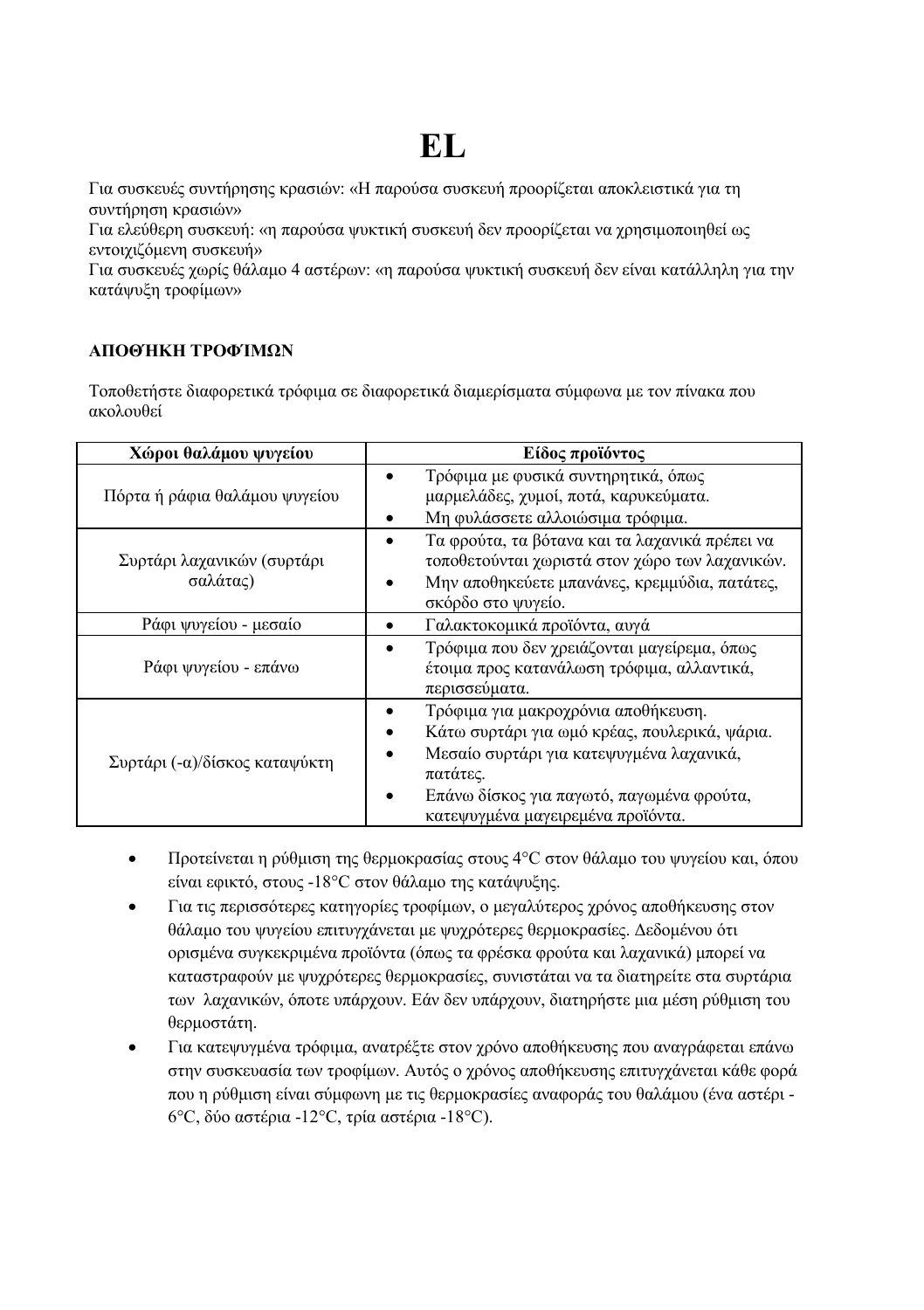## **ΤΟΠΟΘΈΤΗΣΗ**

Τοποθετήστε τη συσκευή σε σημείο όπου η θερμοκρασία του περιβάλλοντος αντιστοιχεί στην κλιματική κλάση που αναγράφεται στην πινακίδα της συσκευής. Για ψυκτικές συσκευές με κλιματική κλάση:

- Εκτεταμένη εύκρατη (SN): «Η παρούσα ψυκτική συσκευή προορίζεται για χρήση σε θερμοκρασίες περιβάλλοντος από 10 °C έως 32 °C»
- Εύκρατη (N): «Η παρούσα ψυκτική συσκευή προορίζεται για χρήση σε θερμοκρασίες περιβάλλοντος από 16 °C έως 32 °C»
- Υποτροπική (ST): «Η παρούσα ψυκτική συσκευή προορίζεται για χρήση σε θερμοκρασίες περιβάλλοντος από 16 °C έως 38 °C»
- Τροπική (T): «Η παρούσα ψυκτική συσκευή προορίζεται για χρήση σε θερμοκρασίες περιβάλλοντος από 16 °C έως 43 °C»

## **ΔΙΑΘΕΣΙΜΟΤΗΤΑ ΑΝΤΑΛΛΑΚΤΙΚΩΝ ΜΕΡΩΝ**

Οι θερμοστάτες, οι αισθητήρες θερμοκρασίας, οι πλακέτες τυπωμένων κυκλωμάτων και οι πηγές φωτός διατίθενται για τουλάχιστον επτά χρόνια μετά την κυκλοφορία του τελευταίου τμήματος του μοντέλου

λαβές πορτών, λαβές πορτών, ράφια και καλάθια για ελάχιστη περίοδο επτά ετών και στεγανοποιήσεις πορτών για ελάχιστη περίοδο 10 ετών, διαθέτοντας το τελευταίο μέρος του μοντέλου στην αγορά.

# **ΕΓΓΎΗΣΗ**

Η ελάχιστη εγγύηση είναι: 2 έτη για τις χώρες της ΕΕ, 3 έτη για την Τουρκία, 1 έτος για το Ηνωμένο Βασίλειο, 1 έτος για τη Ρωσία, 3 έτη για τη Σουηδία, 2 έτη για τη Σερβία, 5 έτη για τη Νορβηγία, 1 έτος για το Μαρόκο, 6 μήνες για την Αλγερία, στην Τυνησία δεν απαιτείται νομική εγγύηση.

## **ΤΕΧΝΙΚΉ ΒΟΉΘΕΙΑ**

Για να επικοινωνήσετε με την τεχνική βοήθεια, επισκεφθείτε τον ιστότοπό μας: https://corporate.haier-europe.com/en/ . Στην ενότητα "websites", επιλέξτε τη μάρκα του προϊόντος σας και τη χώρα σας. Θα ανακατευθυνθείτε στον συγκεκριμένο ιστότοπο όπου μπορείτε να βρείτε τον αριθμό τηλεφώνου και τη φόρμα για να επικοινωνήσετε με την τεχνική βοήθεια

Για περισσότερες πληροφορίες σχετικά με το προϊόν, συμβουλευτείτε τη διεύθυνση https://eprel.ec.europa.eu/ ή σαρώστε το QR στην ενεργειακή ετικέτα που παρέχεται με τη συσκευή.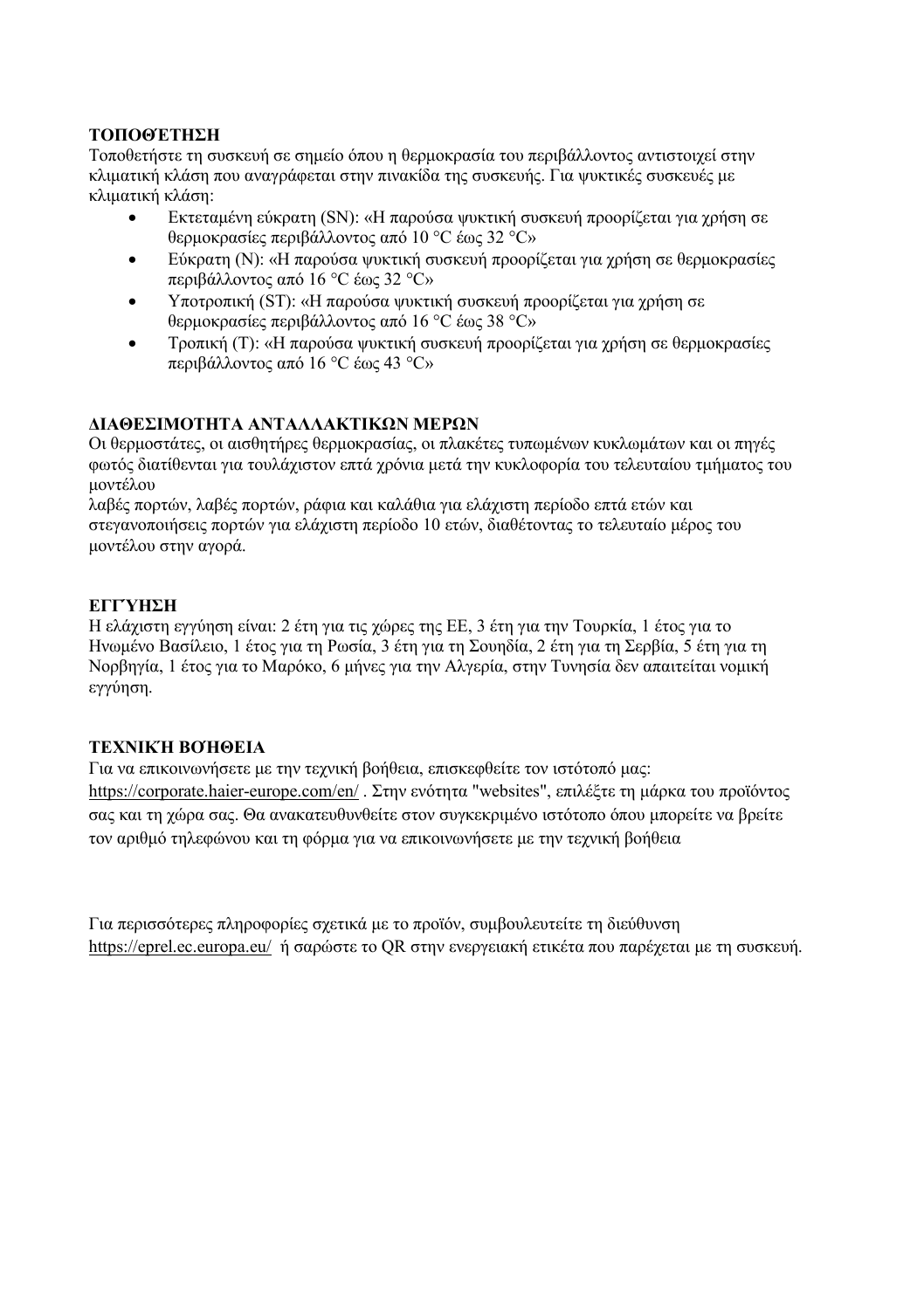# **FR**

Autres appareils de stockage du vin: «Cet appareil est destiné uniquement au stockage du vin.» Pour un appareil à pose libre: «Cet appareil de réfrigération n'est pas destiné à être utilisé comme un appareil intégrable»

Pour les appareils sans compartiment «quatre étoiles»: «Cet appareil de réfrigération ne convient pas pour la congélation de denrées alimentaire»;

## **STOCKAGE ALIMENTAIRE**

Positionnez des aliments différents dans des compartiments différents selon le tableau ci-dessous

| Compartiments du réfrigérateur                       | Type d'aliments                                                                                                                                                                                                                                                                                     |
|------------------------------------------------------|-----------------------------------------------------------------------------------------------------------------------------------------------------------------------------------------------------------------------------------------------------------------------------------------------------|
| Porte ou balconnets du<br>compartiment réfrigérateur | Aliments contenant des agents de conservation naturels,<br>٠<br>tels que confitures, jus, boissons, condiments.<br>Ne pas entreposer d'aliments périssables.                                                                                                                                        |
| Bac à légumes (tiroir à salade)                      | Les fruits, les herbes et les légumes doivent être placés<br>٠<br>séparément dans le bac à légumes.<br>Ne pas conserver les bananes, oignons, pommes de terre<br>٠<br>et l'ail au réfrigérateur.                                                                                                    |
| Clayette du réfrigérateur - milieu                   | Produits laitiers, œufs<br>٠                                                                                                                                                                                                                                                                        |
| Clayette du réfrigérateur -<br>supérieure            | Les aliments qui n'ont pas besoin de cuisson, comme les<br>٠<br>aliments prêts à consommer, les charcuteries et les restes.                                                                                                                                                                         |
| Tiroir(s)/grille du congélateur                      | Aliments destinés à être conservés longtemps.<br>Tiroir inférieur pour la viande crue, la volaille, le poisson.<br>٠<br>Tiroir central pour les légumes surgelés, les frites.<br>٠<br>Grille supérieure pour les crèmes glacées, fruits congelés,<br>$\bullet$<br>produits de boulangerie congelés. |

- Il est suggéré de régler la température à 4°C dans le compartiment réfrigérateur et, si possible, à -18°C dans le compartiment congélateur.
- Pour la plupart des catégories d'aliments, le temps de stockage le plus long dans le compartiment réfrigérateur est atteint avec des températures plus froides. Étant donné que certains produits particuliers (comme les fruits et légumes frais) peuvent être endommagés par des températures plus froides, il est suggéré de les conserver dans les bacs à légumes, s'il y en a. Dans le cas contraire, maintenir un réglage moyen du thermostat.
- Pour les aliments congelés, se reporter à la durée de conservation inscrite sur l'emballage des aliments. Cette durée de conservation est atteinte lorsque le réglage respecte les températures de référence du compartiment (une étoile -6°C, deux étoiles -12°C, trois étoiles -18°C).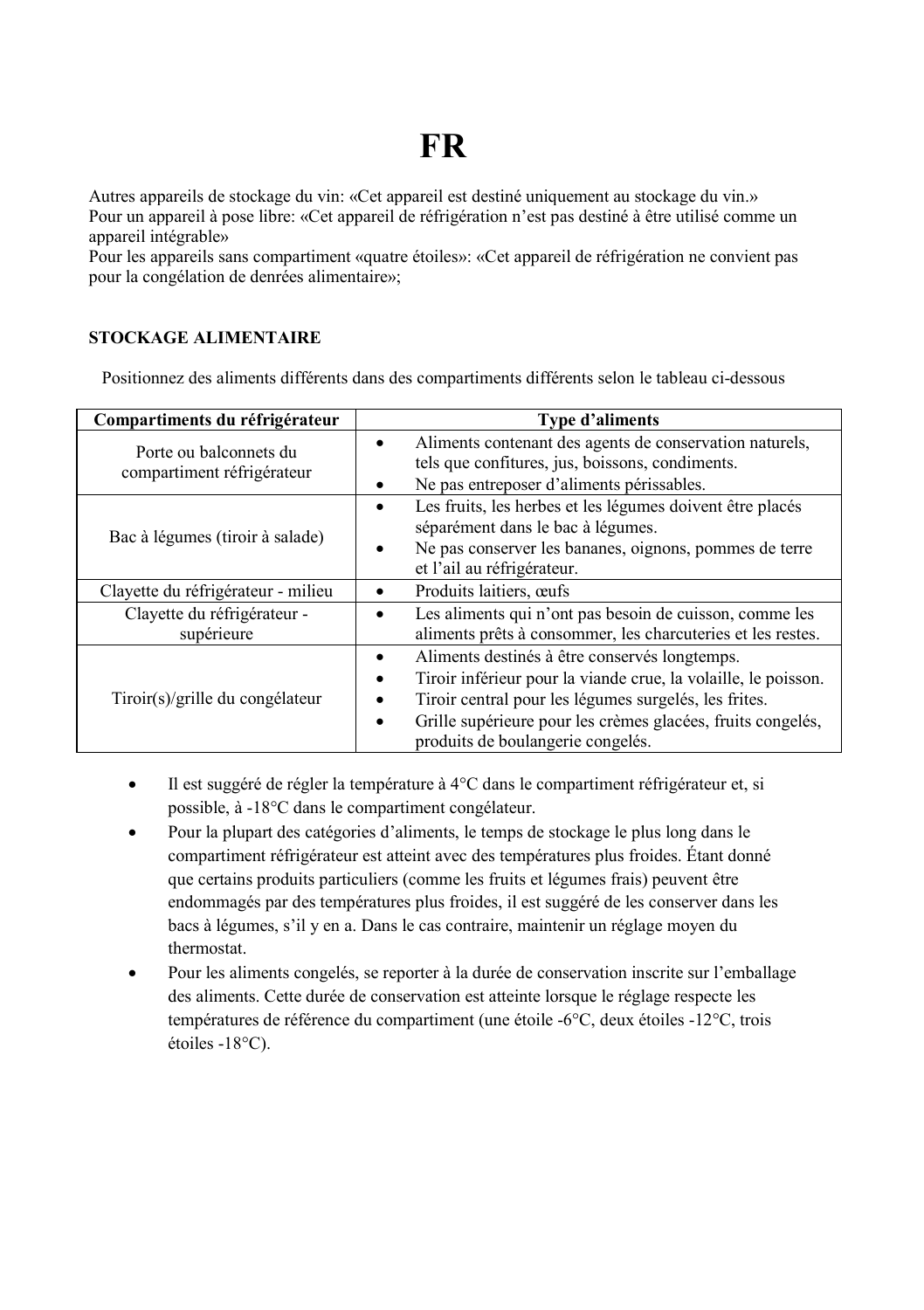## **POSITIONNEMENT**

Installez cet appareil à un endroit où la température ambiante correspond à la classe climatique indiquée sur la plaque signalétique de l'appareil.

- Tempérée élargie (SN): «Cet appareil de réfrigération est destiné à être utilisé à des températures ambiantes comprises entre 10 °C et 32 °C»
- Tempérée (N): «Cet appareil de réfrigération est destiné à être utilisé à des températures ambiantes comprises entre 16 °C et 32 °C»
- Subtropicale (ST): «Cet appareil de réfrigération est destiné à être utilisé à des températures ambiantes comprises entre 16 °C et 38 °C»
- Tropicale (T): «Cet appareil de réfrigération est destiné à être utilisé à des températures ambiantes comprises entre 16 °C et 43 °C»

# **DISPONIBILITÉ DES PIÈCES DE RECHANGE**

Les thermostats, les capteurs de température, les cartes de circuit imprimé et les sources lumineuses sont disponibles pour une période minimale de sept ans à compter de la mise sur le marché de la dernière unité du modèle;

Les poignées de porte, gonds de porte, plateaux et bacs, sont disponibles pour une période minimale de sept ans, et les joints de porte sont disponibles pour une période minimale de 10 ans à compter de la mise sur le marché de la dernière unité du modèle;

## **GARANTIE**

La garantie minimale est : 2 ans pour les pays de l'UE, 3 ans pour la Turquie, 1 an pour le Royaume-Uni, 1 an pour la Russie, 3 ans pour la Suède, 2 ans pour la Serbie, 5 ans pour la Norvège, 1 an pour le Maroc, 6 mois pour l'Algérie, pas de garantie légale requise pour la Tunisie.

### **ASSISTANCE TECHNIQUE**

Pour contacter l'assistance technique, visitez notre site Internet: https://corporate.haiereurope.com/en/ . Dans la section «websites», choisissez la marque de votre produit et votre pays. Vous serez redirigé vers le site Web spécifique où vous pouvez trouver le numéro de téléphone et le formulaire pour contacter l'assistance technique

Pour plus d'informations sur le produit, veuillez consulter https://eprel.ec.europa.eu/ ou scannez le QR sur l'étiquette énergétique fournie avec l'appareil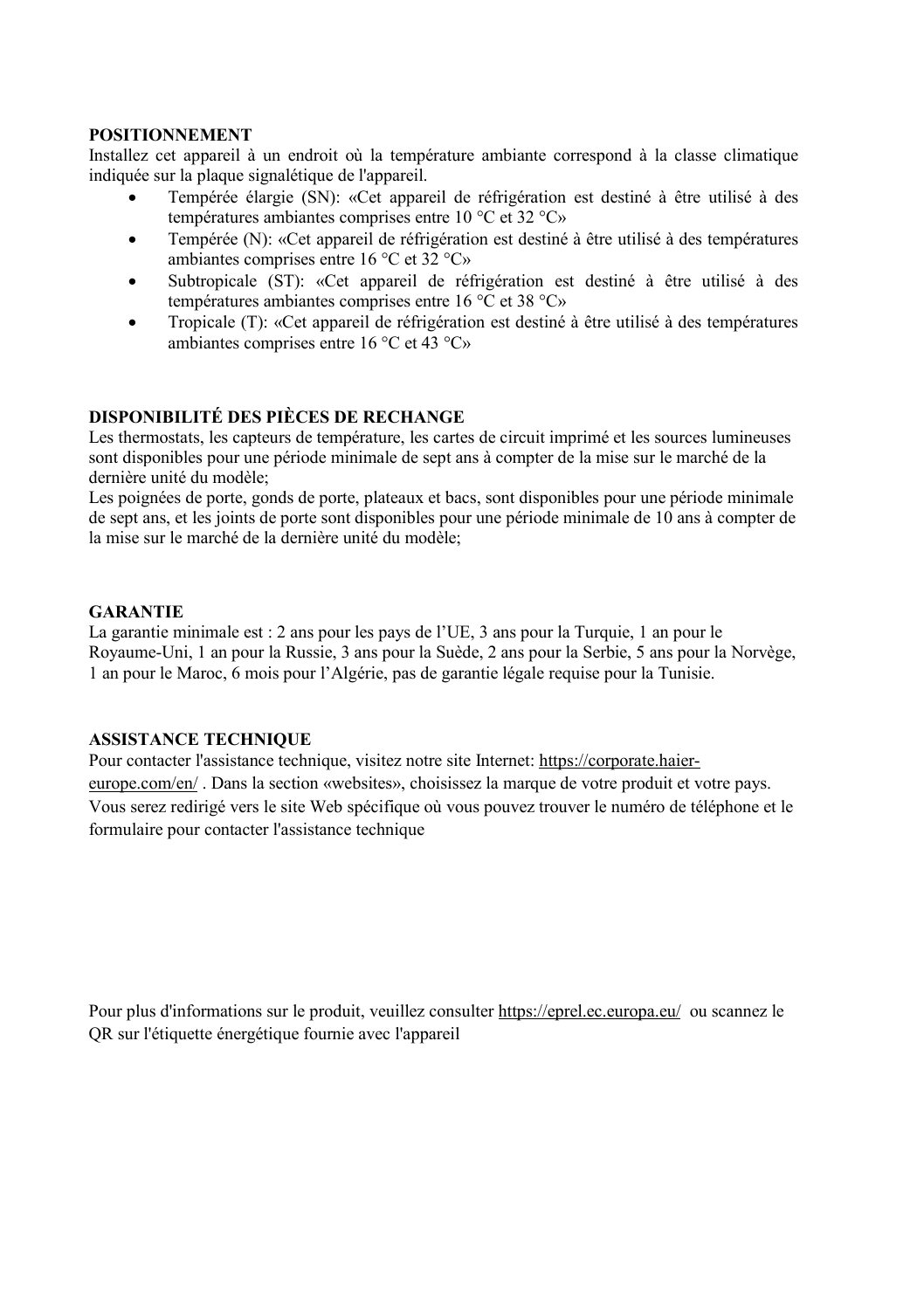# **HR**

Za uređaje za čuvanje vina; "Ovaj je uređaj namijenjen isključivo čuvanju vina." Za samostojeće uređaje: "Ovaj samostojeći uređaj nije namijenjen za uporabu kao ugradbeni uređaj." Za uređaje bez odjeljka s četiri zvjezdice: "Ovaj rashladni uređaj nije primjeren za zamrzavanje hrane"

# **SPREMIŠTE HRANE**

Različitu hranu stavite u različite odjeljke prema tablici

| Odjeljci hladnjaka                       | Vrsta hrane                                                                                                                                                                                  |
|------------------------------------------|----------------------------------------------------------------------------------------------------------------------------------------------------------------------------------------------|
| Vrata ili police na vratima<br>hladnjaka | Hrana s prirodnim konzervansima, kao što su<br>džemovi, sokovi, pića, začini.<br>Nemojte čuvati kvarljivu hranu.                                                                             |
| Ladica za krumpir (ladica za salatu)     | Voće, bilje i povrće treba staviti odvojeno u donju<br>ladicu.<br>Ne čuvajte banane, luk, krumpir, češnjak u<br>٠<br>hladnjaku.                                                              |
| Polica hladnjaka – srednja               | Mliječni proizvodi, jaja                                                                                                                                                                     |
| Polica hladnjaka - vrh                   | Namirnice koje ne trebaju kuhanje, kao što su<br>gotove namirnice, meso delikatesa, ostaci hrane.                                                                                            |
| Ladica/ladice zamrzivača                 | Hrana za dugotrajno skladištenje.<br>Donja ladica za sirovo meso, perad, ribu.<br>Srednja ladica za smrznuto povrće, čips.<br>Gornji pladanj za sladoled, smrznuto voće, smrznuta<br>peciva. |

- Preporučuje se podešavanje temperature na 4 °C u odjeljku hladnjaka i, ako je moguće, na -18 °C u odjeljku zamrzivača.
- Za većinu kategorija namirnica, najduže vrijeme čuvanja u odjeljku hladnjaka postiže se s hladnijim temperaturama. Budući da neki određeni proizvodi (kao što su svježe voće i povrće) mogu biti oštećeni hladnijim temperaturama, preporučuje se da ih držite u ladicama spremnika, kad god su prisutni. Ako nije prisutan, održavajte prosječnu postavku termostata.
- Za zamrznute namirnice pogledajte vrijeme čuvanja zapisano na pakiranju namirnica. Ovo vrijeme pohrane postiže se kad god postavka poštuje referentne temperature odjeljka (jedna zvjezdica -6 °C, dvije zvjezdice -12 °C, tri zvjezdice -18 °C).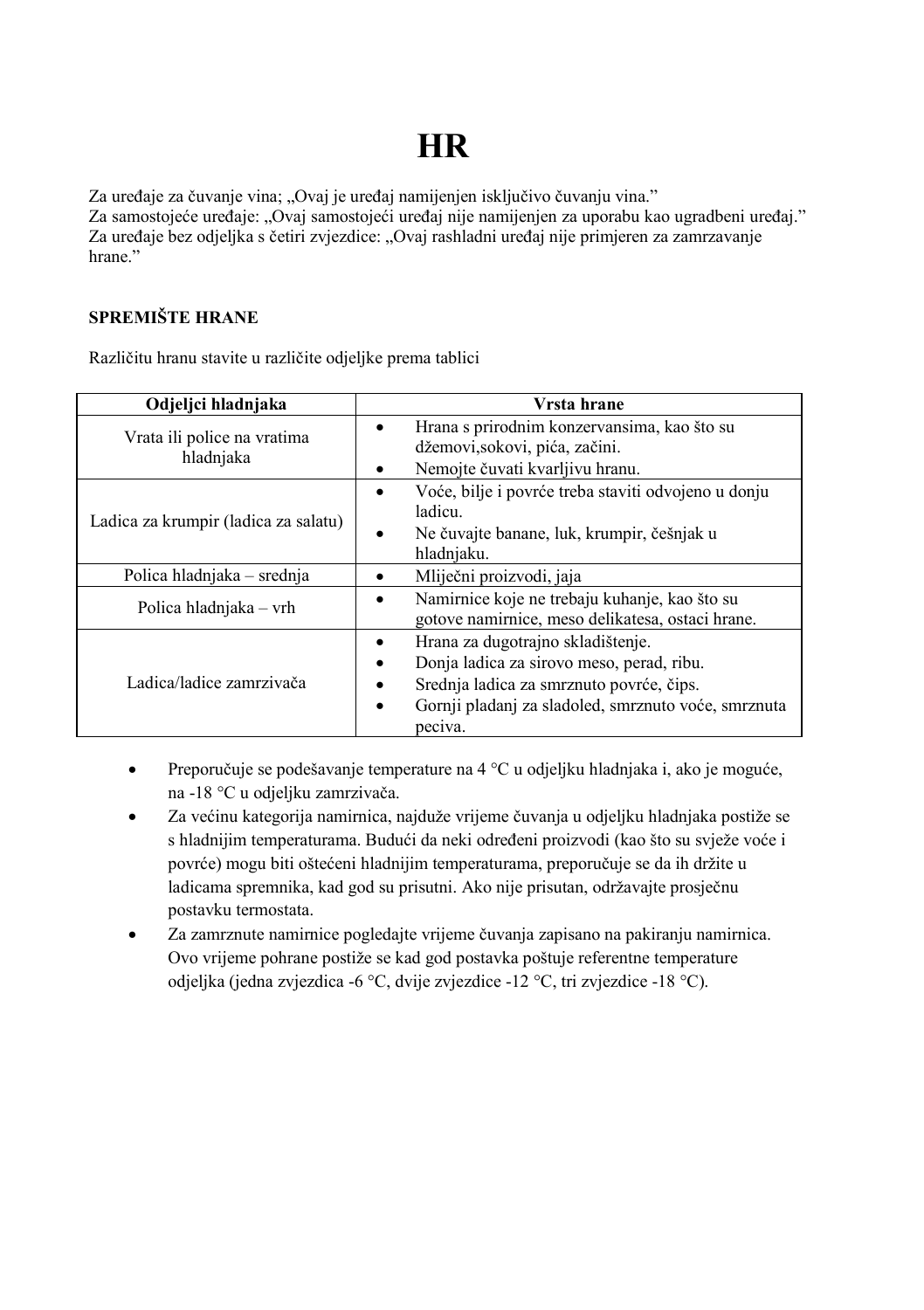## **POZICIONIRANJE**

Ugradite aparat na mjesto gdje temperatura okoline odgovara klimatskom razredu navedenom na natpisnoj pločici uređaja:

- Prošireni umjereni (SN): "Ovaj rashladni uređaj namijenjen je uporabi na temperaturama okoline od 10 °C do 32 °C."
- Umiereni (N): "Ovaj rashladni uređaj namijenjen je uporabi na temperaturama okoline od 16 °C do 32 °C."
- Suptropski (ST): "Ovaj rashladni uređaj namijenjen je uporabi na temperaturama okoline od 16 °C do 38 °C."
- Tropski (T): "Ovaj rashladni uređaj namijenjen je uporabi na temperaturama okoline od 16 °C do 43 °C."

## **DOSTUPNOST REZERVNIH DIJELOVA**

termostate, senzore temperature, tiskane pločice i izvore svjetlosti na razdoblje od barem sedam godina nakon stavljanja posljednje jedinice modela na tržište;

kvake, šarke, ladice i košare na razdoblje od barem sedam godina te brtve vrata na razdoblje od barem 10 godina nakon stavljanja posljednje jedinice modela na tržište;

## **JAMSTVO**

Minimalno jamstvo je: 2 godine za zemlje EU, 3 godine za Tursku, 1 godina za Veliku Britaniju, 1 godina za Rusiju, 3 godine za Švedsku, 2 godine za Srbiju, 5 godina za Norvešku, 1 godina za Maroko, 6 mjeseci za Alžir, za Tunis nije potrebno pravno jamstvo.

## **TEHNIČKA PODRŠKA**

Da biste kontaktirali tehničku pomoć, posjetite našu web stranicu: https://corporate.haiereurope.com/en/ . U odjeljku "websites" odaberite marku svog proizvoda i svoju zemlju. Bit ćete preusmjereni na određeno web mjesto na kojem možete pronaći telefonski broj i obrazac za kontaktiranje tehničke pomoći

Dodatne informacije o proizvodu potražite na https://eprel.ec.europa.eu/ ili skenirajte QR na energetskoj naljepnici isporučenoj s uređajem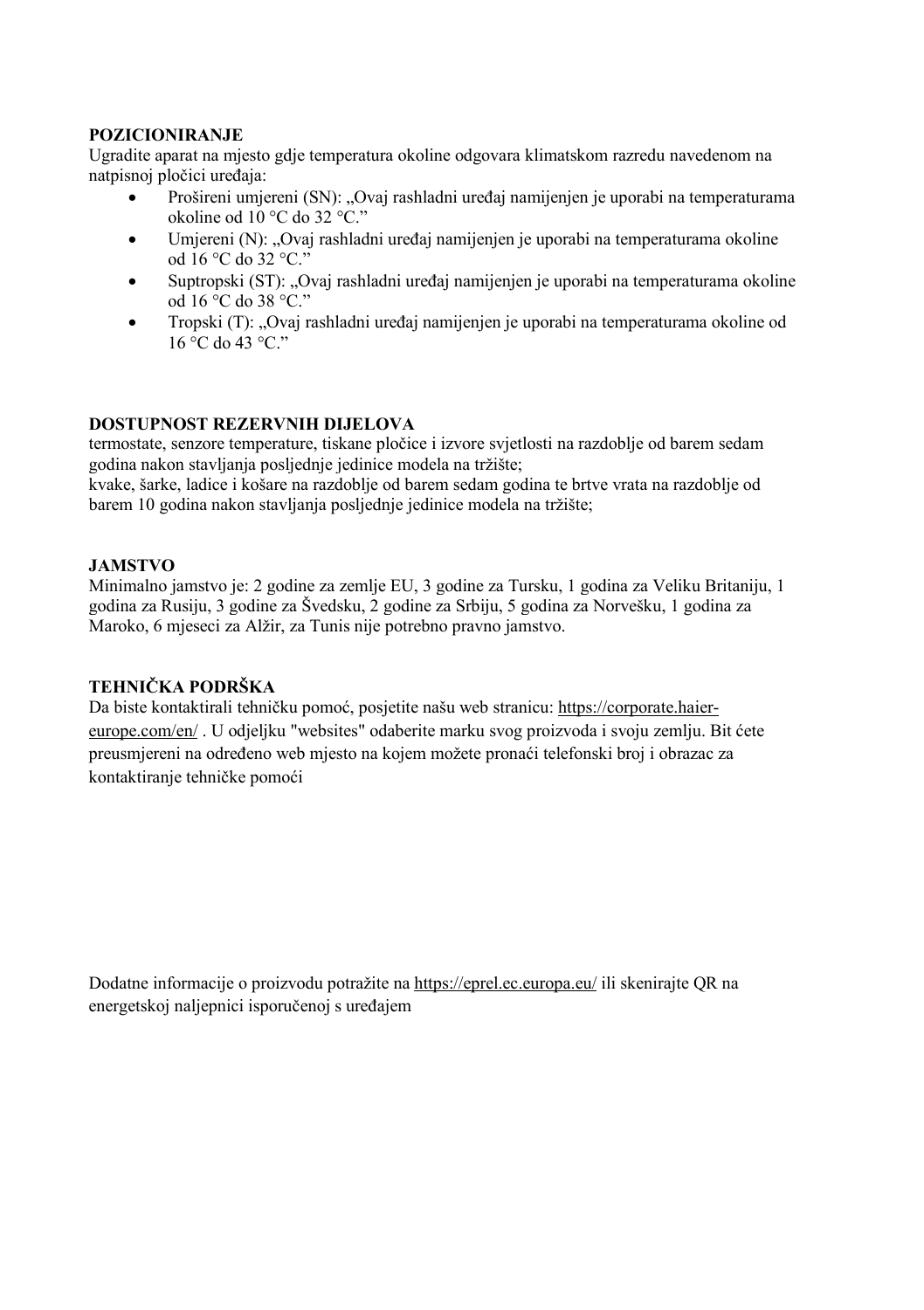# **IT**

Per i frigoriferi cantina: «Apparecchio destinato esclusivamente alla conservazione del vino» Per gli apparecchi a libera installazione: «Apparecchio di refrigerazione non destinato ad essere utilizzato come apparecchio da incasso»

Per gli apparecchi senza uno scomparto a 4 stelle: «Apparecchio di refrigerazione non idoneo al congelamento di alimenti»

## **CONSERVAZIONE DEGLI ALIMENTI**

Posizionare diversi alimenti in diversi scomparti secondo la tabella sottostante

| Vani frigoriferi                        | Tipo di alimento                                                                                                                                                                                                                               |
|-----------------------------------------|------------------------------------------------------------------------------------------------------------------------------------------------------------------------------------------------------------------------------------------------|
| Porta o balconi del vano<br>frigorifero | Alimenti con conservanti naturali, come marmellate,<br>succhi di frutta, bevande, condimenti.<br>Non conservare alimenti deperibili.                                                                                                           |
| Cassetto crisper (cassetto<br>insalata) | Frutta, erbe e verdura devono essere collocati<br>separatamente nel contenitore più fresco.<br>Non conservare banane, cipolle, patate, aglio in<br>frigorifero.                                                                                |
| Ripiano frigorifero - centrale          | Prodotti lattiero-caseari, uova                                                                                                                                                                                                                |
| Ripiano frigorifero - top               | Alimenti che non necessitano di cottura, come cibi pronti<br>da mangiare, salumi, avanzi.                                                                                                                                                      |
| Cassetto/i congelatore/vassoio          | Alimenti per la conservazione a lungo termine.<br>Cassetto inferiore per carne cruda, pollame, pesce.<br>Cassetto centrale per verdure surgelate, patatine.<br>Vassoio superiore per gelato, frutta surgelata, prodotti da<br>forno surgelati. |

- Si consiglia di impostare la temperatura a 4°C nel vano frigorifero e, se possibile, a 18°C nel vano freezer.
- Per la maggior parte delle categorie di alimenti, il tempo di conservazione più lungo nel vano frigorifero si ottiene con temperature più fredde. Poiché alcuni prodotti particolari (come frutta e verdura fresca) possono essere danneggiati da temperature più fredde, si consiglia di conservarli nei cassetti verdura, quando presenti. Se non sono presenti, mantenere un'impostazione media del termostato.
- Per gli alimenti surgelati, fare riferimento al tempo di conservazione scritto sulla confezione degli alimenti. Questo tempo di conservazione si ottiene quando l'impostazione rispetta le temperature di riferimento del vano (una stella -6°C, due stelle  $-12$ °C, tre stelle  $-18$ °C).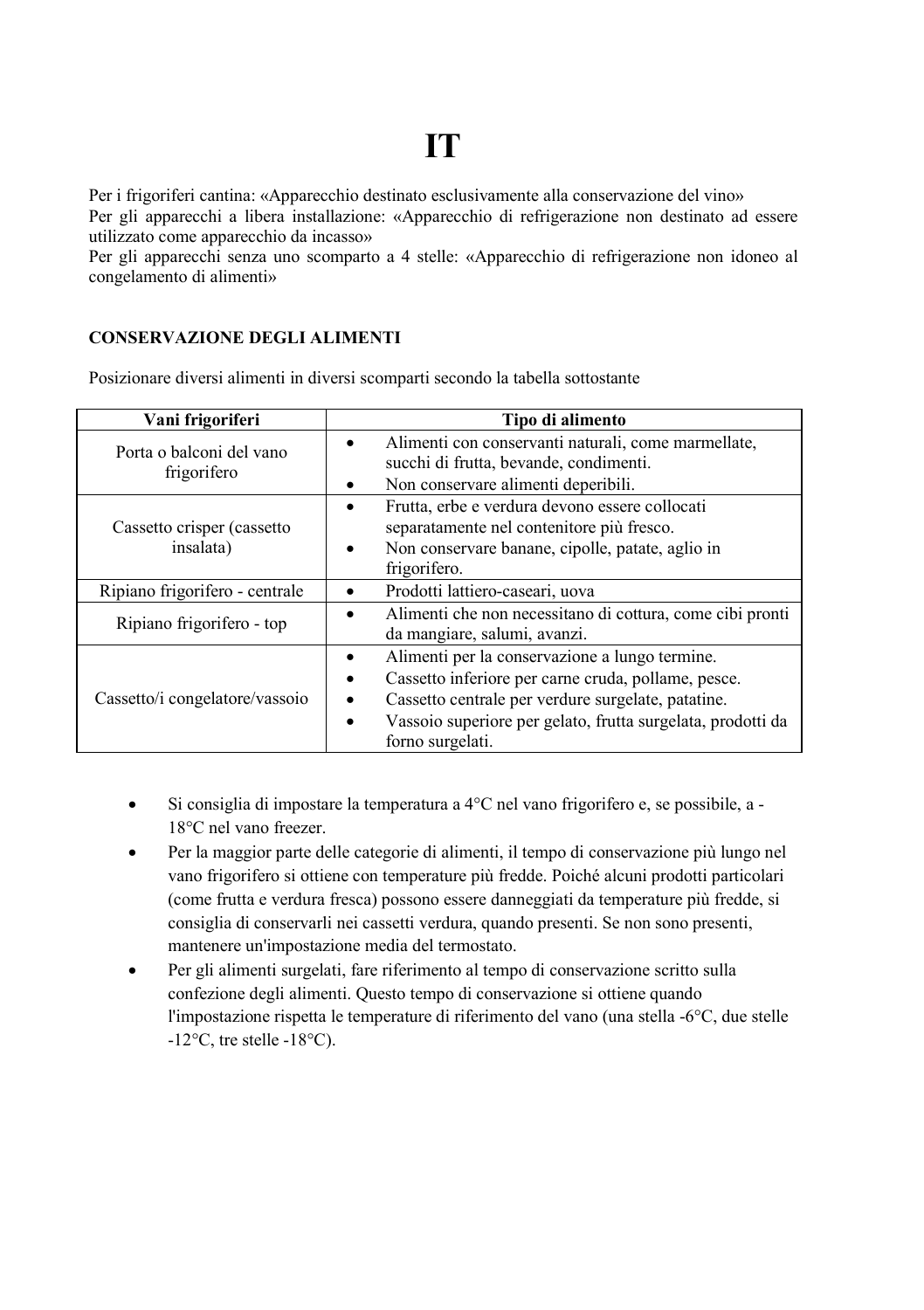# **POSIZIONAMENTO**

Installare il frigorifero in un luogo in cui la temperatura ambientale corrisponda alla classe climatica indicata nell'etichetta dell'apparecchio:

- Temperata estesa (SN): «Apparecchio di refrigerazione destinato a essere utilizzato a una temperatura ambiente compresa tra 10 °C e 32 °C»
- Temperata (N): «Apparecchio di refrigerazione destinato a essere utilizzato a una temperatura ambiente compresa tra 16 °C e 32 °C»
- Subtropicale (ST): «Apparecchio di refrigerazione destinato a essere utilizzato a una temperatura ambiente compresa tra 16 °C e 38 °C»
- Tropicale (T): «Apparecchio di refrigerazione destinato a essere utilizzato a una temperatura ambiente compresa tra 16 °C e 43 °C»

## **DISPONIBILITA' DEI RICAMBI**

termostati, sensori di temperatura, schede a circuiti stampati e sorgenti luminose sono disponibili per un periodo minimo di sette anni dall'immissione sul mercato dell'ultima unità del modello; maniglie e cerniere delle porte, vassoi e cesti sono disponibili per un periodo minimo di sette anni e guarnizioni delle porte per un periodo minimo di dieci anni dall'immissione sul mercato dell'ultima unità del modello;

## **GARANZIA**

La garanzia minima è: 2 anni per i Paesi UE, 3 anni per la Turchia, 1 anno per il Regno Unito, 1 anno per la Russia, 3 anni per la Svezia, 2 anni per la Serbia, 5 anni per la Norvegia, 1 anno per il Marocco, 6 mesi per l'Algeria, la Tunisia nessuna garanzia legale richiesta.

## **ASSISTENZA TECNICA**

Per contattare l'assistenza tecnica, visitare il nostro sito Web: https://corporate.haier-europe.com/en/ . Nella sezione "websites", scegli la marca del tuo prodotto e il tuo paese. Verrai reindirizzato al sito specifico dove potrai trovare il numero di telefono e il modulo per contattare l'assistenza tecnica

Per ulteriori informazioni sul prodotto, consultare https://eprel.ec.europa.eu/ o eseguire la scansione del QR sull'etichetta energetica fornita con l'apparecchio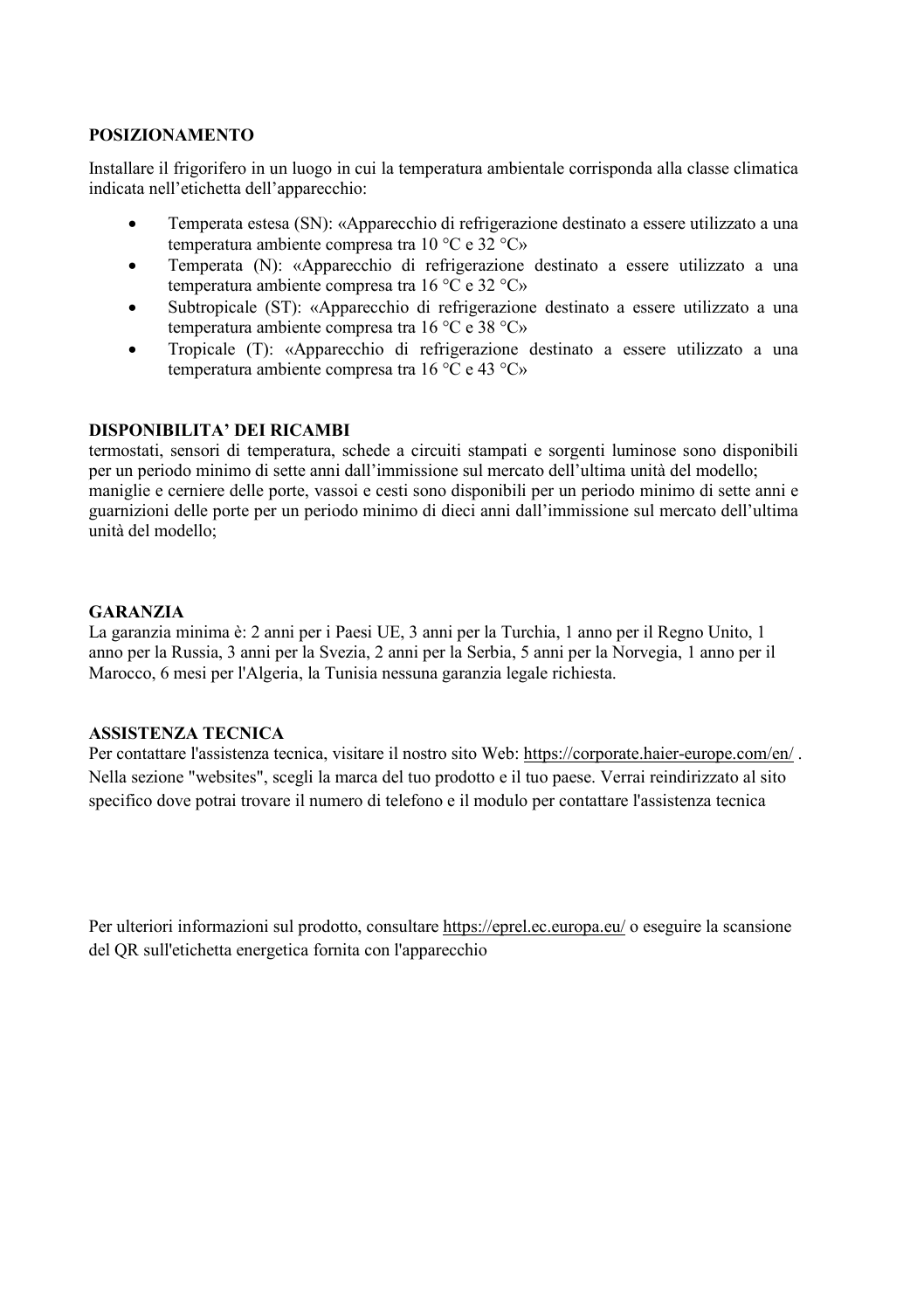**HU**

A bortároló készülékek esetében: "Ezt a készüléket kizárólag bor tárolására tervezték." Szabadon álló készülékek esetében: "Ezt a hűtőkészüléket nem beépítésre tervezték." 4-csillagos rekesszel nem rendelkező készülékek esetében: "Ez a hűtőkészülék nem alkalmas élelmiszerek fagyasztására."

# **ÉTELTÁROLÓ**

A különböző ételeket az alábbi táblázat szerint helyezze el a hűtőszekrényben

| Hűtőszekrény részei                                             | Étel típusa                                                                                                                                                                                            |
|-----------------------------------------------------------------|--------------------------------------------------------------------------------------------------------------------------------------------------------------------------------------------------------|
| Hűtőtér ajtaja vagy ajtópolcai                                  | Természetes módon tartósított élelmiszerek, mint<br>például dzsemek, gyümölcslevek, italok, fűszerek.<br>Ne tároljon romlandó élelmiszereket.                                                          |
| Frissentartó fiók (salátás fiók)<br>Hűtőszekrény polc – középső | A gyümölcsöket, gyógynövényeket és zöldségeket<br>külön kell elhelyezni a frissentartó fiókban.<br>Ne tároljon banánt, hagymát, burgonyát,<br>fokhagymát a hűtőszekrényben.<br>Tejtermékek, tojás      |
| Hűtőszekrény polc – felső                                       | Főzést nem igénylő élelmiszerek, például<br>fogyasztásra kész élelmiszerek, csemegehús,<br>maradékok.                                                                                                  |
| Fagyasztó fiók(ok)/tálca                                        | Hosszú távú tárolásra szánt élelmiszerek.<br>Alsó fiók: nyers hús, baromfi, hal.<br>Középső fiók: fagyasztott zöldségek, chips.<br>Felső tálca: fagylalt, fagyasztott gyümölcs,<br>fagyasztott pékáru. |

- Javasoljuk, hogy a hűtőtérben állítsa a hőmérsékletet 4°C-ra, és ha lehetséges, a fagyasztóban -18°C-ra.
- A legtöbb élelmiszer esetén a hűtőtérben a leghosszabb tárolási idő alacsonyabb hőmérsékleten érhető el. Mivel bizonyos termékek (mint friss gyümölcsök és zöldségek) alacsonyabb hőmérsékleten károsodhatnak, javasoljuk, hogy tartsa ezeket a frissentartó fiókban, ha van. Ha nincs, állítsa átlagos értékre a termosztátot.
- Fagyasztott élelmiszer esetén olvassa el az élelmiszer csomagolásán feltüntetett tárolási időt. Ez a tárolási idő akkor érvényes, ha a beállítás megfelel a fagyasztó referencia hőmérsékletének (egy csillag -6°C, két csillag -12°C, három csillag -18°C).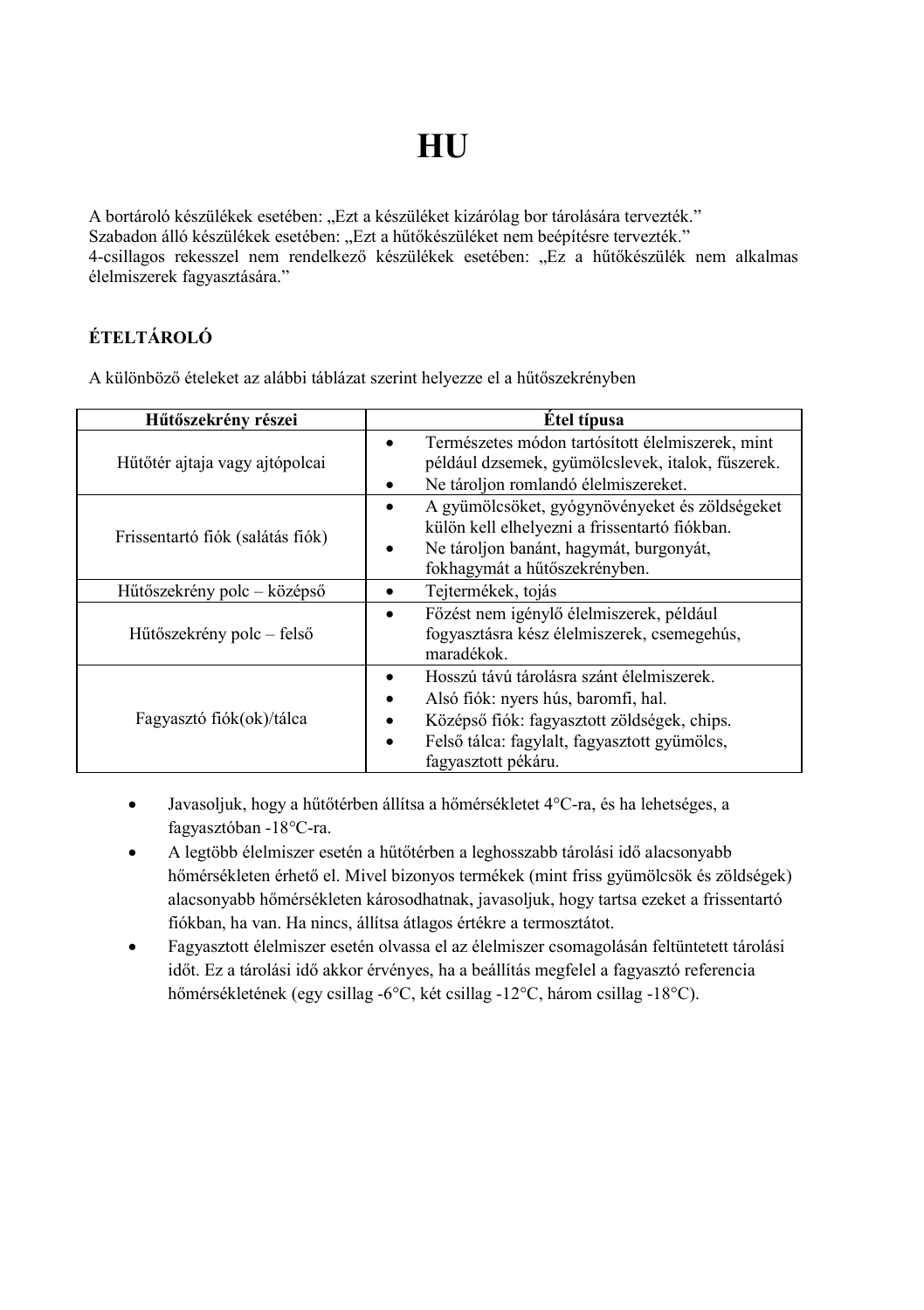# **POZÍCIONÁLÁS**

Telepítse a készüléket olyan helyre, ahol a környezeti hőmérséklet megfelel a készülék adattábláján feltüntetett éghajlati osztálynak:

- Kiterjesztett mérsékelt övi (SN): "Ezt a hűtőkészüléket 10 °C és 32 °C közötti környezeti hőmérsékleten való használatra tervezték."
- Mérsékelt övi (N): "Ezt a hűtőkészüléket 16 °C és 32 °C közötti környezeti hőmérsékleten való használatra tervezték."
- Szubtrópusi övi (ST): "Ezt a hűtőkészüléket 16 °C és 38 °C közötti környezeti hőmérsékleten való használatra tervezték."
- Trópusi övi (T): "Ezt a hűtőkészüléket 16 °C és 43 °C közötti környezeti hőmérsékleten való használatra tervezték."

# **PÓTALKATRÉSZEK ELÉRHETŐSÉGE**

termosztátok, hőmérséklet-érzékelők, nyomtatott áramköri kártyák és fényforrások egy modell utolsó darabjának forgalomba hozatalát követően legalább hét évig;

ajtónyitó fogók, ajtózsanérok, tálcák és kosarak egy modell utolsó darabjának forgalomba hozatalát követően legalább hét évig, továbbá ajtótömítések egy modell utolsó darabjának forgalomba hozatalát követően legalább 10 évig;

## **GARANCIA**

A minimális garancia: az EU tagállamaiban 2 év, Törökországban 3 év, az Egyesült Királyságban 1 év, Oroszországban 1 év, Svédországban 3 év, Szerbiában 2 év, Norvégiában 5 év, Marokkóban 1 év Marokkó, Algériában 6 hónap, Tunézia esetén pedig nincs előírva garanciavállalási kötelezettség.

# **TECHNIKAI SEGÍTSÉGNYÚJTÁS**

A technikai segítségnyújtáshoz látogasson el weboldalunkra: https://corporate.haier-europe.com/en/. A "weboldal" részben válassza ki a termék márkáját és az országot. Átirányítanak az adott weboldalra, ahol megtalálhatja a telefonszámot és az űrlapot a technikai segítségnyújtáshoz

A termékkel kapcsolatos további információkért kérjük, keresse fel a https://eprel.ec.europa.eu/ webhelyet, vagy olvassa be a QR-t a készülékhez mellékelt energiacímkén.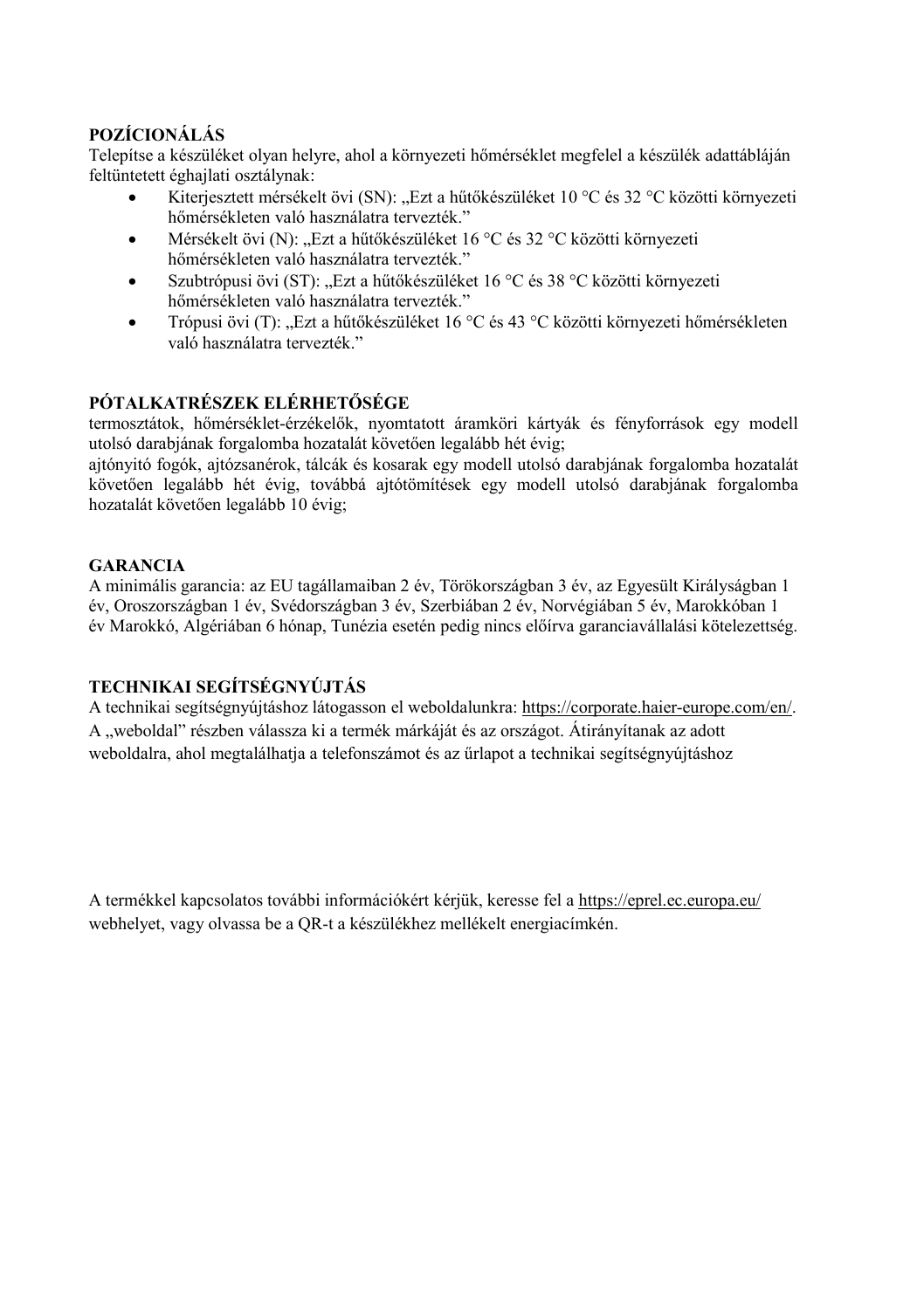# **NL**

Voor wijnbewaarkasten: "Dit apparaat is uitsluitend bedoeld voor het bewaren van wijn"

Voor een vrijstaand apparaat: "Dit koelapparaat is niet bedoeld om te worden gebruikt als inbouwapparaat"

Voor apparaten zonder 4-sterrencompartiment: "dit koelapparaat is niet geschikt voor het invriezen van levensmiddelen"

## **VOEDSELOPSLAG**

Positioneer verschillende voedingsmiddelen in verschillende compartimenten volgens onderstaande tabel

| Koelkastvakken                              | <b>Type voeding</b>                                                                                                                                                                                                  |
|---------------------------------------------|----------------------------------------------------------------------------------------------------------------------------------------------------------------------------------------------------------------------|
| Deur of balkons van<br>koelkastcompartiment | Voedingsmiddelen met natuurlijke<br>conserveringsmiddelen, zoals jam, sappen, dranken,<br>specerijen.<br>Bewaar geen bederfelijk voedsel.<br>٠                                                                       |
| Frissere lade (saladelade)                  | Fruit, kruiden en groenten moeten apart in de<br>crisperbak worden geplaatst.<br>Bewaar bananen, uien, aardappelen en knoflook niet<br>in de koelkast.                                                               |
| Koelkast-midden                             | Zuivelproducten, eieren                                                                                                                                                                                              |
| Koelkast-bovenkant                          | Voedingsmiddelen die niet gekookt hoeven te<br>٠<br>worden, zoals kant-en-klare voedingsmiddelen,<br>vleeswaren, restjes.                                                                                            |
| Vrieslade (s)/ lade                         | Voedingsmiddelen voor langdurige opslag.<br>Onderste lade voor rauw vlees, gevogelte, vis.<br>Middelste lade voor firozen groenten, chips.<br>Bovenste lade voor ijs, bevroren fruit, bevroren<br>gebakken goederen. |

- Geadviseerd wordt om de temperatuur in het koelvak in te stellen op 4°C en, indien mogelijk, in het vriesvak op -18°C.
- Voor de meeste levensmiddelencategorieën wordt de langste bewaartijd in het koelvak bereikt bij koudere temperaturen. Aangezien sommige producten (zoals verse groenten en fruit) door koudere temperaturen beschadigd kunnen worden, wordt geadviseerd ze in de crisperlades te bewaren, indien aanwezig. Indien niet aanwezig, handhaaf dan een gemiddelde instelling van de thermostaat.
- Raadpleeg voor diepvriesproducten de bewaartijd die op de verpakking van het voedingsmiddel vermeld staat. Deze bewaartijd wordt bereikt wanneer de instelling in overeenstemming is met de referentietemperaturen van het vriesvak (één ster -6°C, twee sterren -12°C, drie sterren -18°C).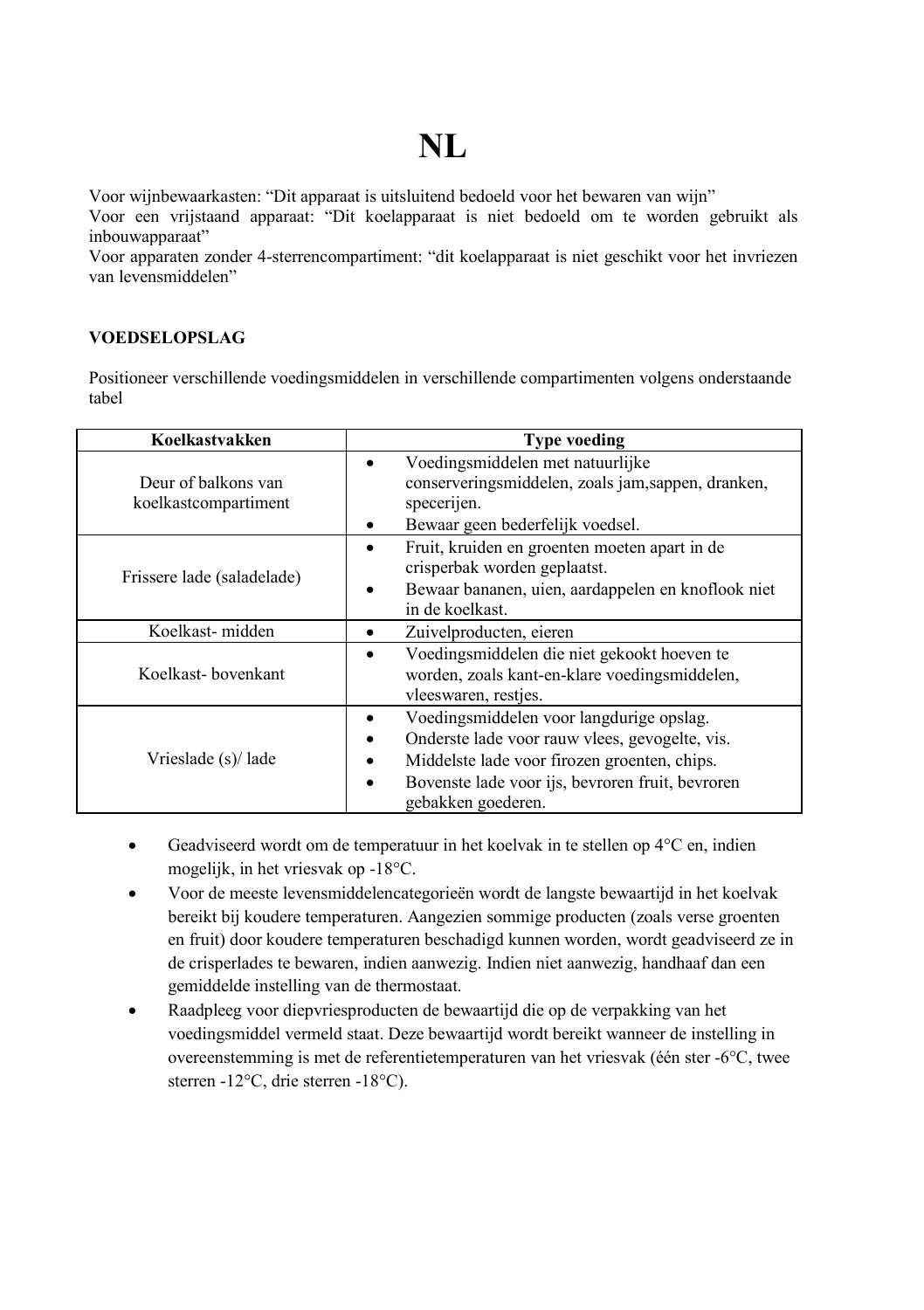## **POSITIONERING**

Installeer dit apparaat op een plaats waar de omgevingstemperatuur overeenkomt met de klimaatklasse die vermeld staat op het typeplaatje van het apparaat:

- Uitgebreid gematigd (SN): "dit koelapparaat is bedoeld voor gebruik bij omgevingstemperaturen van 10 °C tot 32 °C"
- Gematigd (N): "dit koelapparaat is bedoeld voor gebruik bij omgevingstemperaturen van 16 °C tot 32 °C"
- Subtropisch (ST): "dit koelapparaat is bedoeld voor gebruik bij omgevingstemperaturen van 16 °C tot 38 °C
- Tropisch (T): "dit koelapparaat is bedoeld voor gebruik bij omgevingstemperaturen van  $16\,^{\circ}$ C tot 43  $^{\circ}$ C"

## **BESCHIKBAARHEID VAN RESERVEONDERDELEN**

Thermostaten, temperatuursensoren, printplaten en lichtbronnen, voor een minimumperiode van zeven jaar nadat het laatste exemplaar van het model op de markt is gebracht;

deurklinken, deurscharnieren, bladen en manden voor een minimumperiode van zeven jaar en deurafdichtingen voor een minimumperiode van tien jaar, nadat het laatste exemplaar van het model op de markt is gebracht;

## **GARANTIE**

Minimumgarantie is: 2 jaar voor EU-landen, 3 jaar voor Turkije, 1 jaar voor het Verenigd Koninkrijk, 1 jaar voor Rusland, 3 jaar voor Zweden, 2 jaar voor Servië, 5 jaar voor Noorwegen, 1 jaar voor Marokko, 6 maanden voor Algerije, Tunesië geen wettelijke garantie vereist.

## **TECHNISCHE ASSISTENTIE**

Ga naar onze website om contact op te nemen met de technische ondersteuning:

https://corporate.haier-europe.com/en/ .Kies onder de sectie "website" het merk van uw product en uw land. U wordt doorgestuurd naar de specifieke website waar u het telefoonnummer en formulier kunt vinden om contact op te nemen met de technische assistentie

Voor meer informatie over het product, raadpleeg https://eprel.ec.europa.eu/ of scan de QR-code op het energielabel dat bij het apparaat is geleverd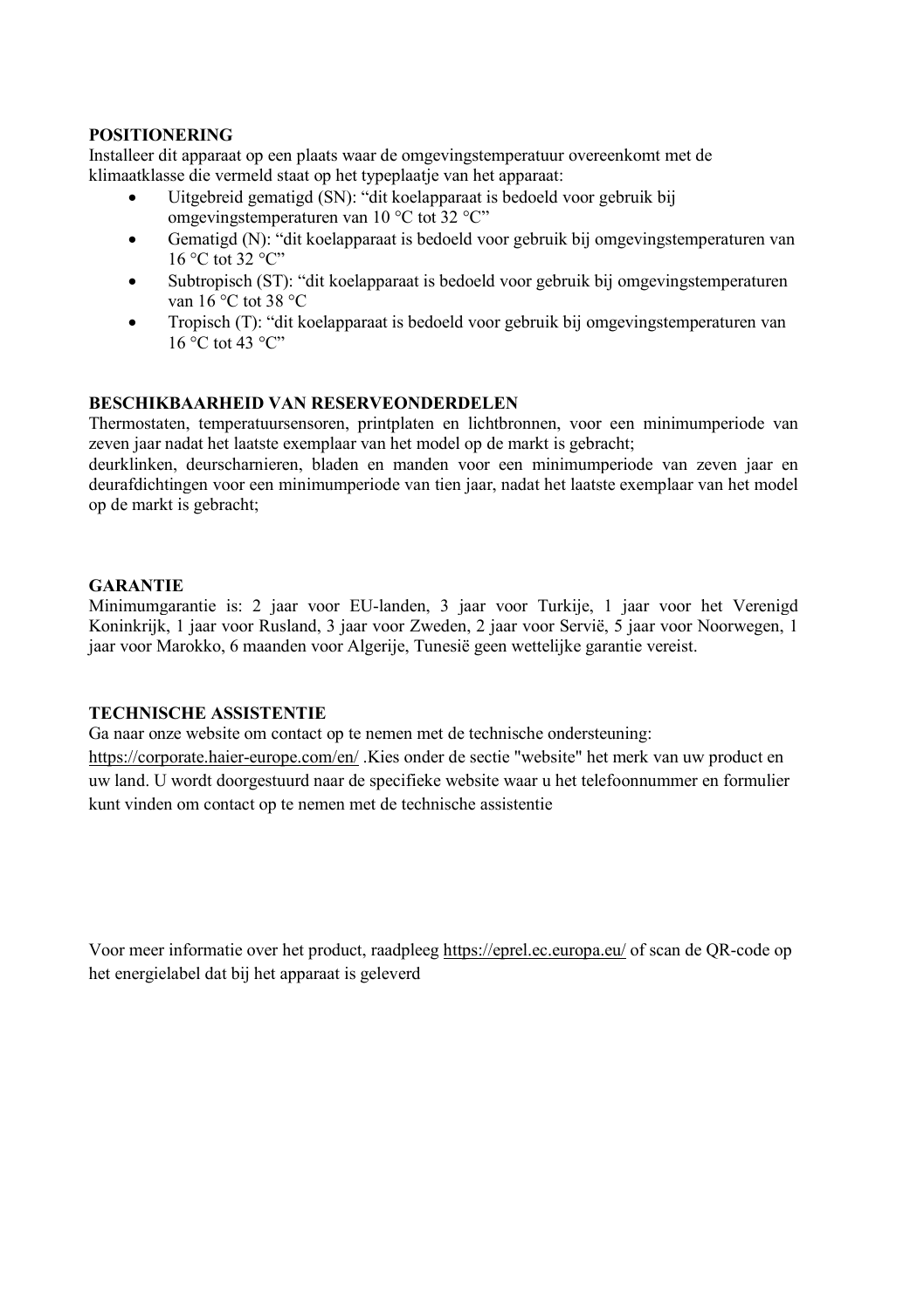W przypadku urządzeń do przechowywania wina: "Urządzenie przeznaczone wyłącznie do przechowywania wina"

W przypadku urządzenia wolnostojącego zamieszcza się ostrzeżenie: "To urządzenie chłodnicze nie jest przeznaczone do użytku jako urządzenie do zabudowy."

W przypadku urządzeń bez komory czterogwiazdkowej: "To urządzenie chłodnicze nie jest odpowiednie na potrzeby zamrażania środków spożywczych."

# **MAGAZYN ŻYWNOŚCI**

Umieścić żywność w różnych komorach, zgodnie z informacjami w poniższej tabeli

| Komory chłodziarki                                   | Rodzaj żywności                                                                                                                                                                                  |
|------------------------------------------------------|--------------------------------------------------------------------------------------------------------------------------------------------------------------------------------------------------|
| Drzwiczki lub półki na<br>drzwiczkach komory lodówki | Żywność zawierająca konserwanty naturalne, na przykład<br>dżemy, soki, napoje, przyprawy.<br>Nie przechowywać żywności łatwo psującej się.                                                       |
| Szuflada na owoce i warzywa<br>(szuflada na surówki) | Owoce, zioła i warzywa należy umieścić osobno w<br>szufladzie na owoce i warzywa.<br>Nie przechowywać w chłodziarce bananów, cebuli,<br>ziemniaków ani czosnku.                                  |
| Srodkowa półka lodówki                               | Produkty mleczne, jaja                                                                                                                                                                           |
| Górna półka lodówki                                  | Żywność niewymagająca gotowania, na przykład dania<br>gotowe, wędliny, pozostałości.                                                                                                             |
| Szuflady/tacka zamrażarki                            | Żywność do długotrwałego przechowywania<br>Dolna szuflada na surowe mięso, drób, ryby.<br>Środkowa szuflada na mrożone warzywa i frytki.<br>Górna tacka na lody, mrożone owoce, mrożone wypieki. |

- Zaleca się ustawienie temperatury w komorze chłodziarki na 4°C oraz, jeśli to możliwe, na -18°C w komorze zamrażarki.
- W przypadku większości rodzajów żywności najdłuższy czas przechowywania w komorze chłodziarki jest osiągany przy niższych temperaturach. Ponieważ niektóre specyficzne produkty (takie jak świeże owoce i warzywa) w przypadku mniejszych temperatur mogą się zepsuć, zaleca się przechowywanie ich w szufladach, o ile są obecne. Jeśli ich nie przewidziano, należy pozostawić średnie ustawienie termostatu.
- W przypadku żywności mrożonej należy zapoznać się z czasem przechowywania podanym na opakowaniu żywności. Czas przechowywania jest osiągany zawsze, gdy ustawienie uwzględnia temperaturę odniesienia komory (komora z jedną gwiazdką -6°C, z dwoma gwiazdkami -12°C, z trzema gwiazdkami -18°C)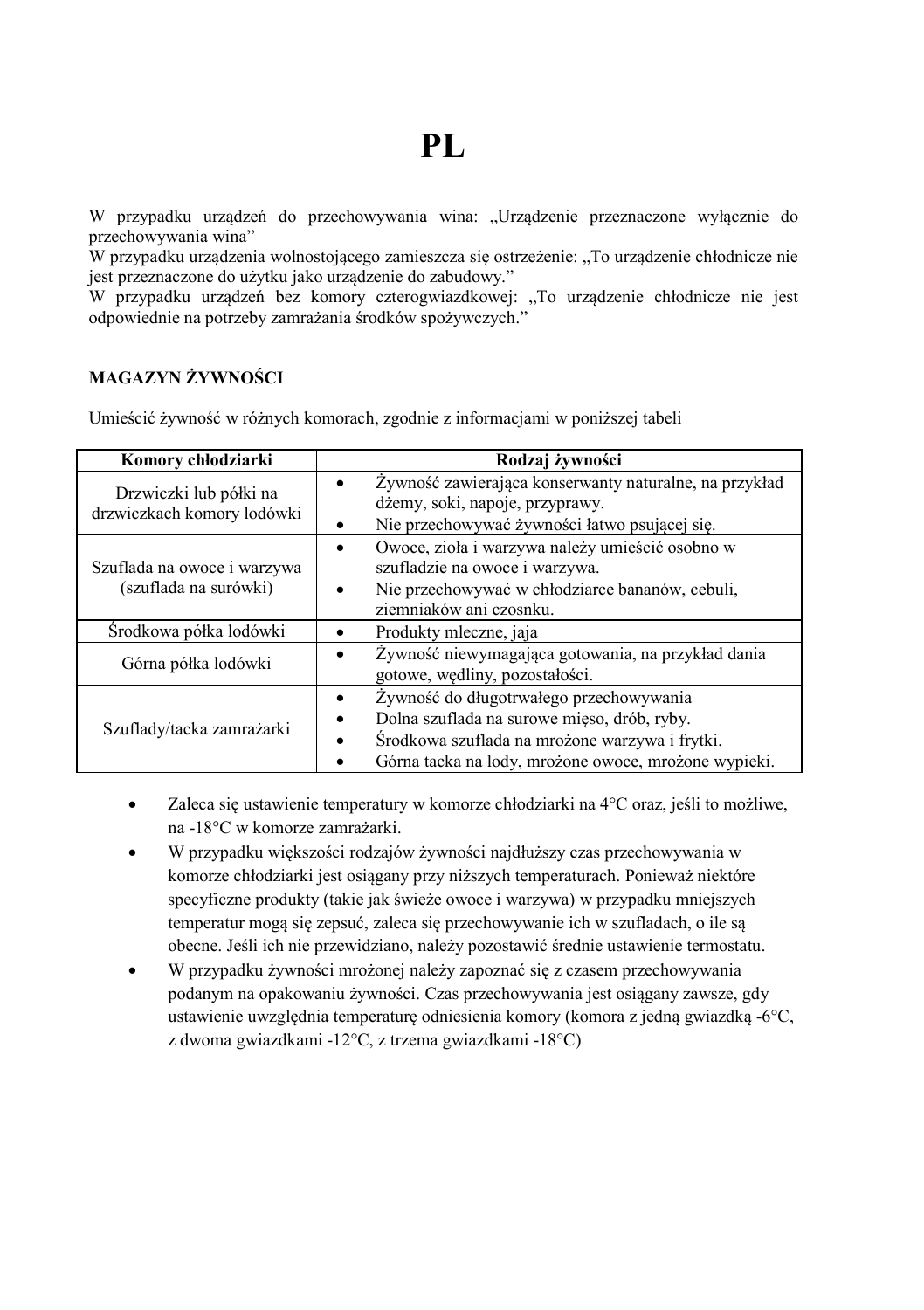## **POZYCJONOWANIE**

Urządzenie należy zainstalować w miejscu, w którym temperatura otoczenia odpowiada klasie klimatycznej wskazanej na tabliczce znamionowej urządzenia:

- Rozszerzona umiarkowana (SN): dodaje się ostrzeżenie: "Urządzenie chłodnicze jest przeznaczone do użytku w temperaturze otoczenia mieszczącej się w zakresie od 10 °C  $d$ o 32 °C"
- Umiarkowana: dodaje się ostrzeżenie (N): "Urządzenie chłodnicze jest przeznaczone do użytku w temperaturze otoczenia mieszczącej się w zakresie od 16 °C do 32 °C"
- Subtropikalna: dodaje się ostrzeżenie (ST): "Urządzenie chłodnicze jest przeznaczone do użytku w temperaturze otoczenia mieszczącej się w zakresie od 16 °C do 38 °C"
- Tropikalna: dodaje się ostrzeżenie (T): "Urządzenie chłodnicze jest przeznaczone do użytku w temperaturze otoczenia mieszczącej się w zakresie od 16 °C do 43 °C"

## **DOSTĘPNOŚĆ CZĘŚCI ZAMIENNYCH**

Termostaty, czujniki temperatury, płytki obwodów drukowanych przez okres co najmniej siedmiu lat od wprowadzenia do obrotu ostatniego egzemplarza danego modelu

klamki, zawiasy do drzwi, tace i koszyki przez okres co najmniej siedmiu lat oraz uszczelki drzwiowe przez okres co najmniej 10 lat od wprowadzenia do obrotu ostatniego egzemplarza danego modelu

# **GWARANCJI**

Minimalny okres gwarancji: Kraje UE – 2 lata, Turcja – 3 lata, Wielka Brytania – rok, Rosja – rok, Szwecja – 3 lata, Serbia – 2 lata, Norwegia – 5 lat, Maroko – rok, Algieria – 6 miesięcy, Tunezja – gwarancja prawna nie jest wymagana

## **POMOC TECHNICZNA**

Aby skontaktować się z pomocą techniczną, odwiedź naszą stronę internetową: https://corporate.haier-europe.com/en/ . W sekcji ..website" wybierz marke swojego produktu i swój kraj. Zostaniesz przekierowany na konkretną stronę internetową, na której znajdziesz numer telefonu i formularz do kontaktu z pomocą techniczną

Więcej informacji na temat produktu można znaleźć na stronie https://eprel.ec.europa.eu/ lub zeskanować QR na etykiecie energetycznej dostarczonej z urządzeniem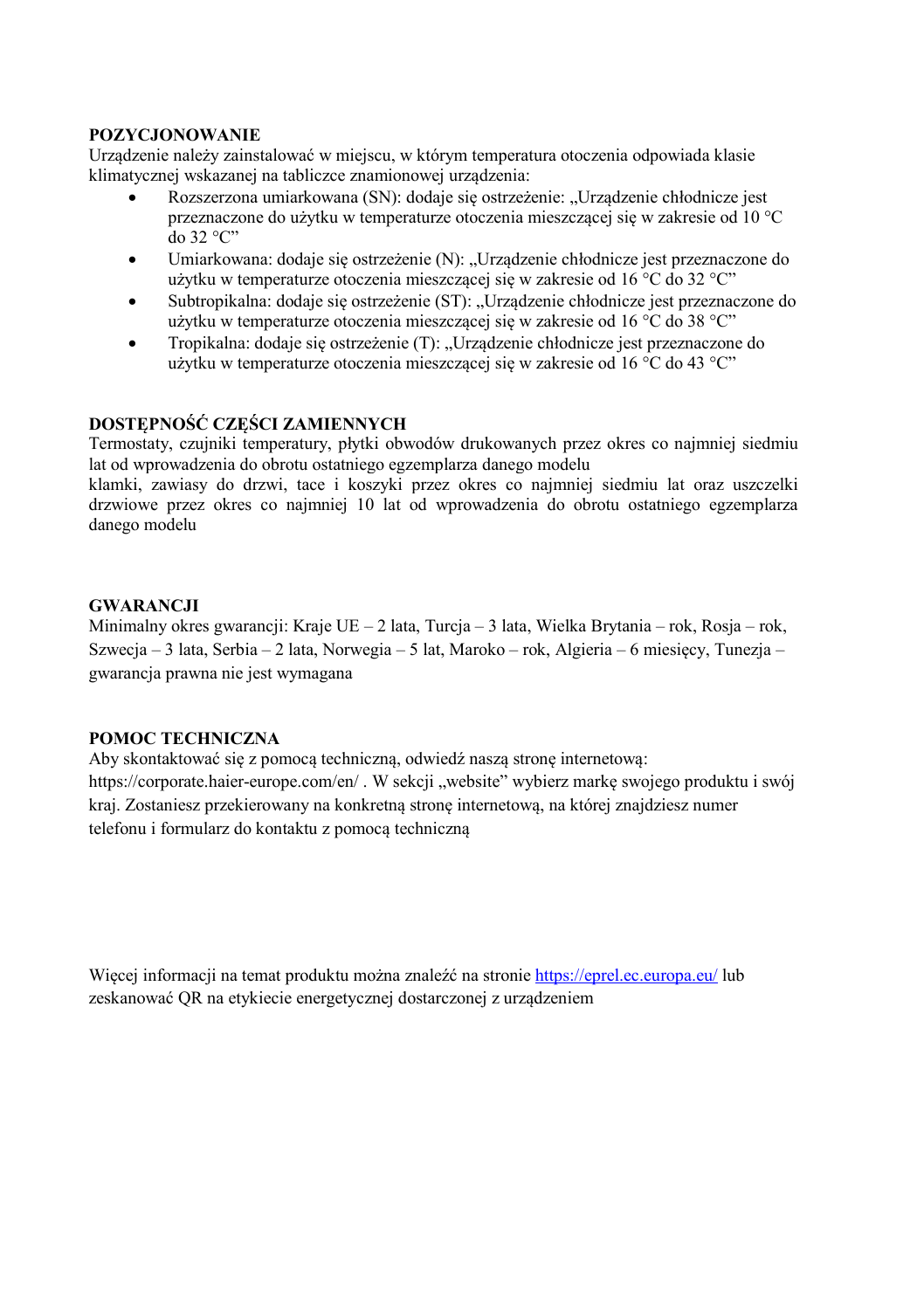No caso dos aparelhos de armazenagem de vinhos: «Este aparelho destina-se exclusivamente à armazenagem de vinhos»

No caso dos aparelhos de instalação livre: «Este aparelho de refrigeração não se destina a ser utilizado como aparelho encastrável»

No caso dos aparelhos sem compartimento de quatro estrelas: «Este aparelho de refrigeração não é adequado para congelar géneros alimentícios»

## **ARMAZENAMENTO DE COMIDA**

Posicione alimentos diferentes em compartimentos diferentes de acordo com a tabela abaixo

| Compartimentos do frigorífico                           | Tipo de alimento                                                                                                                                                                                                                                           |
|---------------------------------------------------------|------------------------------------------------------------------------------------------------------------------------------------------------------------------------------------------------------------------------------------------------------------|
| Porta ou prateleiras do compartimento<br>do frigorífico | Alimentos com conservantes naturais, como<br>٠<br>compotas, sumos, bebidas, condimentos.<br>Não armazene alimentos perecíveis.<br>٠                                                                                                                        |
| Gaveta dos frescos (gaveta de salada)                   | Frutas, ervas e legumes devem ser colocados<br>٠<br>separadamente no caixote do lixo.<br>Não guarde bananas, cebolas, batatas e alho no<br>٠<br>frigorífico.                                                                                               |
| Prateleira do frigorífico - meio                        | Produtos lácteos, ovos<br>٠                                                                                                                                                                                                                                |
| Prateleira do frigorífico - parte<br>superior           | Alimentos que não precisam ser cozinhados, como<br>alimentos prontos para consumo, carnes de deli,<br>sobras.                                                                                                                                              |
| Gaveta (s)/ bandeja do congelador                       | Alimentos para armazenamento a longo prazo.<br>٠<br>Gaveta de baixo para carne crua, aves, peixe.<br>Gaveta do meio para legumes congelados, batatas<br>fritas.<br>Bandeja superior para gelado, frutas congeladas,<br>produtos de panificação congelados. |

- Sugere-se definir a temperatura para 4 °C no compartimento do frigorífico e, se possível, para -18 °C no compartimento do congelador.
- Para a maioria das categorias de alimentos, o maior tempo de armazenamento no compartimento do frigorífico é conseguido com temperaturas mais frias. Uma vez que alguns produtos específicos (como frutas e legumes frescos) podem ser danificados com temperaturas mais frias, sugere-se mantê-los sempre nas gavetas dos frescos. Se não estiver presente, mantenha uma configuração média do termóstato.
- Para alimentos congelados, consulte o período de armazenamento indicado na embalagem do alimento. Este período de armazenamento é alcançado sempre que a configuração respeita as temperaturas de referência do compartimento (uma estrela -6 °C, duas estrelas -12 °C, três estrelas -18 °C).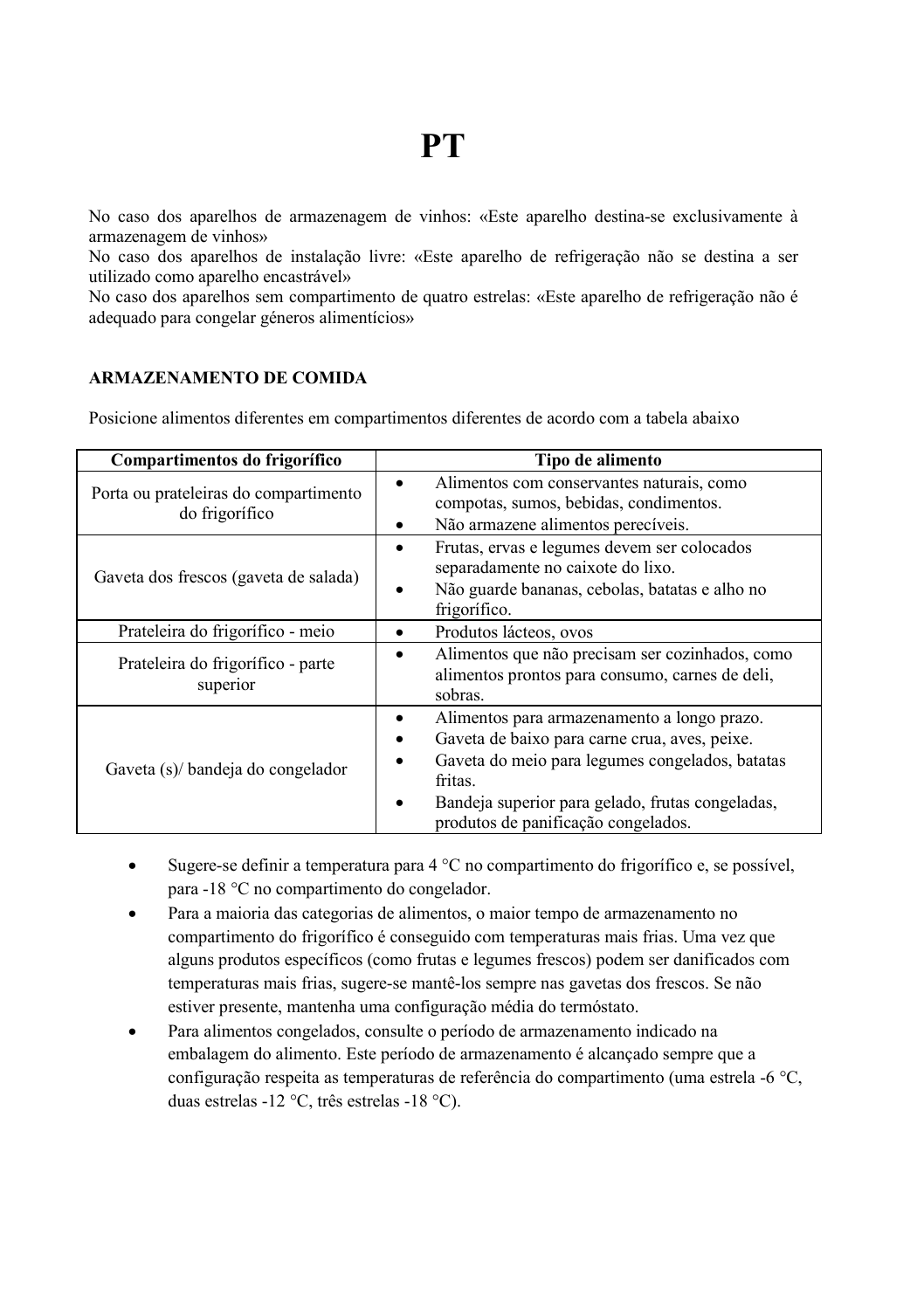# **POSICIONAMENTO**

Instale este eletrodoméstico no local onde a temperatura ambiente corresponda à classe de temperatura indicada na chapa de características do eletrodoméstico:

- Temperada alargada (SN): «Este aparelho de refrigeração destina-se a ser utilizado a temperaturas ambientes compreendidas entre 10 °C e 32 °C»
- Temperada (N): «Este aparelho de refrigeração destina-se a ser utilizado a temperaturas ambientes compreendidas entre 16 °C e 32 °C»
- Subtropical (ST): «Este aparelho de refrigeração destina-se a ser utilizado a temperaturas ambientes compreendidas entre 16 °C e 38 °C»
- Tropical (T): «Este aparelho de refrigeração destina-se a ser utilizado a temperaturas ambientes compreendidas entre 16 °C e 43 °C»

## **DISPONIBILIDADE DE PEÇAS DE REPOSIÇÃO**

Termóstatos, sensores de temperatura, placas de circuito impresso e fontes de luz, por um período mínimo de sete anos após a colocação no mercado da última unidade do modelo em causa; pegas de porta, dobradiças de porta, tabuleiros e cestos por um período mínimo de sete anos e vedantes de porta por um período mínimo de dez anos, após a colocação no mercado da última unidade do modelo em causa

## **GARANTIA**

A garantia mínima é: 2 anos para os países da UE, 3 anos para a Turquia, 1 ano para o Reino Unido, 1 ano para a Rússia, 3 anos para a Suécia, 2 anos para a Sérvia, 5 anos para a Noruega, 1 ano para Marrocos, 6 meses para a Argélia, Tunísia nenhuma garantia legal necessária."

# **ASSISTÊNCIA TÉCNICA**

Para entrar em contato com a assistência técnica, visite nosso site: https://corporate.haiereurope.com/en/ . Na seção "website", escolha a marca do seu produto e o seu país. Você será redirecionado para o site específico onde poderá encontrar o número de telefone e formulário para entrar em contato com a assistência técnica

Para mais informações sobre o produto, consulte https://eprel.ec.europa.eu/ ou digitalize o QR na etiqueta de energia fornecida com o aparelho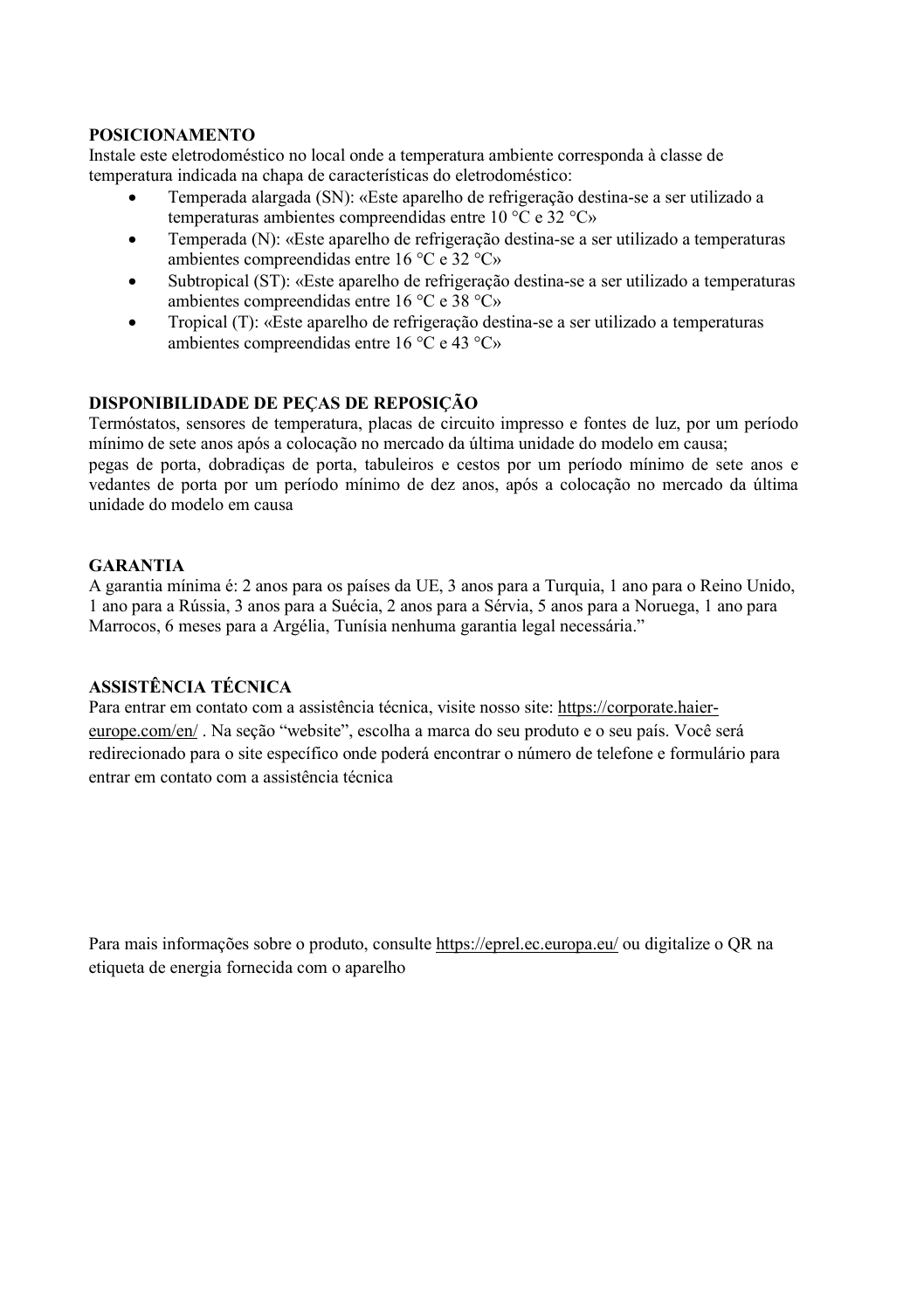# **RO**

În ceea ce priveste aparatele pentru depozitarea vinului: "acest aparat este destinat a fi utilizat exclusiv la depozitarea vinului"

În ceea ce privește un aparat frigorific de sine-stătător: "acest aparat frigorific nu este destinat a fi utilizat ca aparat încorporat"

În ceea ce priveste aparatele fără compartiment cu 4 stele: "acest aparat frigorific nu este adecvat pentru congelarea produselor alimentare"

## **DEPOZITAREA ALIMENTELOR**

Poziționați alimente diferite în compartimente diferite, conform tabelului de mai jos

| Compartimentele frigiderului                              | <b>Tipul de aliment</b>                                                                                                                                                                                                                                                          |
|-----------------------------------------------------------|----------------------------------------------------------------------------------------------------------------------------------------------------------------------------------------------------------------------------------------------------------------------------------|
| Compartimentele usii sau ale<br>suporturilor frigiderului | Alimente cu conservanti naturali, cum ar fi<br>gemuri, sucuri, băuturi, condimente.<br>Nu depozitați alimente perisabile.<br>٠                                                                                                                                                   |
| Sertar de legume (sertar pentru<br>salată)                | Fructele, ierburile și legumele trebuie așezate separat în<br>٠<br>sertarul de legume.<br>Nu păstrați banane, ceapă, cartofi și usturoi în frigider.                                                                                                                             |
| Raftul din mijloc al frigiderului                         | Produse lactate, ouă                                                                                                                                                                                                                                                             |
| Raftul superior al frigiderului                           | Alimente care nu necesită gătire, cum ar fi alimentele<br>gata pentru consum, mezeluri, resturi de mâncare.                                                                                                                                                                      |
| Sertarul (sertarele)/tava<br>congelatorului               | Alimente ce pot fi depozitate pe termen lung.<br>Sertarul de jos este pentru carne crudă, carne de pasăre,<br>peste.<br>Sertarul din mijloc este pentru legume congelate, gheață.<br>Tavă superioară este pentru înghețată, fructe congelate,<br>produse de patiserie congelate. |

- Se recomandă setarea temperaturii la 4 °C în compartimentul frigiderului și, dacă este posibil, la -18 °C în compartimentul congelatorului.
- Pentru majoritatea categoriilor de alimente, cel mai lung timp de păstrare în compartimentul frigiderului se poate atinge cu ajutorul temperaturilor mai scăzute. Deoarece anumite produse specifice (cum ar fi fructele și legumele proaspete) pot fi afectate la temperaturi mai scăzute, se recomandă să le păstrați în sertarele pentru legume, în cazul în care acestea sunt prezente. Dacă acestea nu sunt prezente, mențineți o setare medie a termostatului.
- Pentru alimentele congelate, consultați timpul de păstrare indicat pe ambalajul alimentelor. Acest timp de păstrare este atins ori de câte ori setarea respectă temperaturile de referință ale compartimentului (o stea -6 °C, două stele -12 °C, trei stele  $-18$  °C).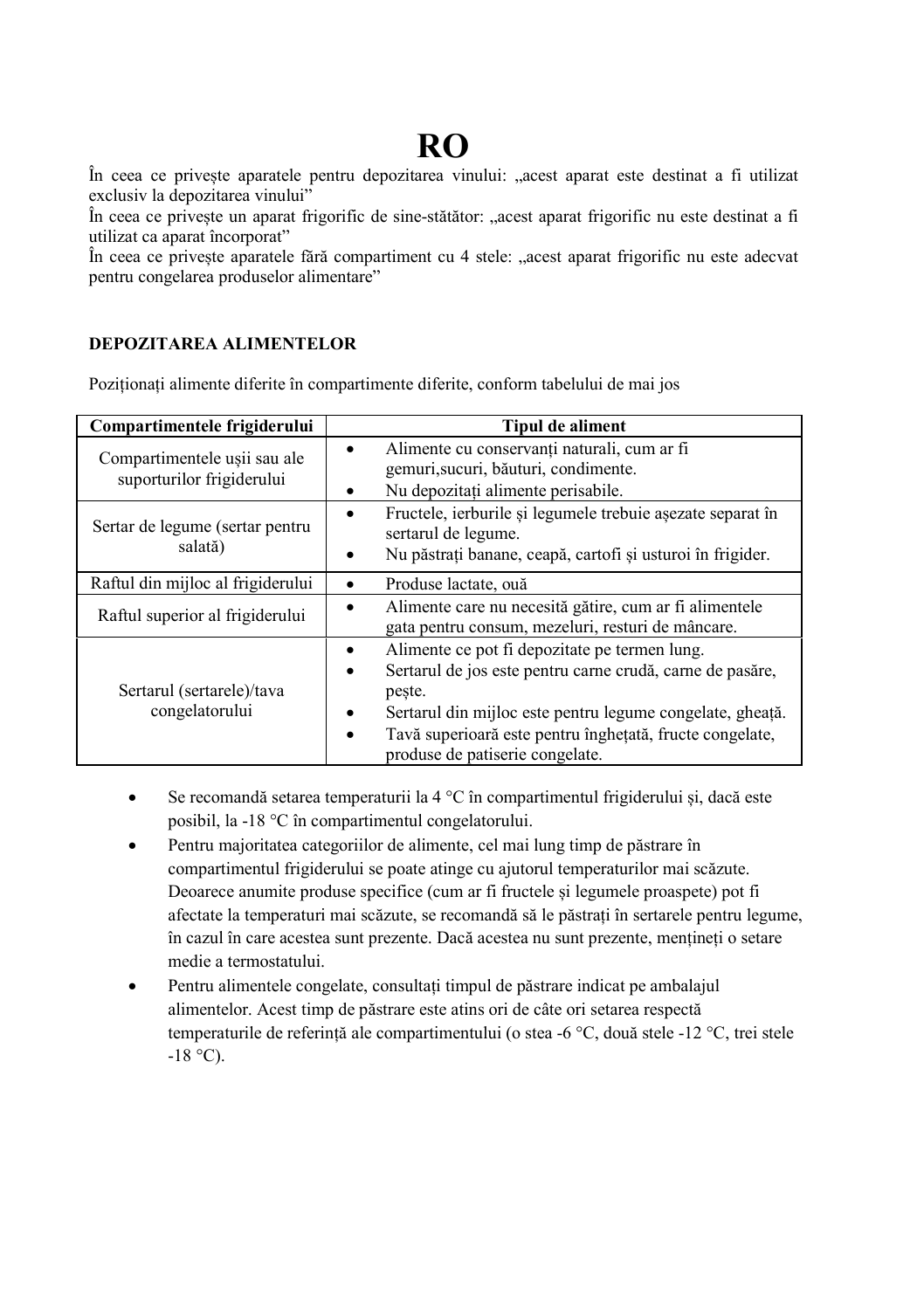## **POZIȚIONARE**

Instalați aparatul într-un loc în care temperatura ambiantă corespunde clasei climatice indicate pe plăcuța tehnică a aparatului:

- Temperată extinsă (SN): "acest aparat frigorific este destinat a fi utilizat la temperaturi ambiante cuprinse între 10 °C și 32 °C"
- $\bullet$  Temperată (N): ... acest aparat frigorific este destinat a fi utilizat la temperaturi ambiante cuprinse între 16 °C și 32 °C"
- Subtropicală (ST): "acest aparat frigorific este destinat a fi utilizat la temperaturi ambiante cuprinse între 16 °C și 38 °C"
- Tropicală (T): "acest aparat frigorific este destinat a fi utilizat la temperaturi ambiante cuprinse între 16 °C și 43 °C"

## **DISPONIBILITATEA PIEȚELOR DE REZUMAT**

Termostate, senzori de temperatură, plăci de circuite imprimate și surse de lumină pe o perioadă de șapte ani de la introducerea pe piață a ultimei unități din model;

mânere de ușă, balamale de ușă, tăvi și coșuri pe o perioadă minimă de șapte ani și garnituri de ușă pe o perioadă minimă de 10 ani de la introducerea pe piață a ultimei unități din model;

## **GARANȚIA**

Garanția minimă este de: doi ani pentru țările din UE, trei ani pentru Turcia, un an pentru Regatul Unit, un an pentru Rusia, trei ani pentru Suedia, doi ani pentru Serbia, cinci ani pentru Norvegia, un an pentru Maroc, șase luni pentru Algeria, iar pentru Tunisia nu este necesară nicio garanție legală.

## **ASISTENȚĂ TEHNICĂ**

Pentru a contacta asistenta tehnică, vizitati site-ul nostru web: https://corporate.haiereurope.com/en/ . În sectiunea "website", alegeți marca produsului dvs. și țara dvs. Veți fi redirecționat către site-ul web specific, unde puteți găsi numărul de telefon și formularul pentru a contacta asistența tehnică

Pentru informații suplimentare despre produs, vă rugăm să consultați https://eprel.ec.europa.eu/ sau să scanați codul QR de pe eticheta energetică furnizată împreună cu aparatul.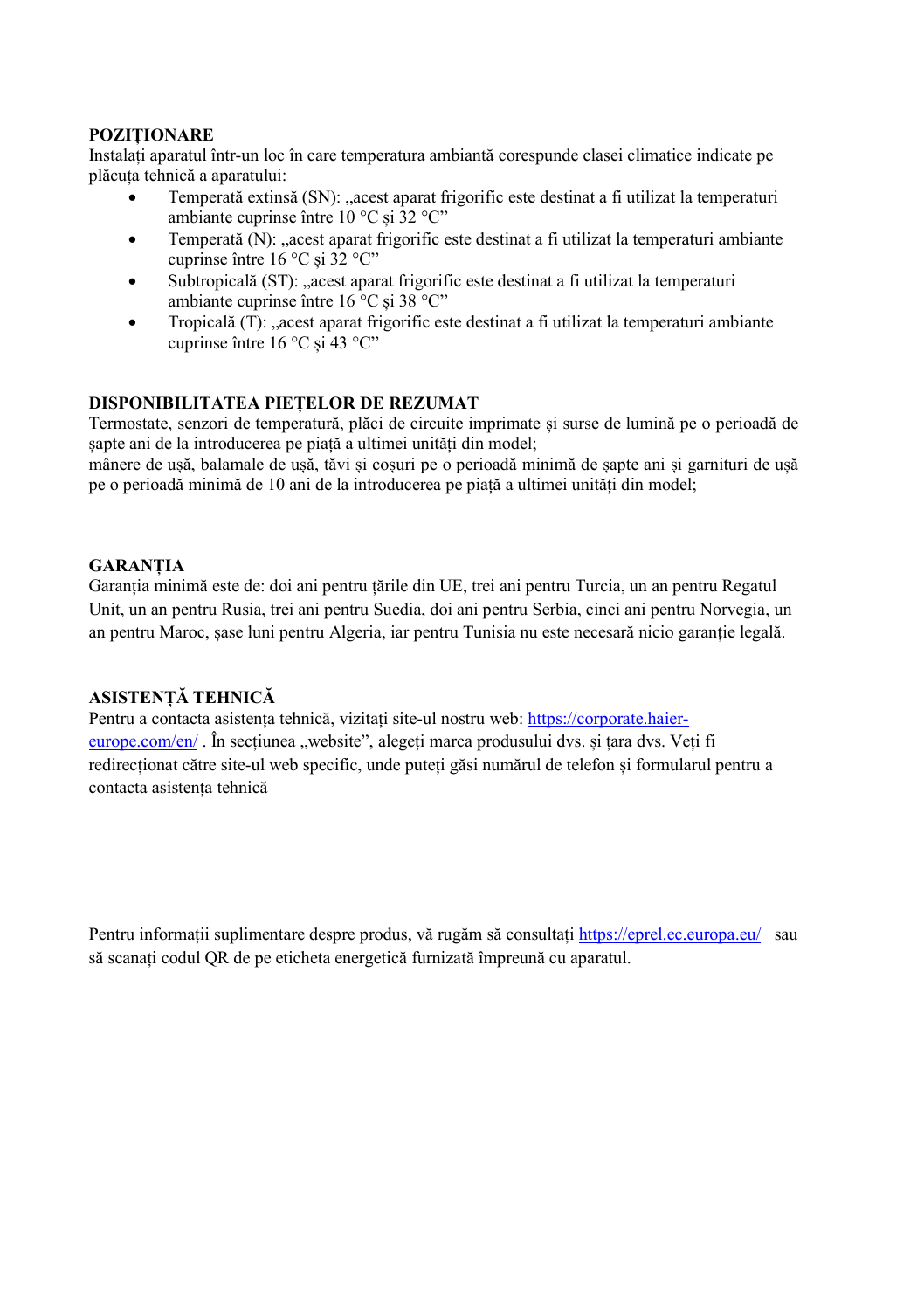# **SK**

V prípade spotrebičov na uchovávanie vína: "tento spotrebič je určený výlučne na uchovávanie vína".

V prípade voľne stojaceho spotrebiča: "tento chladiaci spotrebič nie je určený na použitie ako vstavaný spotrebič"

V prípade spotrebičov bez štvorhviezdičkového oddelenia: "tento chladiaci spotrebič nie je vhodný na mrazenie potravín"

## **SKLADOVANIE POTRAVÍN**

Rôzne potraviny umiestnite do rôznych oddelení podľa nasledujúcej tabuľky

| Oddelenia chladničky                               | Druh potraviny                                                                                                                                                                                             |
|----------------------------------------------------|------------------------------------------------------------------------------------------------------------------------------------------------------------------------------------------------------------|
| Dvere alebo bočné police<br>chladničky             | Potraviny s prírodnými konzervačnými látkami, ako<br>sú džemy, džúsy, nápoje, ochucovadlá.<br>Neuchovávajte potraviny podliehajúce skaze.<br>٠                                                             |
| Zásuvka na zeleninu a ovocie<br>(zásuvka na šalát) | Ovocie, bylinky a zelenina by sa mali umiestniť<br>٠<br>samostatne do nádoby na ovocie a zeleninu.<br>Neuchovávajte banány, cibuľu, zemiaky a cesnak v<br>chladničke.                                      |
| Polička chladničky – stredná                       | Mliečne výrobky, vajcia                                                                                                                                                                                    |
| Polica chladničky – horná                          | Potraviny, ktoré nepotrebujú varenie, ako sú<br>potraviny na priamu spotrebu, delikatesy, zvyšky<br>pokrmov                                                                                                |
| Zásuvka(-y) mrazničky/polica                       | Potraviny na dlhodobé skladovanie.<br>Spodná zásuvka na surové mäso, hydinu, ryby.<br>Stredná zásuvka na mrazenú zeleninu, hranolky.<br>Vrchná polica na zmrzlinu, mrazené ovocie, mrazené<br>٠<br>pečivo. |

- V chladničke sa odporúča nastaviť teplotu na 4 °C a v mraziacej priehradke, ak je to možné, na -18 °C.
- Pre väčšinu kategórií potravín sa najdlhšia doba skladovania v chladničke dosahuje pri chladnejších teplotách. Keďže sa niektoré konkrétne výrobky (ako čerstvé ovocie a zelenina), ak sú prítomné, môžu poškodiť pri chladnejších teplotách, odporúča sa uchovávať ich v zásuvkách. Ak nie sú prítomné, udržiavajte priemerné nastavenie termostatu.
- Pokiaľ ide o mrazené potraviny, pozrite si čas skladovania uvedený na obale potravín. Tento čas skladovania sa dosiahne vždy, keď nastavenie rešpektuje referenčné teploty priehradky (jednohviezdičková -6 °C, dvojhviezdičková -12 °C, trojhviezdičková  $-18$  °C).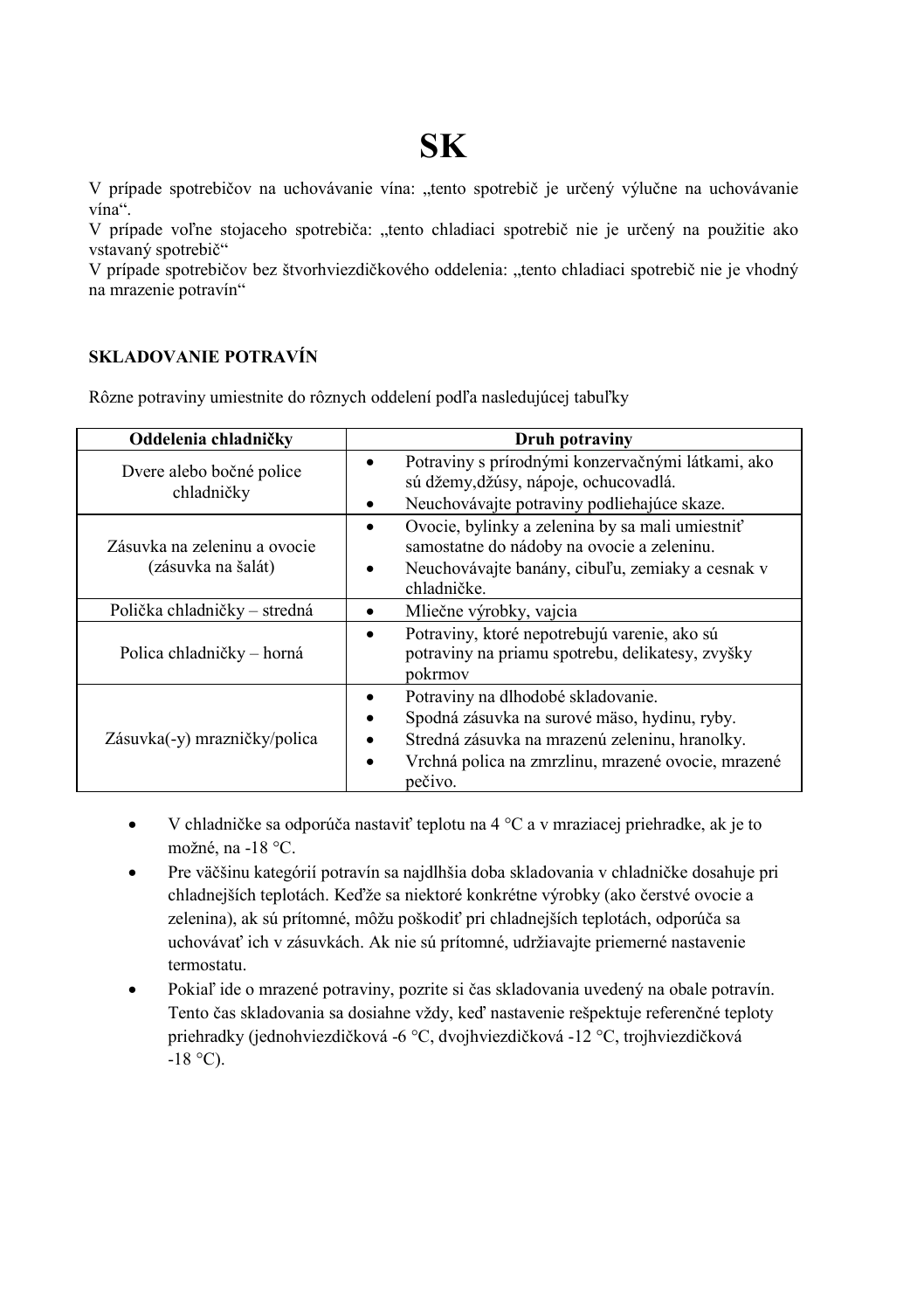## **POLOHOVANIE**

Tento spotrebič inštalujte na mieste, kde teplota okolia zodpovedá klimatickej triede uvedenej na štítku spotrebiča. V prípade chladiacich spotrebičov s klimatickou triedou:

- Rozšírená mierna (SN): "tento chladiaci spotrebič je určený na používanie pri teplote okolia od 10 °C do 32 °C"
- Mierna (N): "tento chladiaci spotrebič je určený na používanie pri teplote okolia od 16 °C do 32 °C"
- Subtropická (ST): "tento chladiaci spotrebič je určený na používanie pri teplote okolia od  $16 \degree$ C do 38  $\degree$ C"
- Tropická (T): tento chladiaci spotrebič je určený na používanie pri teplote okolia od  $16\,^{\circ}$ C do 43  $^{\circ}$ C"

# **DOSTUPNOSŤ NÁHRADNÝCH DIELOV**

Termostaty, snímače teploty, dosky plošných spojov a svetelné zdroje, aspoň počas siedmich rokov od uvedenia posledného kusu daného modelu na trh

rúčky a závesy dverí, poličky a košíky aspoň počas siedmich rokov a tesnenia dverí aspoň počas 10 rokov od uvedenia posledného kusu daného modelu na trh;

# **ZÁRUKA**

Minimálna záruka je: 2 roky pre krajiny EÚ, 3 roky pre Turecko, 1 rok pre Spojené kráľovstvo, 1 rok pre Rusko, 3 roky pre Švédsko, 2 roky pre Srbsko, 5 rokov pre Nórsko, 1 rok pre Maroko, 6 mesiacov pre Alžírsko, Tunisko nevyžaduje žiadnu právnu záruku.

## **TECHNICKÁ POMOC**

Ak chcete kontaktovať technickú pomoc, navštívte našu webovú stránku: https://corporate.haiereurope.com/en/. V sekcii "webová stránka" vyberte značku vášho produktu a vašu krajinu. Budete presmerovaní na konkrétnu webovú stránku, kde nájdete telefónne číslo a formulár na kontaktovanie technickej pomoci

Ďalšie informácie o produkte nájdete na https://eprel.ec.europa.eu/ alebo naskenujte QR na energetickom štítku dodávanom so spotrebičom.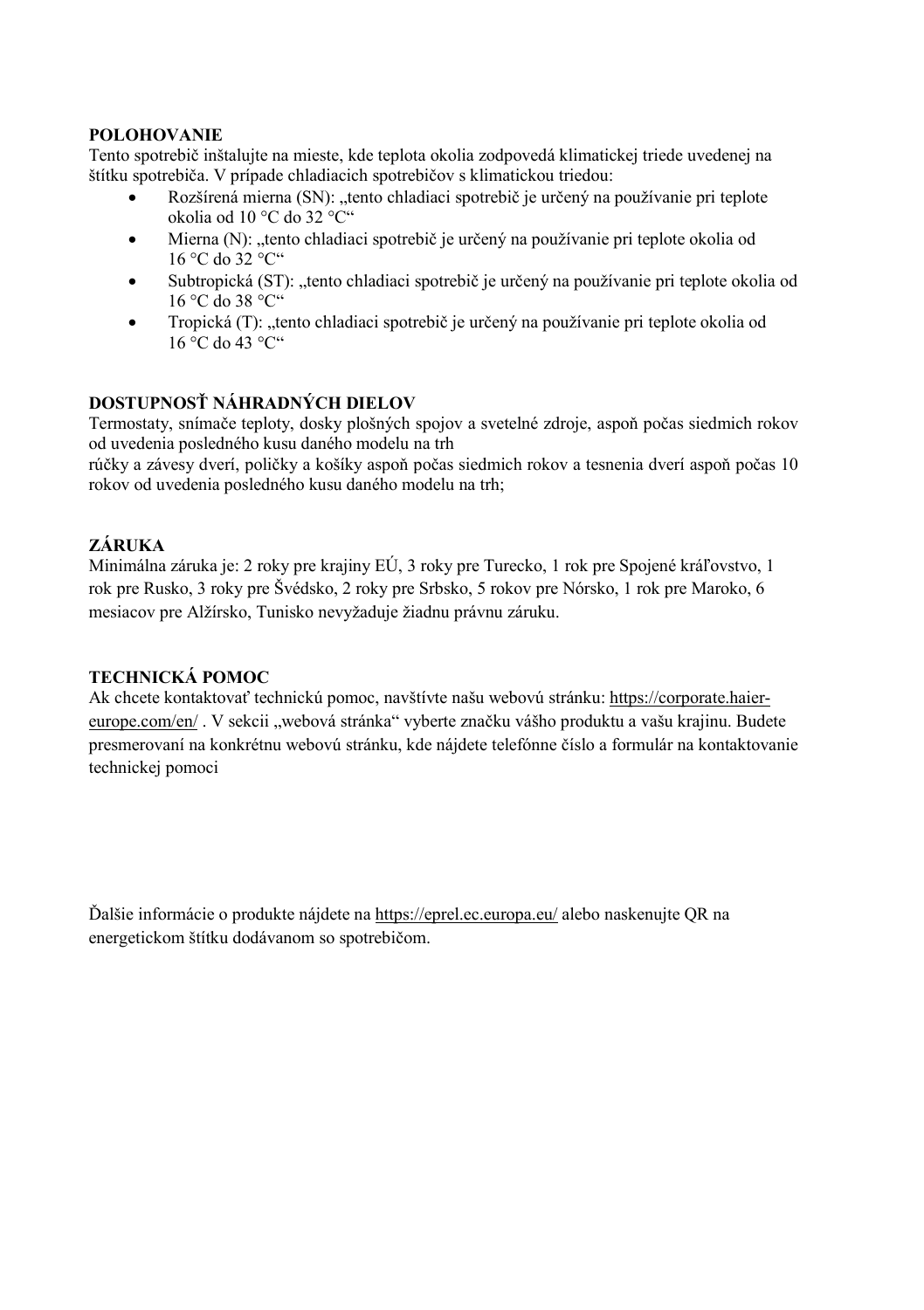# **SL**

Za aparate za shranjevanje vina: ..ta aparat se uporablja izključno za shranjevanje vina." Za prostostoječi aparat: "ta hladilni aparat ni namenjen za uporabo kot vgradni aparat" Za aparate brez predelka s štirimi zvezdicami: "ta hladilni aparat ni primeren za zamrzovanje živil."

## **SHRANJEVANJE HRANE**

Postavite različna živila v različne predelke v skladu s spodnjo tabelo

| Hladilni predelki                                  | Vrsta živil                                                                                                                                                                                         |
|----------------------------------------------------|-----------------------------------------------------------------------------------------------------------------------------------------------------------------------------------------------------|
| Vrata ali police hladilnika                        | Živila z naravnimi konzervansi, kot so marmelade,<br>sokovi, pijače, začimbe.<br>Ne shranjujte pokvarljivih živil.                                                                                  |
| Predal za ohranjanje svežine (predal<br>za solate) | Sadje, zelišča in zelenjavo je treba ločeno postaviti v<br>posodo za ohranjanje svežine.<br>V hladilniku ne shranjujte banan, čebule, krompirja<br>in česna.                                        |
| Hladilna polica – srednja                          | Mlečni izdelki, jajca                                                                                                                                                                               |
| Hladilna polica – zgornja                          | Živila, ki jih ni treba kuhati, kot so živila,<br>pripravljena za uživanje, delikatesne mesnine,<br>ostanki.                                                                                        |
| Predal (-i)/pladenj zamrzovalnika                  | Živila za dolgoročno shranjevanje.<br>Spodnji predal za surovo meso, perutnino, ribe.<br>Srednji predal za zelenjavo, čips.<br>Zgornji pladenj za sladoled, zamrznjeno sadje,<br>zamrznieno pecivo. |

- Priporočljivo je, da v hladilnem predelku nastavite temperaturo na 4 °C in, če je mogoče, na –18 °C v zamrzovalnem predelku.
- Za večino kategorij živil je najdaljši čas shranjevanja v hladilniku dosežen pri hladnejših temperaturah. Ker se nekateri posebni proizvodi (kot sveže sadje in zelenjava) lahko poškodujejo pri hladnejših temperaturah, je priporočljivo, da jih hranite v predalih za zelenjavo, če so prisotni. Če ti predali niso prisotni, vzdržujte povprečno nastavitev termostata.
- Za zamrznjeno hrano glejte čas shranjevanja, označen na embalaži živila. Ta čas shranjevanja se doseže, kadar je nastavitev v skladu z referenčnimi temperaturami predelka (ena zvezdica –6 °C, dve zvezdici –12 °C, tri zvezdice –18 °C).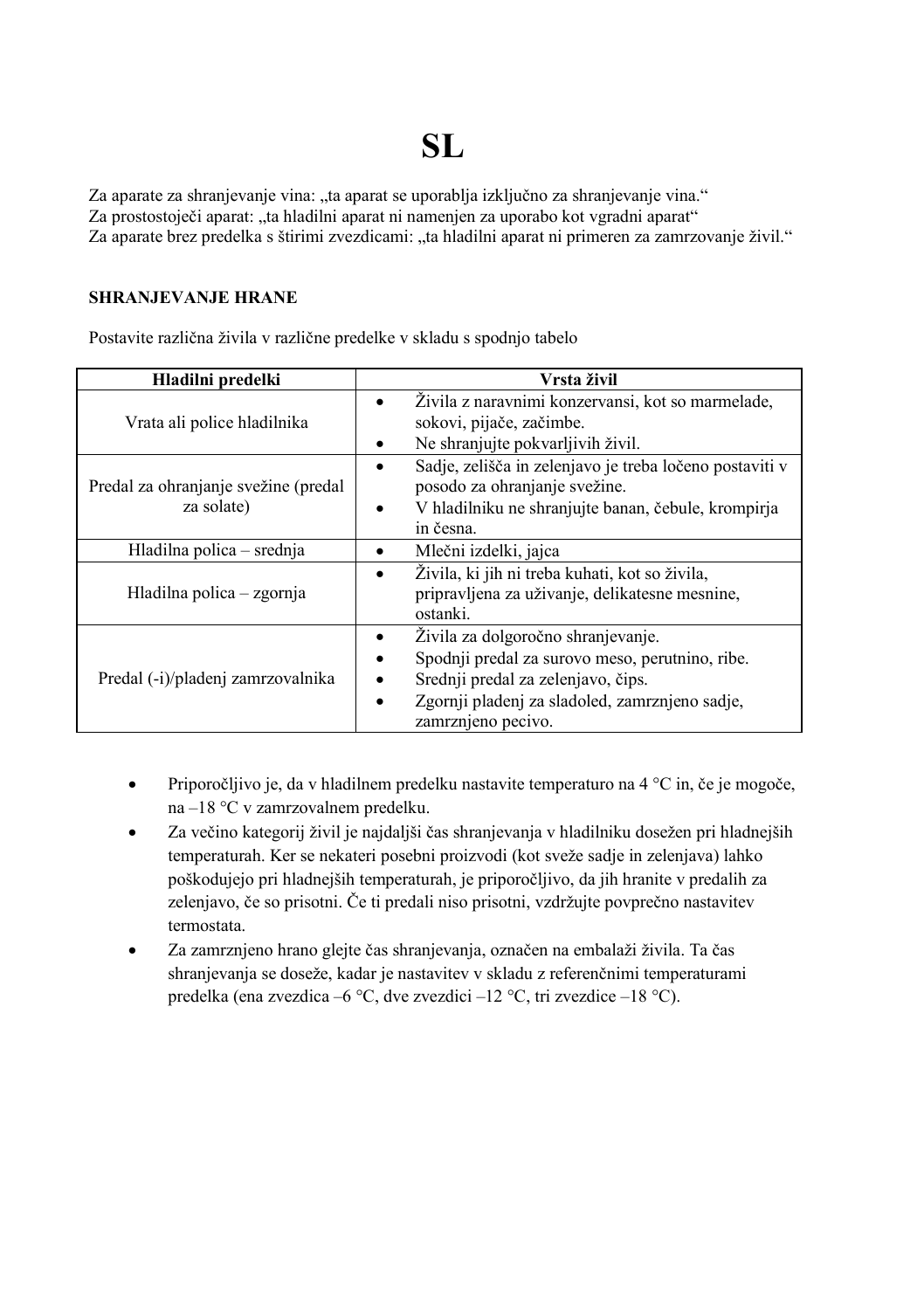## **POZICIONIRANJE**

Napravo namestite na mesto, kjer temperatura okolice ustreza klimatskemu razredu, ki je naveden na tipski ploščici naprave:

- Razširjeni zmerni (SN): "ta hladilni aparat je namenjen za uporabo pri temperaturah okolice od 10 °C do 32 °C"
- Zmerni (N): ..ta hladilni aparat je namenjen za uporabo pri temperaturah okolice od 16 °C do 32 °C"
- Subtropski (ST), ta hladilni aparat je namenjen za uporabo pri temperaturah okolice od 16 °C do 38 °C"
- Tropski  $(T)$  ta hladilni aparat je namenjen za uporabo pri temperaturah okolice od 16 °C  $d_0$  43 °C"

# **RAZPOLOŽLJIVOST REZERVNIH DELOV**

Termostate, temperaturna tipala, plošče tiskanega vezja in svetlobne vire za obdobje najmanj sedem let po tem, ko je bila dana na trg zadnja enota modela;

kljuke in tečaje vrat, pladnje in košare za najmanj sedem let po tem, ko je bila dana na trg zadnja enota modela, tesnila vrat pa za najmanj deset let po tem;

## **JAMSTVO**

Minimalno jamstvo velja: 2 leti za države EU, 3 leta za Turčijo, 1 leto za Združeno kraljestvo, 1 leto za Rusijo, 3 leta za Švedsko, 2 leti za Srbijo, 5 let za Norveško, 1 leto za Maroko in 6 mesecev za Alžirijo; za Tunizijo pravna garancija ni potrebna.

## **TEHNIČNA POMOČ**

Če želite stopiti v stik s tehnično pomočjo, obiščite našo spletno stran: https://corporate.haiereurope.com/en/ .V razdelku »spletno mesto« izberite blagovno znamko izdelka in državo. Preusmerjeni boste na določeno spletno mesto, kjer boste našli telefonsko številko in obrazec za stik s tehnično pomočjo

Za nadaljnje informacije o izdelku glejte https://eprel.ec.europa.eu/ ali skenirajte QR na energijski nalepki, priloženi napravi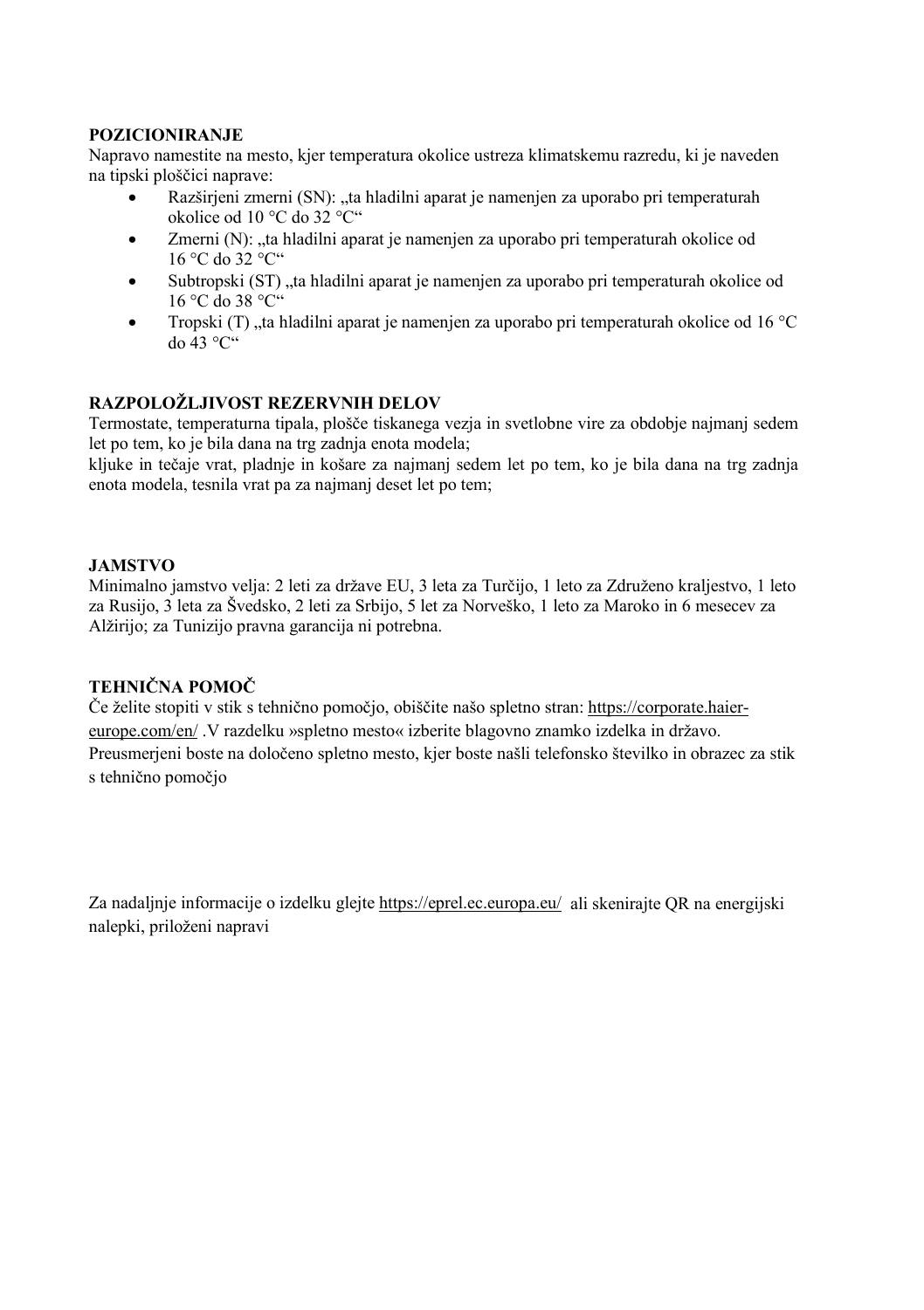**FI**

Viinikaappien osalta: "Tämä laite on tarkoitettu ainoastaan viinin säilyttämiseen"

Vapaasti seisovan laitteen osalta: "Tätä kylmäsäilytyslaitetta ei ole tarkoitettu käytettäväksi sisäänrakennettuna laitteena"

Sellaisten laitteiden osalta, joissa ei ole neljän tähden osastoa: "Tämä kylmäsäilytyslaite ei sovellu elintarvikkeiden pakastamiseen"

## **RUOKAVARASTO**

Sijoita eri ruoka eri osastoihin taulukon alapuolelle

| Jääkaappiosasto                        | Ruokalaji                                                                                                                                                                                                                                     |
|----------------------------------------|-----------------------------------------------------------------------------------------------------------------------------------------------------------------------------------------------------------------------------------------------|
| Jääkaappiosaston ovi tai<br>parvekkeet | Luonnollisia säilöntäaineita sisältävät ruoat, kuten<br>hillot, mehut, juomat, mausteet.<br>Älä säilytä pilaantuvia elintarvikkeita                                                                                                           |
| Crisper-laatikot<br>(salaattilaatikko) | Hedelmät, yrtit ja vihannekset tulee sijoittaa<br>erikseen terävämpään astiaan<br>Älä säilytä banaaneja, sipulia, perunoita,<br>$\bullet$<br>valkosipulia jääkaapissa                                                                         |
| Jääkaapin hylly - keskellä             | Meijerituotteet, munat                                                                                                                                                                                                                        |
| Jääkaapin hylly - yläosa               | Ruoat, jotka eivät tarvitse sokerointia, kuten<br>valmisruoat, deli-liha, jäännökset.                                                                                                                                                         |
| Pakastimen laatikko (t) /<br>tarjotin  | Ruoat pitkäaikaiseen säilytykseen<br>Pohjalaatikko raakametsälle, siipikarjalle, kalalle<br>Keskilokero pakastetuille vihanneksille, siruille.<br>Yläpelti jäätelöä, pakastettuja hedelmiä, pakastettuja<br>$\bullet$<br>leivonnaisia varten. |

- Suositellaan asettamaan lämpötilaksi 4 °C jääkaappiosastolle ja mahdollisuuksien mukaan -18 °C pakastinosastolle.
- Useimmissa elintarvikeryhmissä pisin säilytysaika jääkaapissa saavutetaan kylmemmillä lämpötiloilla. Koska tietyt tuotteet (kuten tuoreet hedelmät ja vihannekset) voivat vahingoittua kylmissä lämpötiloissa, suositellaan säilyttämään ne vihanneslaatikossa aina, mikäli se on saatavilla. Jos se ei ole saatavilla, aseta termostaatti keskiasetukseen.
- Katso pakastettujen elintarvikkeiden säilytysaika niiden pakkauksesta. Kyseinen säilytysaika saavutetaan, mikäli asetus noudattaa osaston viitelämpötiloja (yksi tähti - 6 °C, kaksi tähteä -12 °C, kolme tähteä -18 °C).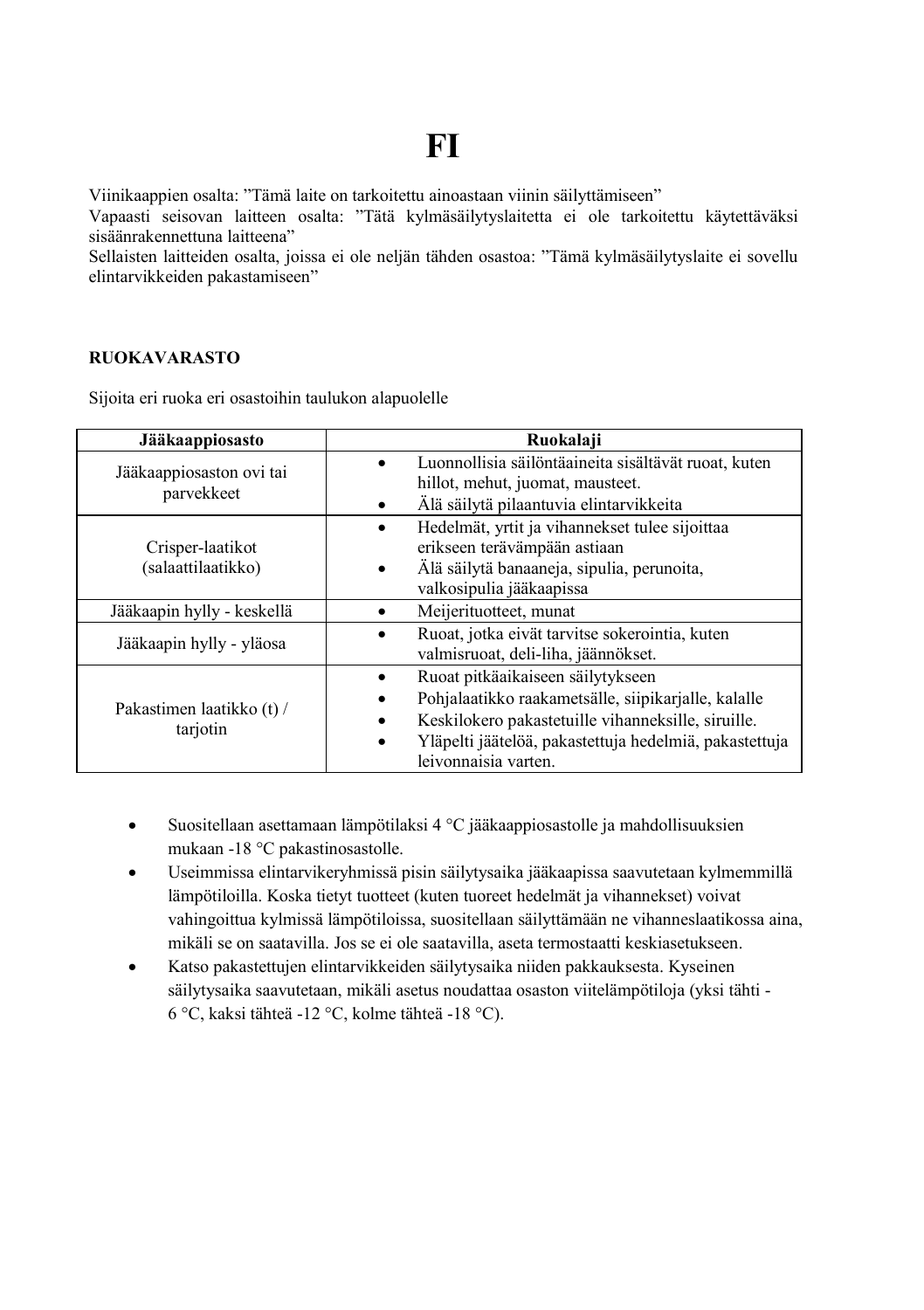## **PAIKANNUS**

Asenna laite paikkaan, jossa ympäristön lämpötila vastaa laitteen tyyppikilvessä ilmoitettua ilmastoluokkaa:

- Laajennettu lauhkea (SN): "Tämä kylmäsäilytyslaite on tarkoitettu käytettäväksi 10– 32 °C:n ympäristölämpötiloissa"
- Lauhkea (N): "Tämä kylmäsäilytyslaite on tarkoitettu käytettäväksi 16–32 °C:n ympäristölämpötiloissa"
- Subtrooppinen (ST): "Tämä kylmäsäilytyslaite on tarkoitettu käytettäväksi 16–38 °C:n ympäristölämpötiloissa"
- Trooppinen (T): "Tämä kylmäsäilytyslaite on tarkoitettu käytettäväksi 16–43 °C:n ympäristölämpötiloissa"

## **VARAOSIEN SAATAVUUS**

Termostaatit, lämpötila-anturit, painetut piirilevyt ja valonlähteet vähintään seitsemän vuoden ajan siitä, kun viimeinen mallia edustava laite on saatettu markkinoille

Ovenkahvat, ovien saranat sekä hyllyt ja korit vähintään seitsemän vuoden ajan ja ovitiivisteet vähintään 10 vuoden ajan siitä, kun viimeinen mallia edustava laite on saatettu markkinoille;

## **TAKUU**

Vähimmäistakuu on: 2 vuotta EU-maille, 3 vuotta Turkille, 1 vuosi Yhdistyneelle kuningaskunnalle, 1 vuosi Venäjälle, 3 vuosi Ruotsille, 2 vuotta Serbialle, 5 vuotta Norjalle, 1 vuosi Marokolle, 1 vuosi Algerialle, 6 vuotta Tunisiaa ei vaadita laillista takuuta.

### **TEKNINEN TUKI**

Ota yhteyttä tekniseen tukeen käymällä verkkosivustollamme: https://corporate.haiereurope.com/en/ . Valitse "verkkosivusto" -osiossa tuotemerkki ja maasi. Sinut ohjataan tietylle verkkosivustolle, josta löydät puhelinnumeron ja lomakkeen teknisen tuen ottamiseksi yhteyttä

Lisätietoja tuotteesta on osoitteessa https://eprel.ec.europa.eu/ tai skannaa QR laitteen mukana toimitetulla energiamerkinnällä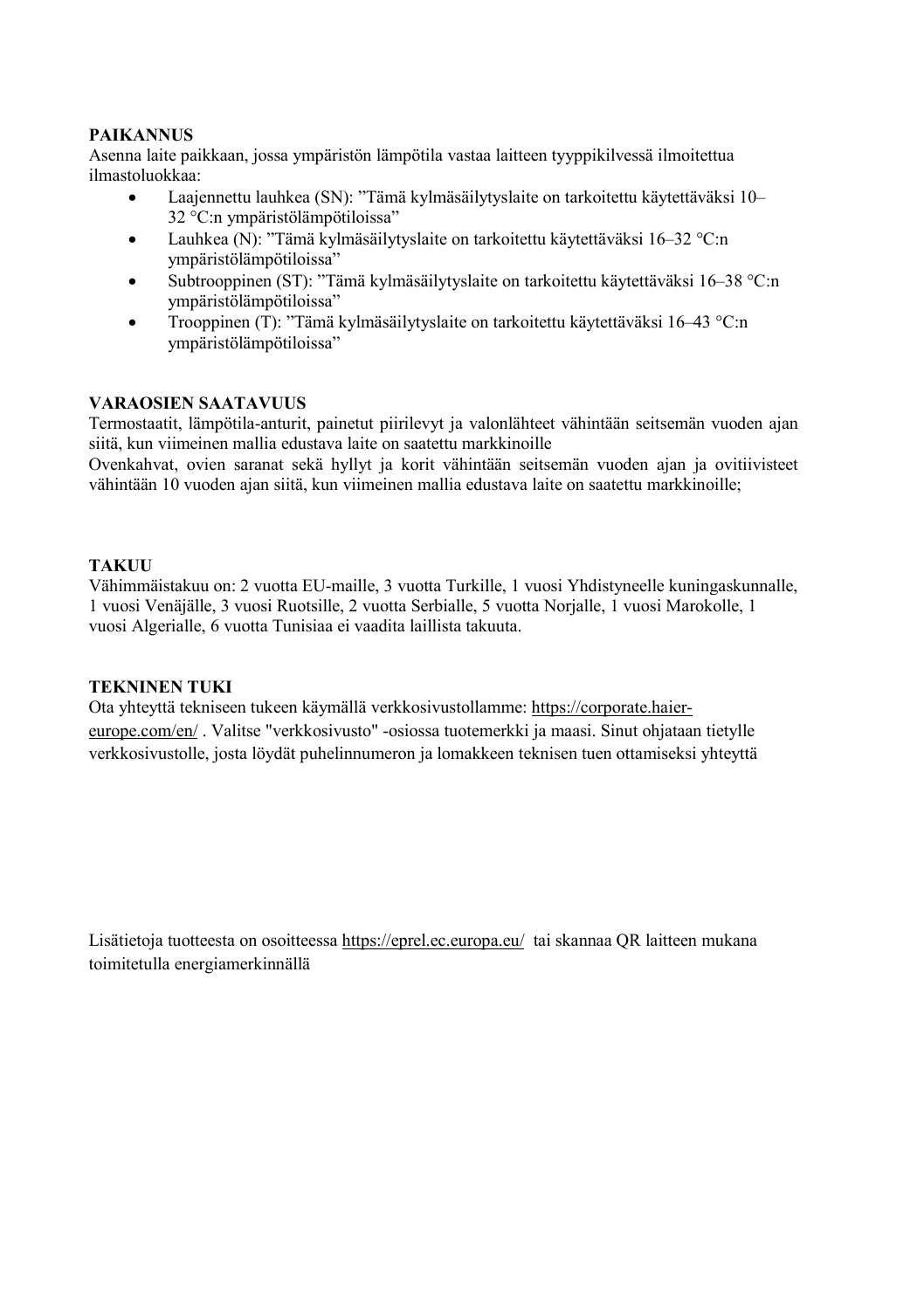För vinkylskåp: "Denna apparat är avsedd att uteslutande användas för förvaring av vin.".

För fristående kyl-/frysprodukter: "Denna kyl-/frysprodukt är inte avsedd att användas som en inbyggd produkt."

För produkter utan något fyrstjärnigt fack:"Denna kyl-/frysprodukt är inte lämplig för infrysning av livsmedel."

# **MAT FÖRRÅD**

Placera olika livsmedel i olika fack enligt nedanstående tabell

| Kylskåp                          | Typ av mat                                                     |
|----------------------------------|----------------------------------------------------------------|
| Dörr eller balkonger i kylskåpet | Livsmedel med naturliga konserveringsmedel,<br>$\bullet$       |
|                                  | såsom sylt, juice, drycker, kryddor.                           |
|                                  | Förvara inte lättfördärvliga livsmedel<br>$\bullet$            |
| Crisper lådor (salladslåda)      | Frukt, örter och grönsaker ska placeras separat i<br>$\bullet$ |
|                                  | skarpkärlet                                                    |
|                                  | Förvara inte bananer, lök, potatis, vitlök i kylen             |
| Kylhylla - mitten                | Mejeriprodukter, ägg                                           |
| Kylhylla - topp                  | Mat som inte behöver samlas, såsom färdigmat,<br>٠             |
|                                  | delikatesser, matrester.                                       |
| Fryslådor / -fack                | Livsmedel för långvarig förvaring                              |
|                                  | Bottenlåda för rå möte, fjäderfä, fisk<br>٠                    |
|                                  | Mittlåda för frysta grönsaker, chips.<br>$\bullet$             |
|                                  | Toppbricka för glass, frusen frukt, frysta bakverk.            |

- Det rekommenderas att temperaturen ställs in på 4 °C i kylfacket och, om möjligt, på 18 °C i frysfacket.
- För de flesta livsmedelskategorier uppnås längst förvaringstid i kylfacket vid kallare temperaturer. Eftersom vissa produkter (som färsk frukt och färska grönsaker) kan skadas vid kallare temperaturer, rekommenderas det att de förvaras i grönsaksfack, i förekommande fall. Om de inte finns, håll en medelinställning av termostaten.
- För fryst mat, se den förvaringstid som anges på matförpackningen. Denna förvaringstid uppnås när inställningen respekterar fackets referenstemperaturer (1-stjärnig -6 °C, 2 stjärnig -12 °C, 3-stjärnig -18 °C).